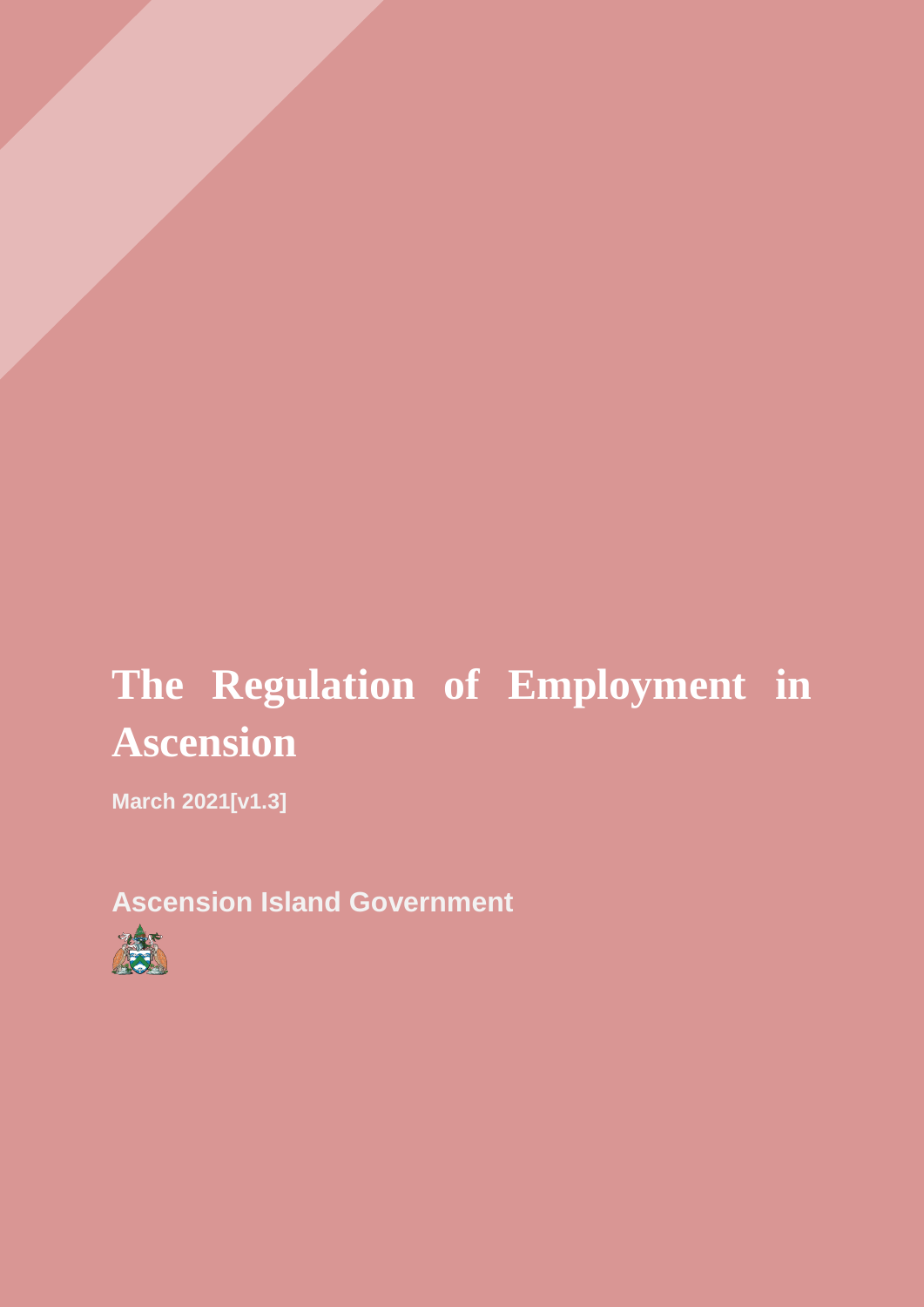# **Contents**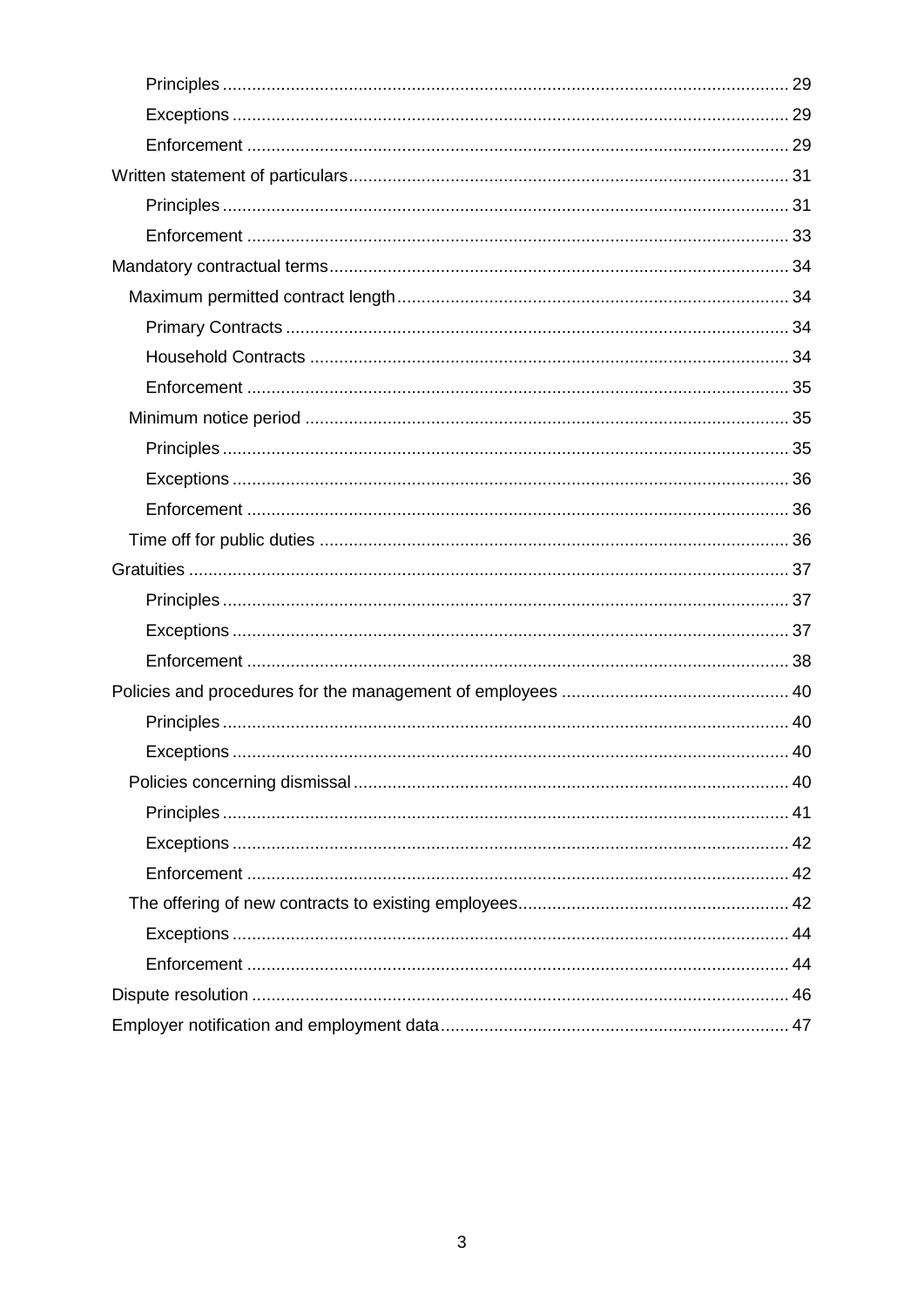# <span id="page-3-0"></span>**Introduction**

- 1. Ascension is a working island. With the exception of a small number of tourists, everyone in Ascension is here because they are working, or because they are an *accompanying dependant* of a person who is working.
- 2. There is a small number of large *Employing Organisations* who make use of the island's strategic location, be that the US Space Force, the Royal Air Force supporting British Forces in the Falkland Islands, or the BBC's Atlantic Relay Station. There is a number of other, smaller employers providing services to the large *Employing Organisations* and to the community. Activity on the island is also supported by a flow of *contractors* who move on and off the island, providing specialist services.
- 3. Given the island's status as a working island, it is important that the Ascension Island Government provides a safe and stable environment which facilitates, supports and regulates the activities of the *Employing Organisations*, other *employers*, and their *workers*. Part of providing that environment means ensuring a stable and well regulated employment market that supports the bringing to Ascension of outside expertise as well as enabling *employers* to make best use of the individuals who are already on island.
- 4. Any policy concerned with regulating the employment market has to take account of Ascension's unique circumstances. It is an exceptionally remote and barren island. First and foremost therefore, it must ensure that *employers* are responsible for the basic welfare needs of their *employees* (and *accompanying dependants*) and *contractors*.
- 5. This policy also recognises that there is no right of abode in Ascension, and that consequentially *contracts of employment* must be limited in length. It seeks to recognise that individuals may be employed by the same *employer* on a series of separate but successive contracts, or may move between *employers*, thereby remaining employed on the island for a number of years.
- 6. In respect of dismissal and the expiry of contracts, the policy seeks to recognise the upheaval of being obliged to leave Ascension sooner than intended. In that regard the policy seeks to strike a balance between the interests of *employers* and the interests of their *employees*, ensuring that *employers* continue to have the ability to manage their workforces whilst obliging them to treat *employees* fairly in doing so.
- 7. Finally, no rights are meaningful without means by which they can be enforced, including access to an independent and impartial forum in which disputes can be resolved, and to effective remedies. This policy seeks to take an approach to enforcement and dispute resolution which recognises Ascension's unique circumstances. It does this by making best use of existing legal mechanisms to enable disputes to be resolved quickly, simply and cheaply.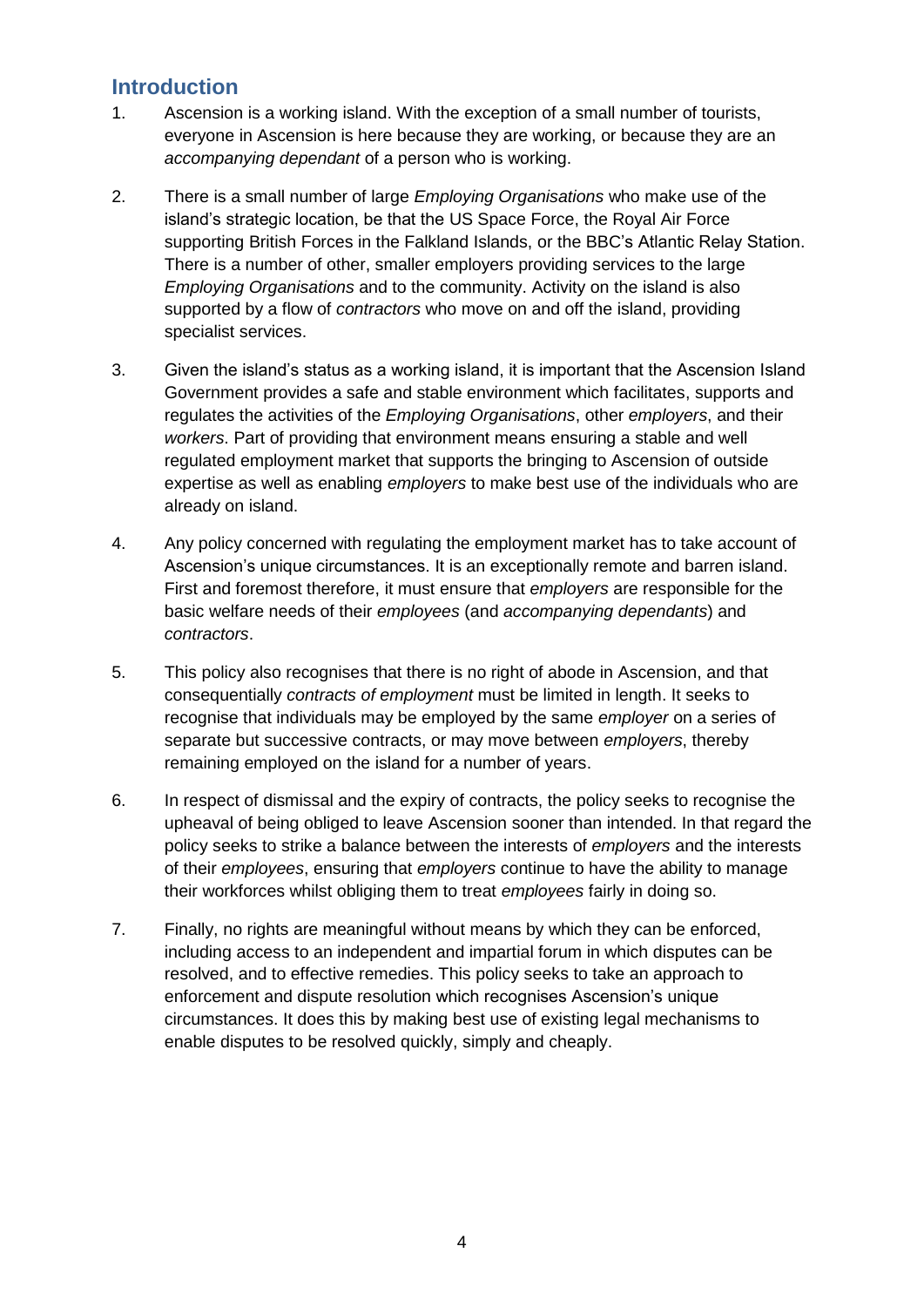# <span id="page-4-0"></span>**Context**

- 8. The Workman's Protection Ordinance, 1926 (WPO) regulates employment in Ascension. UK employment legislation does not apply in Ascension.<sup>1</sup> St Helena's Employment Rights Ordinance, 2010 does not apply in Ascension and was expressly disapplied in  $2017.<sup>2</sup>$
- 9. The WPO is outdated, no longer reflects the reality of employment in Ascension, and has a number of shortcomings. Taken in combination, this results in lack of clarity within the employment market, leading to undesirable outcomes for both *employees* and *employers*.
- 10. In order to seek to address this, officers from the Ascension Island Government (AIG) and the elected members of the Ascension Island Council sit on an Employment Reform Working Group (ERWG). The ERWG has been tasked with identifying key issues that require addressing and to propose policy options by which to address these. This policy is intended to give effect to the issues identified by the ERWG during 2020, and legislation will be brought forward to give effect to it. **The remainder of this policy is therefore drafted to reflect the law as it will be once the legislation has been enacted.**
- 11. Noting that the last significant update to employment legislation in Ascension was 1926, this policy is designed to be the first attempt at modernising the regulation of employment in Ascension, but certainly not the last. This policy – and any resulting changes to employment legislation – will be part of an iterative process which will seek to review and adapt regulation of employment in a timely and regular fashion based on the requirements of the market.

 1 See the St Helena Court of Appeal's decision in *Francis v Attorney General* 

<sup>&</sup>lt;sup>2</sup> Per the St Helena Law (Employment Rights Ordinance)(Disapplication) Order, 2017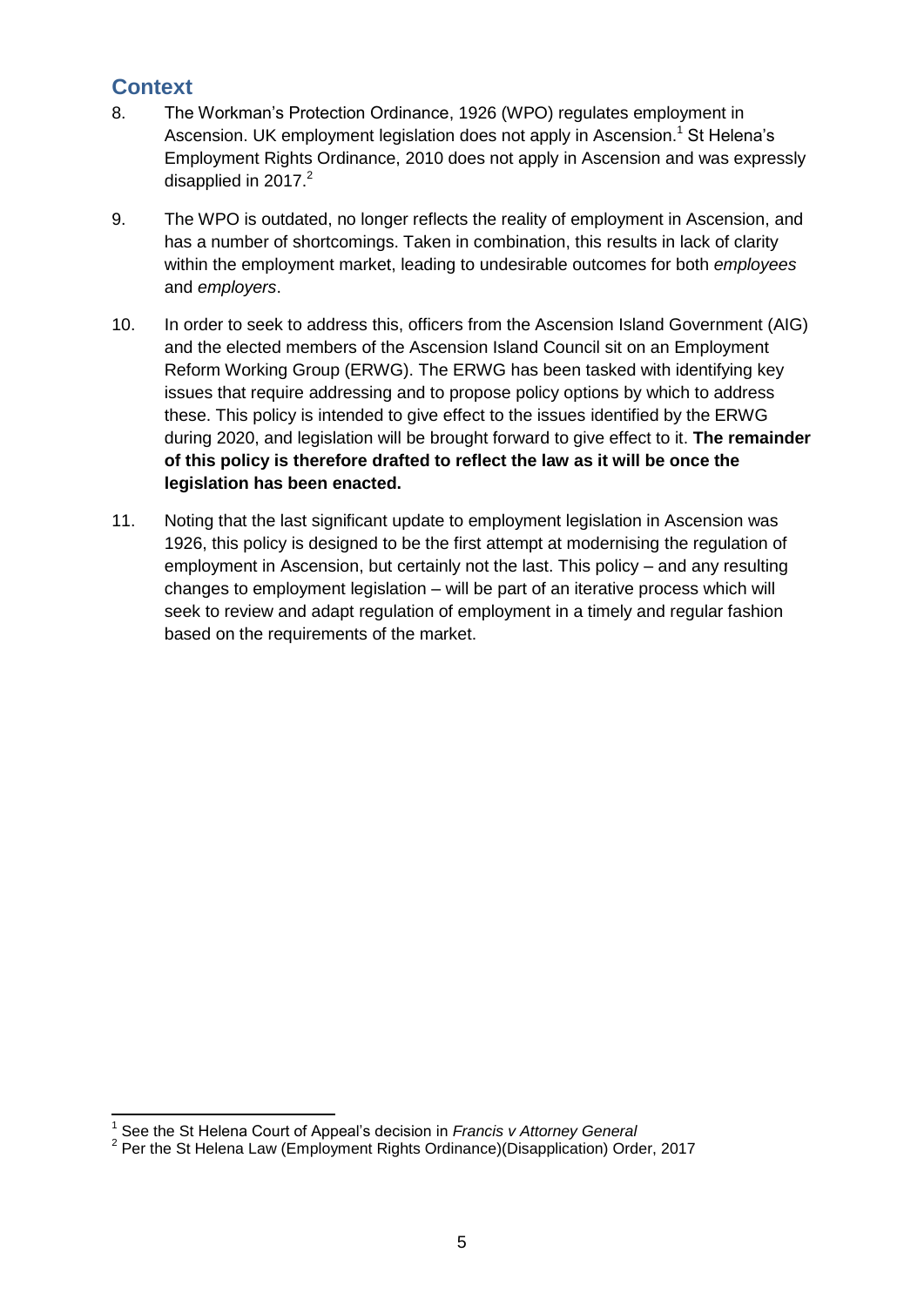# <span id="page-5-0"></span>**Definitions**

12. In this policy the following definitions apply:

"**Accompanied Status**" is a status under a *Primary Contract* which entitles the *employee* to be accompanied by one or more *dependants*, and which makes provision of the welfare of those *dependants* in addition to that of the *employee*.

"**Accompanying dependant**" means an *eligible dependant* who is in Ascension otherwise than as a tourist, and includes *dependants* where the individual of whom they are a *dependant* is exempt from the provisions of this policy (e.g. *dependants* of members of Her Majesty's Armed Forces).

"**Basic pay**" means an *employee's* basic rate of pay, without overtime, as provided for in the *contract of employment*; where the *employee* is a *casual worker*, then the amount will be based on the *employee's* average wages over the preceding three months of continuous employment, or for whatever period the *employee* was continuously employed if fewer than three months.

"**Casual worker**" means an individual engaged under a *contract of employment* which does not fix the *employee's* hours of work, but under which the *employee* may be required to work up to 15 hours per week, but no more than 60 hours per rolling four-week period.

"**Child**" means a person who is under 18 years of age.

"**Contract of apprenticeship**" has the meaning given by the English common law, that is to say a contract which is primarily concerned with the training of the apprentice in a trade, profession or business for the purpose of the apprentice acquiring recognised qualifications in that trade, profession or business. $3$ 

"**Contract of employment**" means a contract of service between an individual *employee* and an *employer*, the hallmarks of which are that:

- a. the *employee* is required to provide the service personally to the *employer*;
- b. the *employer* has control over the *employee* in respect of the performance of the service;
- c. there is a mutuality of obligation between the *employer* and the *employee*;
- d. the service is provided wholly or mainly in Ascension (including work which takes place mainly in the territorial waters of Ascension).

A *contract of employment* includes a *contract of apprenticeship*, but does not include any form of youth trainee scheme or internship.

"**Contractor**" means an individual engaged directly or indirectly by an individual or organisation in Ascension, otherwise than under a *contract of employment,* to provide services which are wholly or mainly provided in Ascension, and includes any sub-contractor engaged by a *contractor* in like terms to assist in the provision of those services.

 3 See *Dunk v George Waller & Son* [1970] 2QB 163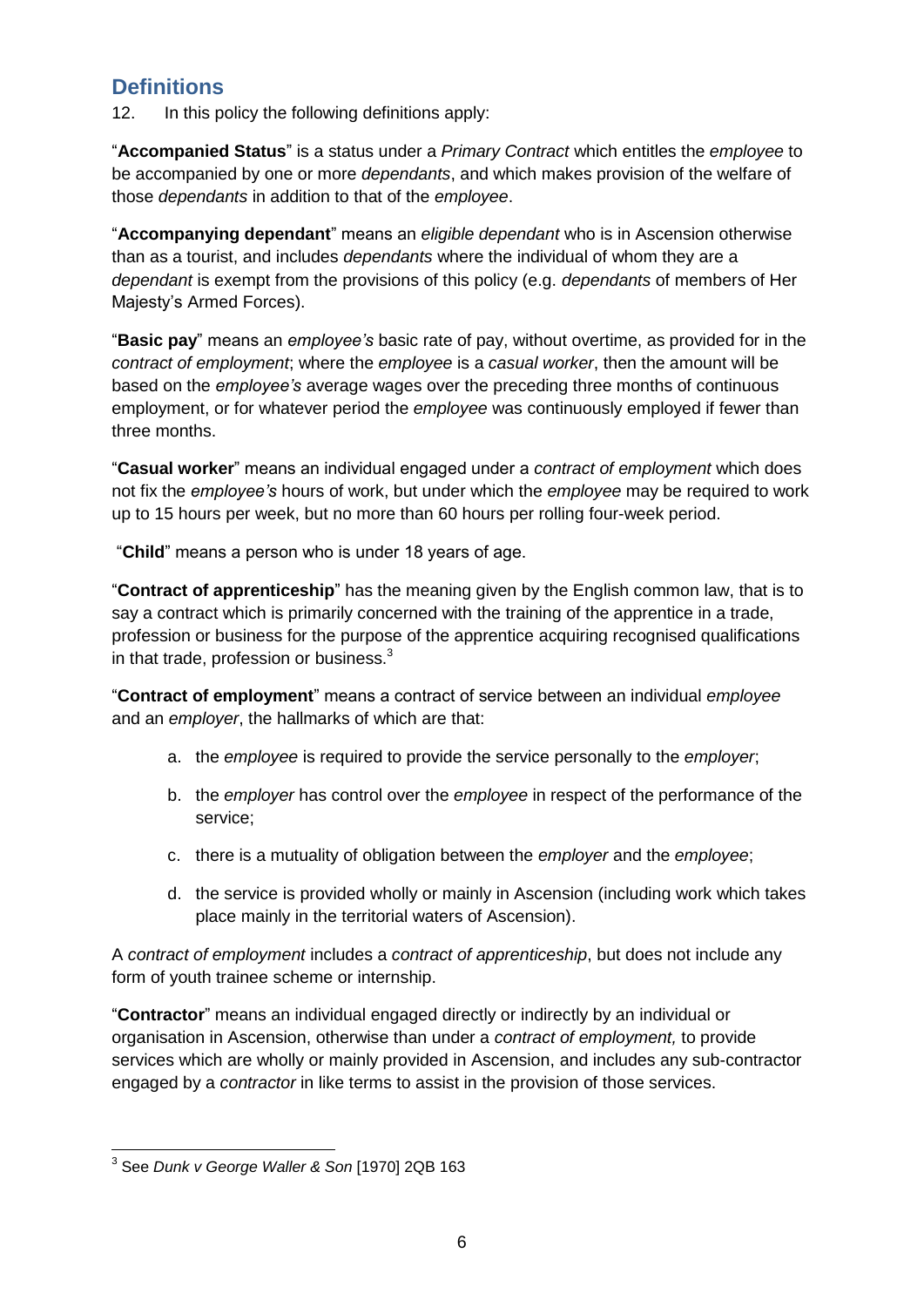"**Country or territory of return**" means the country or territory in which the individual was ordinarily resident immediately prior to beginning their initial journey to Ascension as an *employee*, *accompanying dependant* or *contractor*, or (in respect of mid-contract return journeys and repatriation from Ascension) any other place where the individual has a right of abode or right to enter and remain.

#### "**Dependant**" means:

- a. a spouse or civil partner of a*n employee*, or a person with whom the *employee* is in a subsisting relationship akin to marriage or civil partnership;
- b. any *child* for whom the *employee* or their spouse / partner has parental responsibility, whether under the law of Ascension or otherwise.

"**Eligible dependant**" means a *dependant* by whom an *Accompanied Status employee* is contractually entitled to be accompanied to Ascension.

"**Employee**" means an individual who provides services to an *employer* under a *contract of employment.*

"**Employer**" means an individual who, or an organisation which, employs *employees or*  engages *contractors.*

"**Employing Organisation**" has the same meaning as in the AIG Land and Business Policy.<sup>4</sup>

"**Gratuity**" is a lump sum paid by an *employer* to a *Primary Contract employee* at the completion of a *contract of employment.*

"**Household Contract**" is a *contract of employment,* the hallmark of which is that it does not provide for transport to, or repatriation from, Ascension, or for the welfare of the *employee*. This type of contract is therefore offered only to those who are already present in Ascension (e.g. as an *accompanying dependant* or as the holder of a *Primary Contract*).

"**Part-time worker**" means an individual who is employed under a *contract of employment* which fixes the *employee's* hours of work and under which the *employee* may be required to work up to 15 hours per week and no more than 60 hours per rolling four-week period.

"**Primary Contract**" is a *contract of employment,* the hallmark of which is that it provides for transport to and repatriation from Ascension, and for welfare provisions; a *Primary Contract*  may be either *Accompanied Status* or *Single Status*.

"**Short-term worker**" means an individual who is employed under one or more *contracts of employment,* each contract being of no more than 28 days in duration; where an individual has several short-term contracts with the same *employer*, then the combined term of all of the contracts must not be more than 56 days in a rolling twelve month period.

"**Single Status**" is a status under a *Primary Contract* which does not entitle the *employee* to be accompanied by *dependants*.

<sup>-</sup><sup>4</sup> A copy of which may be accessed on the AIG web site: **www.ascension.gov.ac**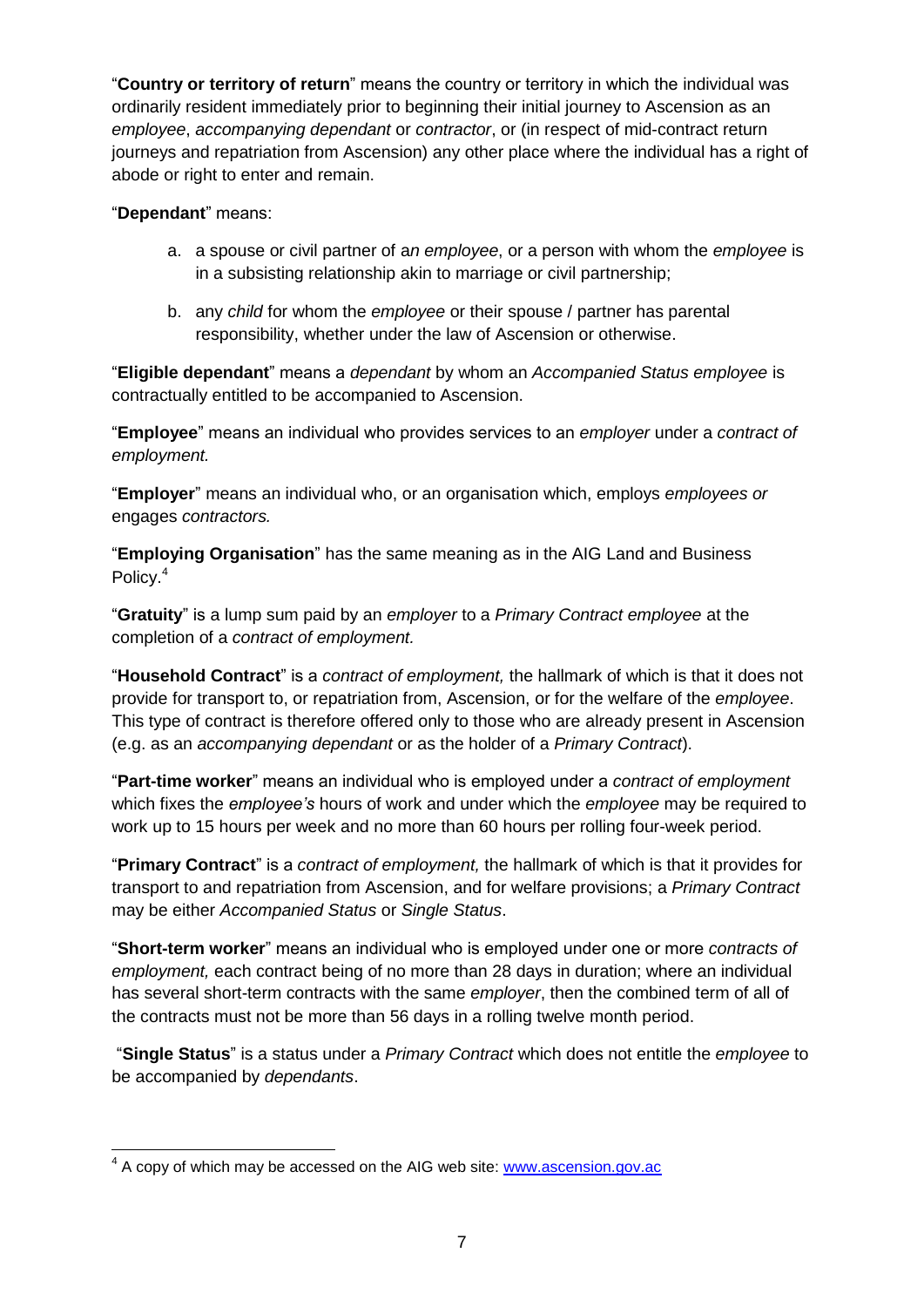"**Small employer**" means an *employer* that employs the equivalent of fewer than nine fulltime *employees* (excluding *casual workers* and *short-term workers*, but including *part-time workers*) but does not include any *employer* that is liable to pay the business levy.<sup>5</sup>

"**Mandatory welfare obligations"** means provisions that require *employers* to provide for the basic welfare needs of *employees* (including any *eligible dependants*) and *contractors*, including medical and dental care, accommodation, utilities, and food and messing facilities.

"**Worker**" means an *employee* or a *contractor.*

"**Youth Trainee Agreement**" means an agreement between an individual who is between the ages of 16 and 18 at the start of the agreement ("**the youth trainee**") and an *employer* in Ascension whereby the *employer* agrees to provide full-time, work-based vocational training to the *youth trainee* but which does not necessarily result in the youth trainee acquiring recognised qualifications.

 5 In accordance with the Business Levy Ordinance, 2012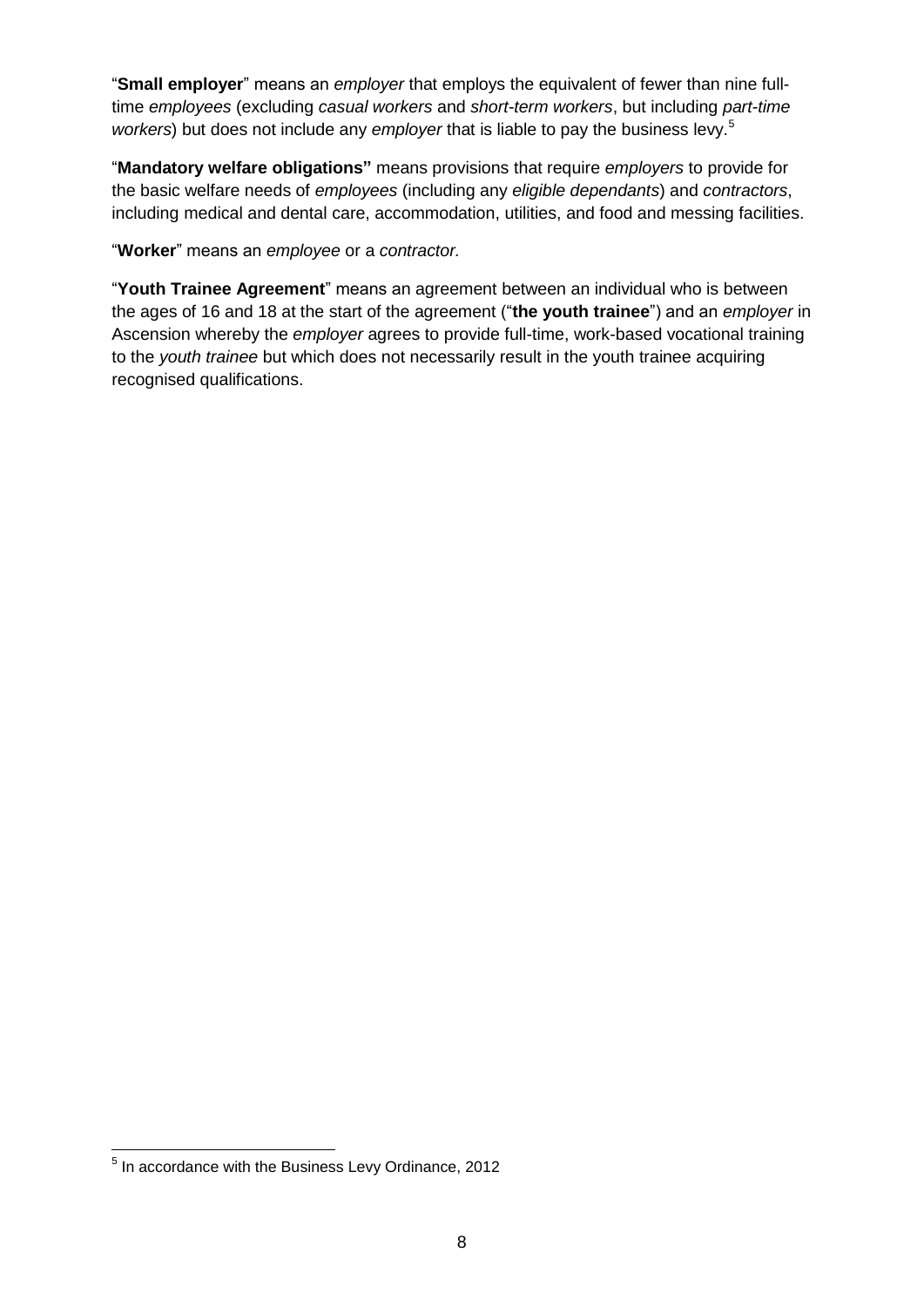# <span id="page-8-0"></span>**Purposes**

- 13. The purpose of this policy is to achieve the following key objectives:
	- a. to set out the *mandatory welfare obligations* that *employers* must meet in respect of *employees* (and *accompanying dependants*) and *contractors*;
	- b. to formalise *Household Contracts* and clarify how they differ from *Primary Contracts*, thereby facilitating the employment of *accompanying dependants,* particularly as *casual workers* and *part-time workers,* and supporting local businesses;
	- c. to provide for a **minimum age of employment**, in line with Ascension's obligations under the United Nations Convention on the Rights of the Child;
	- d. to set out the requirement for *employers* to provide *workers* with a **written statement of particulars**, including the information that must be included in such a written statement;
	- e. to provide for **mandatory contractual terms** concerning the maximum permitted contract length and minimum notice periods, and to provide for *Primary Contract employees* to have a right to request paid time off for public duties in order to support the provision of essential public services;
	- f. to set out the eligibility of *employees* for, and the minimum requirements on *employers* in respect of, *gratuities*, including provisions concerning accrual across several separate but successive contracts with the same *employer*;
	- g. to set out the **policies and procedures for the management of** *employees* that *employers* must have in place, in particular concerning dismissal and the expiry of contracts and the offering of new contracts to existing *employees*.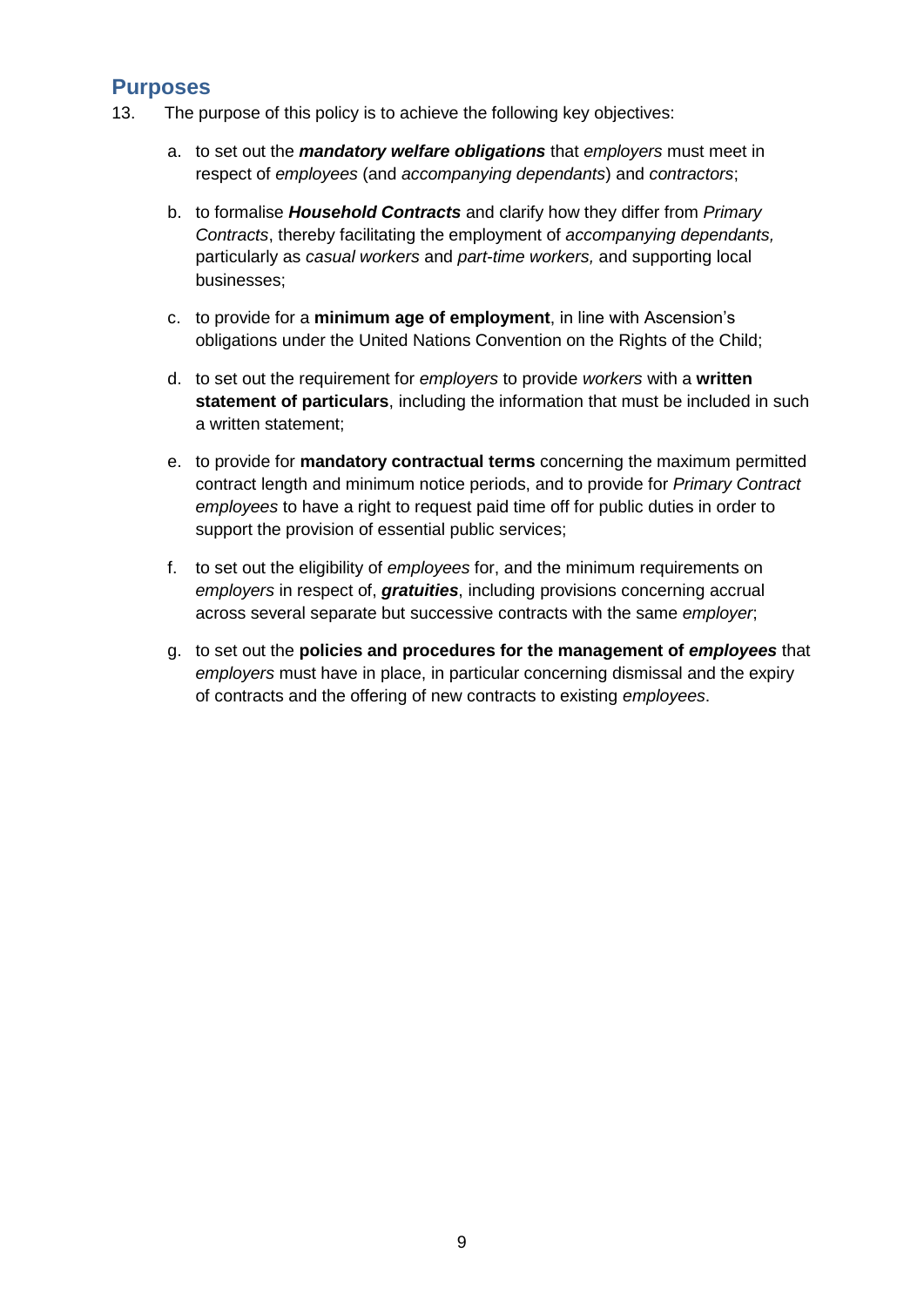# <span id="page-9-0"></span>**Application and exemptions**

- 14. This policy covers two main topics.
- 15. The first topic is the responsibility that *employers* are required to take for the welfare of those who work for them, whether as *employees* or as *contractors,* and any accompanying *dependants*. These are provided for in the form of *mandatory welfare obligations*.
- 16. The second topic is the regulation of the relationship between *employees* and their *employers*. The intention is to formalise and codify the employment practices that have developed in Ascension over time in the absence of statutory reform, and to bring clarity where there are areas of ambiguity or uncertainty.
- 17. In the application of provisions in both areas there is a need to recognise that there are many different kinds of employment and other contractual arrangements in Ascension. The intention is not necessarily to bring about any fundamental structural change, but to seek to accommodate the existing arrangements within a new legislative framework, and to use that opportunity to address areas of apparent ambiguity or uncertainty. For that reason, some aspects of this policy do not apply to all who work in Ascension.

## <span id="page-9-1"></span>**Category A: exemption from all provisions**

- 18. The follow classes of individuals are **exempt from all of the provisions** of this policy:
	- a. individuals employed directly by the UK or US Governments, including members of the armed forces of the governments of the UK or USA, who are posted to Ascension for a fixed period (including but not limited to FCDO, MOD, RAF and US Space Force and Air Force personnel);
	- b. individuals employed by other governments or by international or intergovernmental organisations who are working here on a short-term basis (including but not limited to the St Helena Government, or NATO);
- 19. The reasoning is as follows. The terms and conditions of those employed by governments and international / intergovernmental organisations who are posted to Ascension to work for a fixed period will be defined by an existing agreement regulated by the legal system of the jurisdiction in which they are employed. They therefore do not need the additional protection of local legislation.<sup>6</sup>

#### <span id="page-9-2"></span>**Category B: mandatory welfare obligations only**

- 20. The following classes of individuals are covered by the *mandatory welfare obligations* only:
	- a. individuals employed by a non-governmental overseas employer under a contract which is enforceable in that jurisdiction (e.g. the UK or the USA) and who are posted to Ascension for a fixed period;

 6 See *Lawson v Serco* [2006] UKHL 3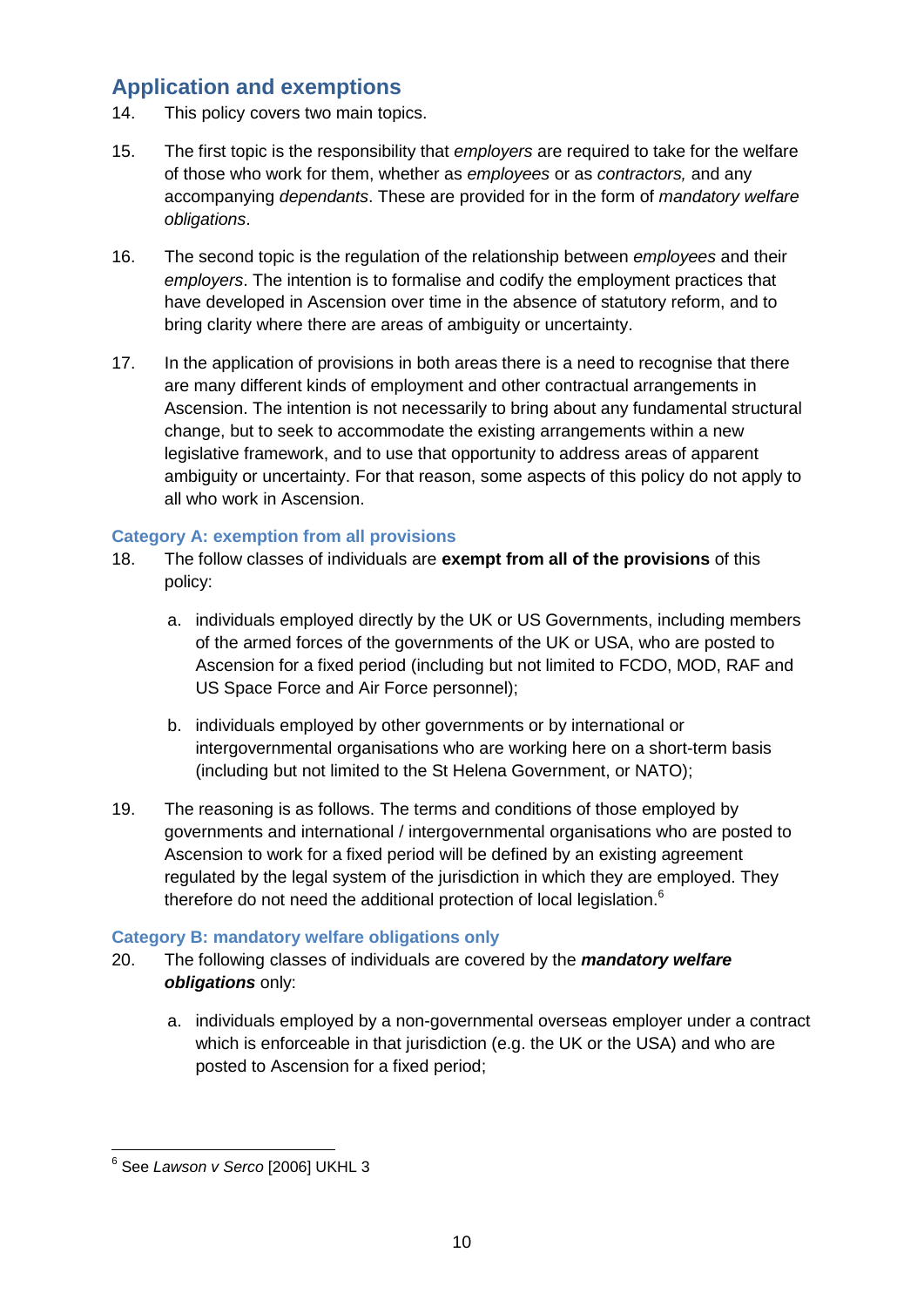- b. *contractors* who are in Ascension for a fixed period to provide services to an individual or organisation in Ascension as part of a trade, profession or business undertaking;
- c. members of the St Helena Police Service posted to the Ascension Island detachment.<sup>7</sup>
- 21. These individuals will already have a contractual relationship with either their overseas employer or with the individual or organisation on island to whom they are providing services as a *contractor*.
- 22. Save for members of the St Helena Police Service, such individuals will generally be in Ascension on a Business or Contractor visa (or will be a contractor of the United States Government and therefore exempt from immigration control). AIG needs to be assured that the relevant *employer* is taking responsibility for the basic welfare needs of these individuals whilst they are in Ascension, but the terms on which they are employed or engaged are not a matter for local policy or legislation.
- 23. The expression "*contractor*" as defined above includes a person who provides services whether *directly or indirectly*. This choice of words is deliberate: it is the intention of this policy that a subcontractor is treated the same as the head *contractor*, and that the Ascension-based *employer* is to be responsible for complying with the relevant obligations in respect of both. How this works in practice will depend upon the facts of the arrangement in question.

#### <span id="page-10-0"></span>**Category C: covered by all provisions**

- 24. The following classes of individuals are **covered by all of the provisions** of this policy:
	- a. individuals who are recruited directly from overseas and employed under a *Primary Contract* (e.g. AIG employees);
	- b. individuals who initially came to Ascension on some other basis (including as an *accompanying dependant)*, but who have since been recruited locally and employed under a *Primary Contract* or *Household Contract***.**
- 25. These individuals will be employed under a local contract and so their employment relationship, as well as their basic welfare needs, is a matter of local legislation. To note that there are various exceptions in respect of individuals on *Household Contracts* but these are explained at the relevant points in the document.

<sup>-</sup> $7$  See section 19 of the St Helena Police Service Ordinance, 1975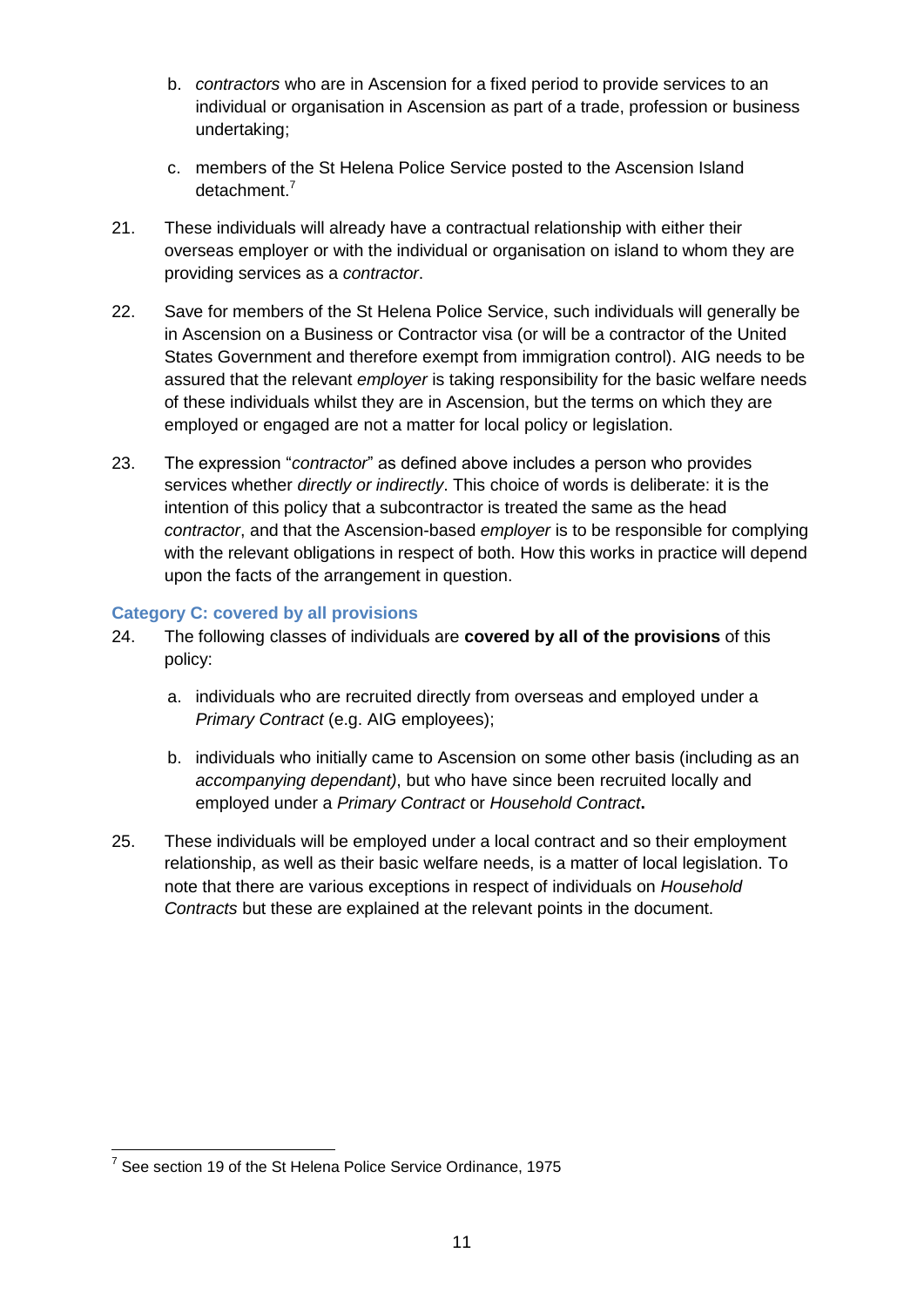# <span id="page-11-0"></span>**Employer's mandatory welfare obligations**

- 26. Any *employer* that contracts an individual to work wholly or mainly in Ascension (whether as an *employee* or as a *contractor*) is responsible for the welfare of that individual (and any *accompanying dependants*) and must, at the *employer's* expense, comply with the following *mandatory welfare obligations* as a **minimum**:
	- a. to arrange the *worker's* **transport to Ascension** from their *country or territory of return;*
	- b. once the *worker's* contract comes to an end, to arrange for the worker's prompt **repatriation from Ascension** to their *country or territory of return*;
	- c. where the contract is for a period exceeding 15 months, to arrange for a minimum of one **mid-contract return journey** to permit the *worker* to visit their *country or territory of return* (with provision for payment in lieu at the *worker's* request);
	- d. to ensure the provision of necessary **medical and dental care** which is appropriate to the needs of the *worker*, including the reasonable costs of any offisland treatment that may be required during the term of the contract;
	- e. to ensure the provision of **accommodation** that is suitable for the *worker*, including access to **utilities** (electricity, water supply and waste water services), and, as a minimum, either an adequate periodic water and electricity usage allowance, or payment in lieu;
	- f. to ensure the provision of **food and messing facilities** whilst the *worker* is in Ascension:
		- i. the provision of **food** may be substituted for an adequate payment in lieu (such as a food allowance);
		- ii. **messing facilities** must comprise either catered messing facilities (for example, as provided by the RAF and USAF), or self-catering facilities (including cold storage) by means of which the person can store, prepare and consume food in their accommodation.
- 27. These obligations apply from the start of the relevant contract until either (a) the *worker* departs Ascension in accordance with the *employer's* obligation to repatriate or (b) the obligation to repatriate ceases to apply, whichever occurs sooner.
- 28. To be clear, these obligations **do not** automatically cease to apply when an individual's contract comes to an end. *Employers* must ensure that they continue to comply with their obligations in respect of medical and dental care, accommodation and utilities, and food and messing facilities until such time as either the individual leaves Ascension or the obligation to repatriate ceases to apply.
- 29. Where the *worker* is an *employee* with *Accompanied Status*, the same provisions apply in respect of the *employee's accompanying dependants*.
- 30. These provisions are intended to set a minimum standard and are not intended to dissuade *employers* from making more favourable provisions (e.g. a greater number of mid-contract return journeys).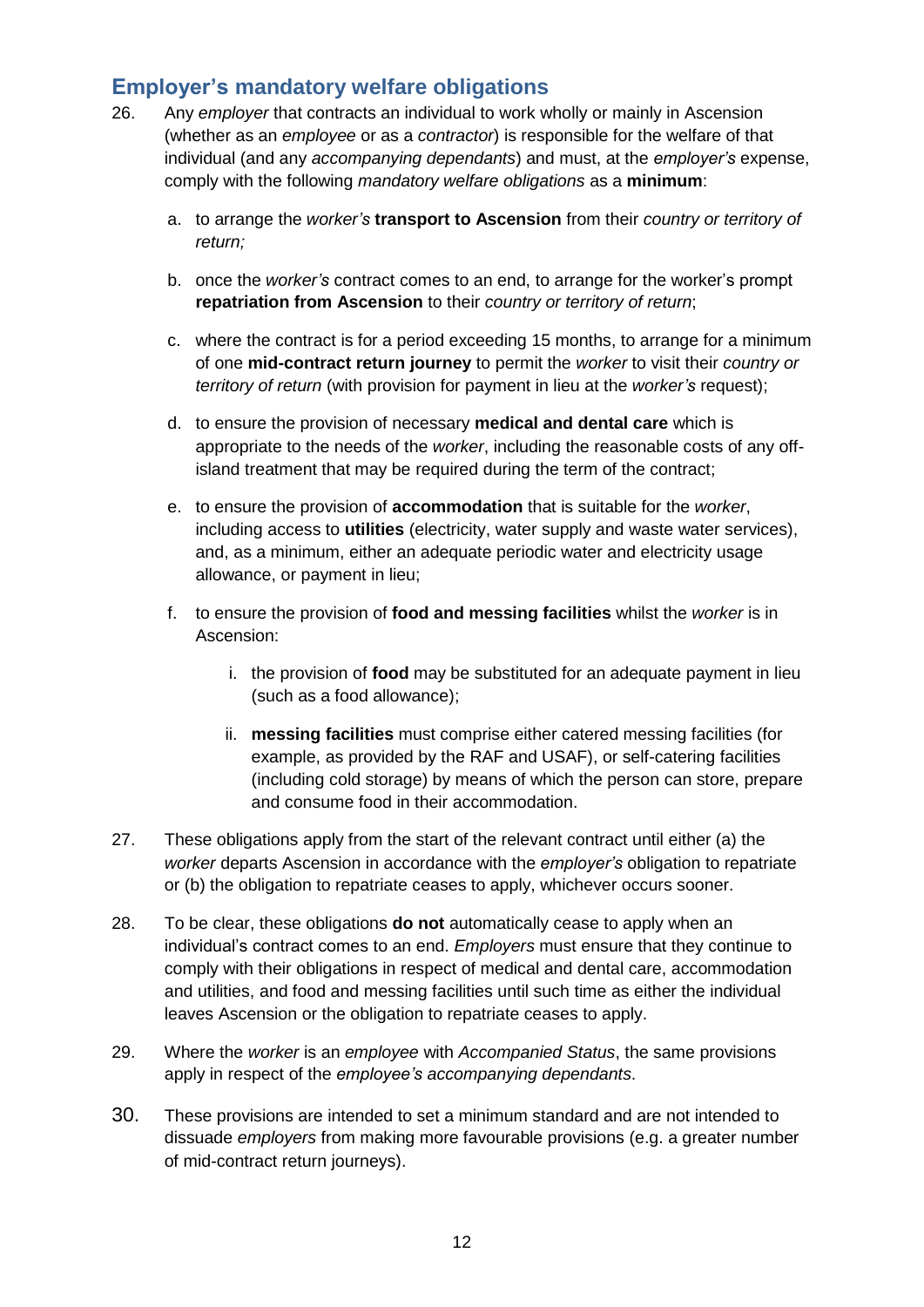## <span id="page-12-0"></span>**Country or territory of return**

- 31. When an *employer* enters into a contract with a *worker*, the *employer* must establish, and the contract must state, the *worker's country or territory of return* (and that of any *accompanying dependants*).
- 32. Where the *worker* is recruited or engaged in Ascension then the *country or territory of return* will be the country or territory in which the *worker* was ordinarily resident immediately prior to beginning their initial journey to Ascension, or any other country or territory in which the *worker* (and any *accompanying dependants*) has a right of abode or a right to enter and remain.

## <span id="page-12-1"></span>**Transport to Ascension**

#### <span id="page-12-2"></span>**Principles**

- 33. The *employer* is obliged to arrange (and pay for) the *worker's* transport to Ascension from their *country or territory of return.*
- 34. Where the *worker* is an *employee* with *Accompanied Status*, the *employer* must also, if so requested, arrange (and pay for) the transport of any *eligible dependants* to Ascension from their *country or territory of return.*
- 35. The obligation extends to the arrangement of travel to, and flights and / or voyages from, the port of departure to the individual's accommodation in Ascension, and includes the cost of accommodation and reasonable subsistence for any necessary overnight stay en route (e.g. in Johannesburg).
- 36. *Employers* must also provide or cover the cost of appropriate travel insurance for the *worker* and for any *eligible dependants*, including cover for delays and cancellations as well as medical cover.
- 37. The port of departure will usually be the nearest international air or seaport to the individual's home. Where direct flights to Ascension operate from the *country or territory of return* then the port of departure will be the nearest airport to the individual's home from which such flights operate. Where there are no direct flights, then the individual may nominate the most convenient port of departure within the *country or territory of return*.
- 38. If the contract does not expressly provide for this entitlement then a court may declare that it is an implied term.

#### <span id="page-12-3"></span>**Exceptions**

- 39. The obligation to provide transport to Ascension does not extend to individuals on *Household Contracts*. This is because an *employee* on a *Household Contracts* can only be offered to those who are already in Ascension.
- 40. Where the *worker* (and any *eligible dependants*) is in Ascension immediately prior to the start of the relevant contract, there is no need for transport to Ascension and so the obligation does not apply. It is important to note that this does not affect the obligation on *employers* to repatriate *workers (*and any *accompanying dependants*).
- 41. It is **not** intended that this exemption should prevent individuals from taking leave off island at the completion of one contract and immediately before the commencement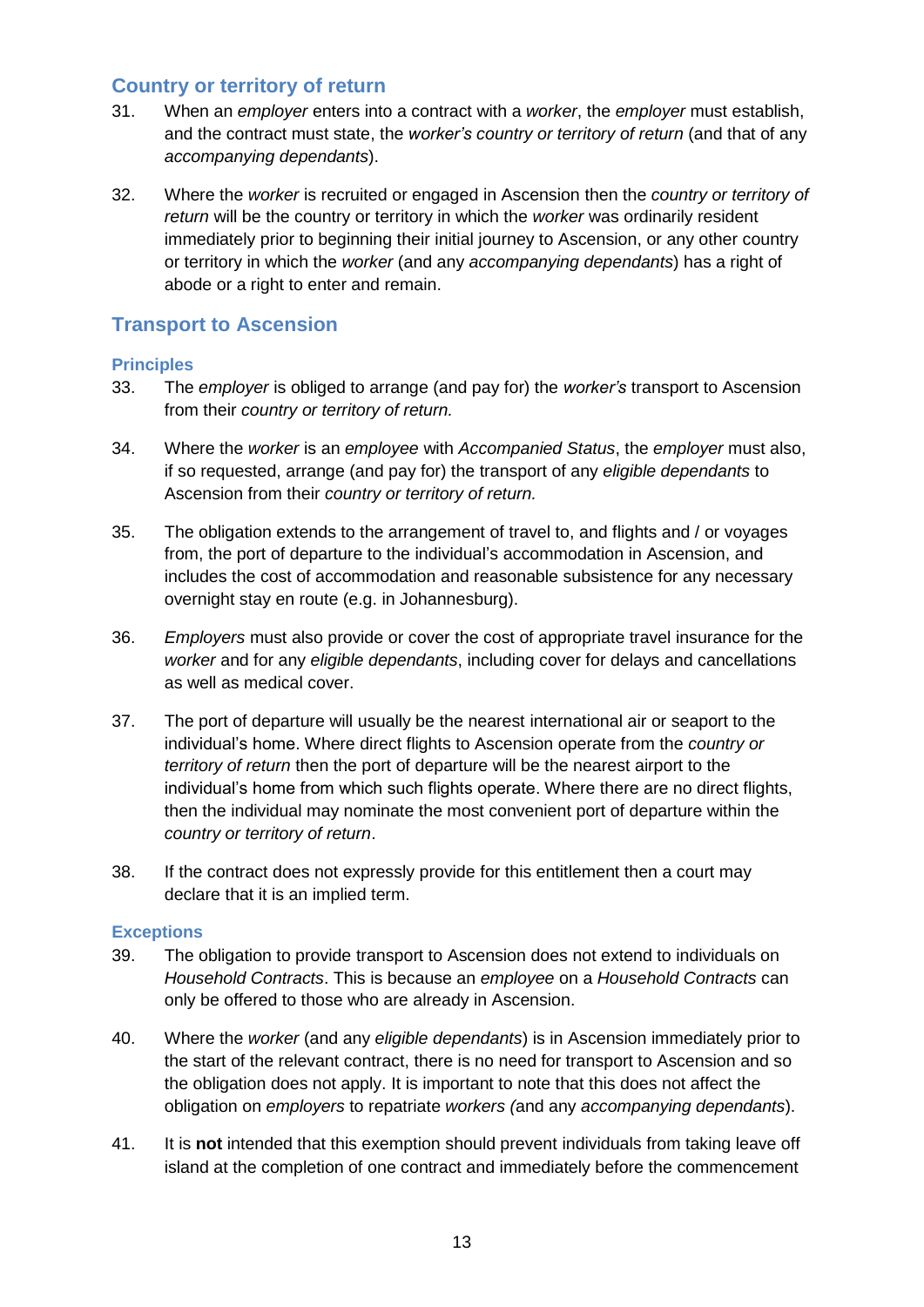of another (whether the relevant contract is with the same *employer* or two different *employers*). It is in the interests of an individual's welfare that they have the opportunity to take regular journeys off island, and *employers* are expected to facilitate this.

#### <span id="page-13-0"></span>**Enforcement**

- 42. If an *employer* fails to provide transport to Ascension for a *worker* (and any *eligible dependants)*, then the *worker* will have two options:
	- a. the *worker* may wish to terminate the contract before departing for Ascension on the basis that the *employer* is in breach of contract, and may claim from the *employer* any damages associated with that breach, or
	- b. the *worker* (and any *eligible dependants*) may pay for travel to Ascension (including appropriate travel insurance) and subsequently claim reimbursement from the *employer*.
- 43. Where the *worker* (or an *accompanying dependant*) pays for travel to Ascension because the *employer* has failed to do so, the law will provide that the individual is entitled to be reimbursed by the *employer* an amount that is double the actual cost incurred.
- 44. The enhanced amount of reimbursement is intended to give *employers* a proportionate economic incentive to comply with their obligation, as well as compensating the individual for any stress or inconvenience caused where the *employer* fails to do so.
- 45. The individual must make the request for reimbursement to the *employer* in writing, and *employers* are entitled to expect to see proof of the costs incurred. The amount claimed must be reasonable in the circumstances; that is to say for example that an individual should not expect to be reimbursed for travel by business class or via an unnecessarily indirect and more costly route. The reasonableness of the cost must also take into account the date on which the *worker* is required to begin work in Ascension.
- 46. The *employer* must reimburse the individual in full within 56 calendar days of receiving a written request supported by proof of the costs incurred. Any failure by the *employer* to reimburse the individual, or any difference between the amount to which the individual is entitled and the amount actually reimbursed by the *employer*, will be recoverable in civil proceedings as a debt on which the individual may also claim interest.
- 47. If the *employer* disputes the amount to which the individual claims to be entitled on grounds of reasonableness then it will be for the *employer* to show that the amount claimed is not reasonable.

## <span id="page-13-1"></span>**Repatriation from Ascension (non-medical)**

#### <span id="page-13-2"></span>**Principles**

48. The *employer* is obliged to arrange (and pay for) the *worker's* prompt repatriation from Ascension to their *country or territory of return* at the end of the relevant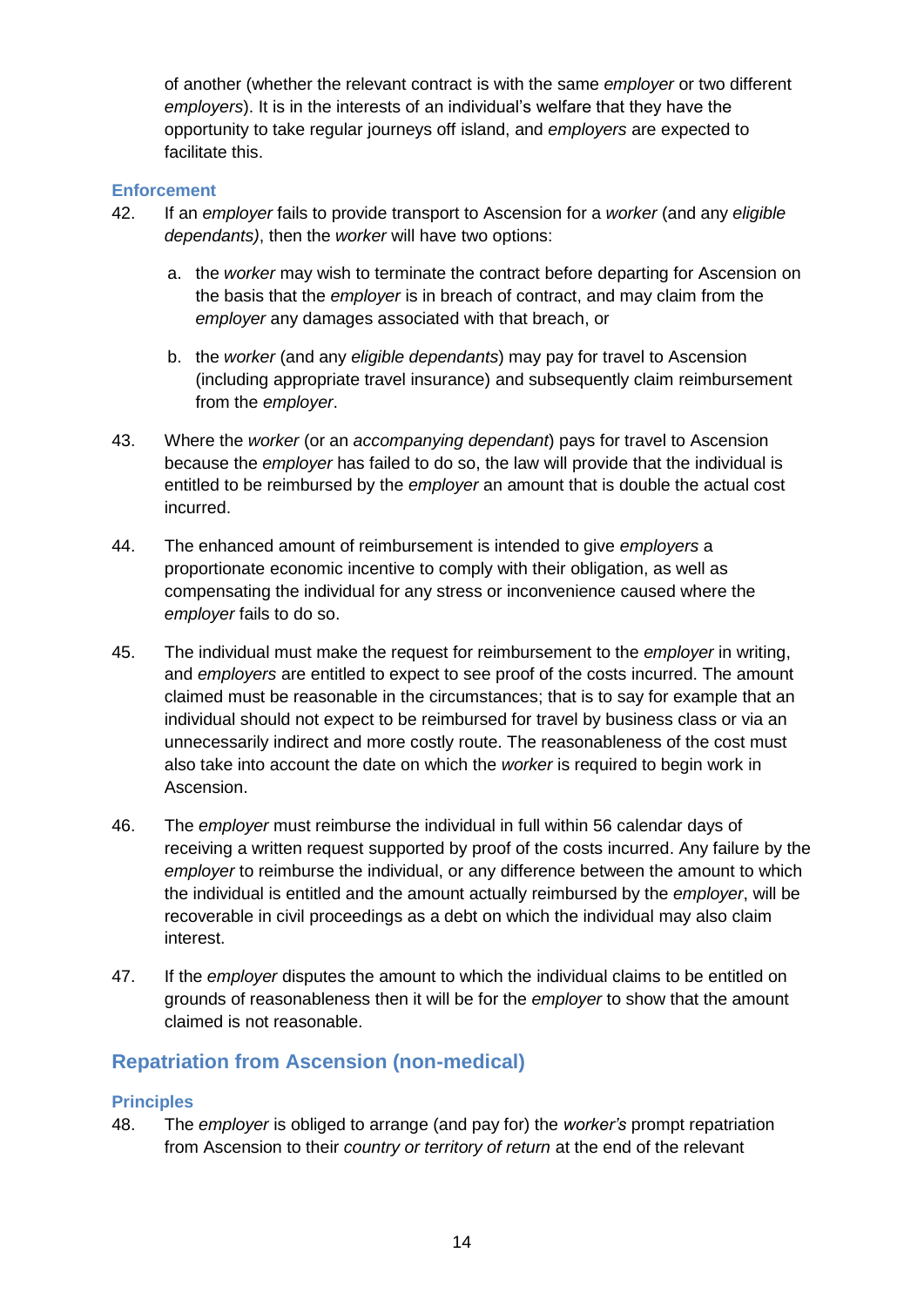contract. The *worker* has a corresponding entitlement to be repatriated, even in circumstances in which the obligation to repatriate has ceased to apply.<sup>8</sup>

- 49. The *employer* is also obliged to arrange (and pay for) the repatriation of any *accompanying dependants* from Ascension to their *country or territory of return*. The *accompanying dependants* also have a corresponding entitlement to be repatriated, even in circumstances in which the obligation to repatriate has ceased to apply.<sup>9</sup>
- 50. The obligation extends to the arrangement of transport from the individual's accommodation in Ascension to the airhead or pierhead, flights and / or voyages to the *country or territory of* return, and then onward transport to the individual's nominated address. It includes the cost of accommodation and reasonable subsistence for any necessary overnight stay en route (e.g. in Johannesburg) and the cost of travel from the port of arrival to the individual's final destination.
- 51. *Employers* must also provide or cover the cost of appropriate travel insurance for the *worker* and for any *accompanying dependants*, including cover for delays and cancellations as well as medical cover.
- 52. If the contract does not expressly provide for this entitlement then a court may declare that it is an implied term.
- 53. To satisfy the requirement of promptness, the individual must usually depart from Ascension not later than the first available departure to their *country or territory of return* after the end of the relevant contract (but may depart sooner by mutual agreement). This will usually be the first available flight, but may in some cases be by ship. If the individual is to remain on Ascension after this then they are likely to need to apply for an entry visa in order to remain in Ascension lawfully.
- 54. Where an *employee* has *Accompanied Status*, the *employer* must also promptly repatriate any *accompanying dependants*.
- 55. The date of an individual's departure may lawfully be delayed if the individual is involved in criminal proceedings and is on bail the conditions of which require the individual to remain in the jurisdiction, or who is the defendant in criminal proceedings that are the subject of an on-going appeal. During this time, the *employer* remains responsible for the individual's welfare.
- 56. Similarly, the date of an individual's departure may lawfully be delayed if and whilst the individual is considered unfit to fly, or on compassionate grounds (e.g. where there has been bereavement). Any such delay is likely to need to be discussed with the immigration authorities in advance.
- 57. After the end of the relevant contract and whilst the obligation to repatriate applies, the *employer* must continue to fulfil the *mandatory welfare obligations* in respect of the *worker* and any *accompanying dependants.* In respect of off-island medical care, the AIG Senior Medical Officer will consider the necessity for an off-island referral in light of the individual's departure date; it is likely that an off-island referral will only be necessary during this period in cases of medical emergency.

 8 As to which see paragraph [62](#page-15-2)

<sup>&</sup>lt;sup>9</sup> As to which see paragraph [62](#page-15-2)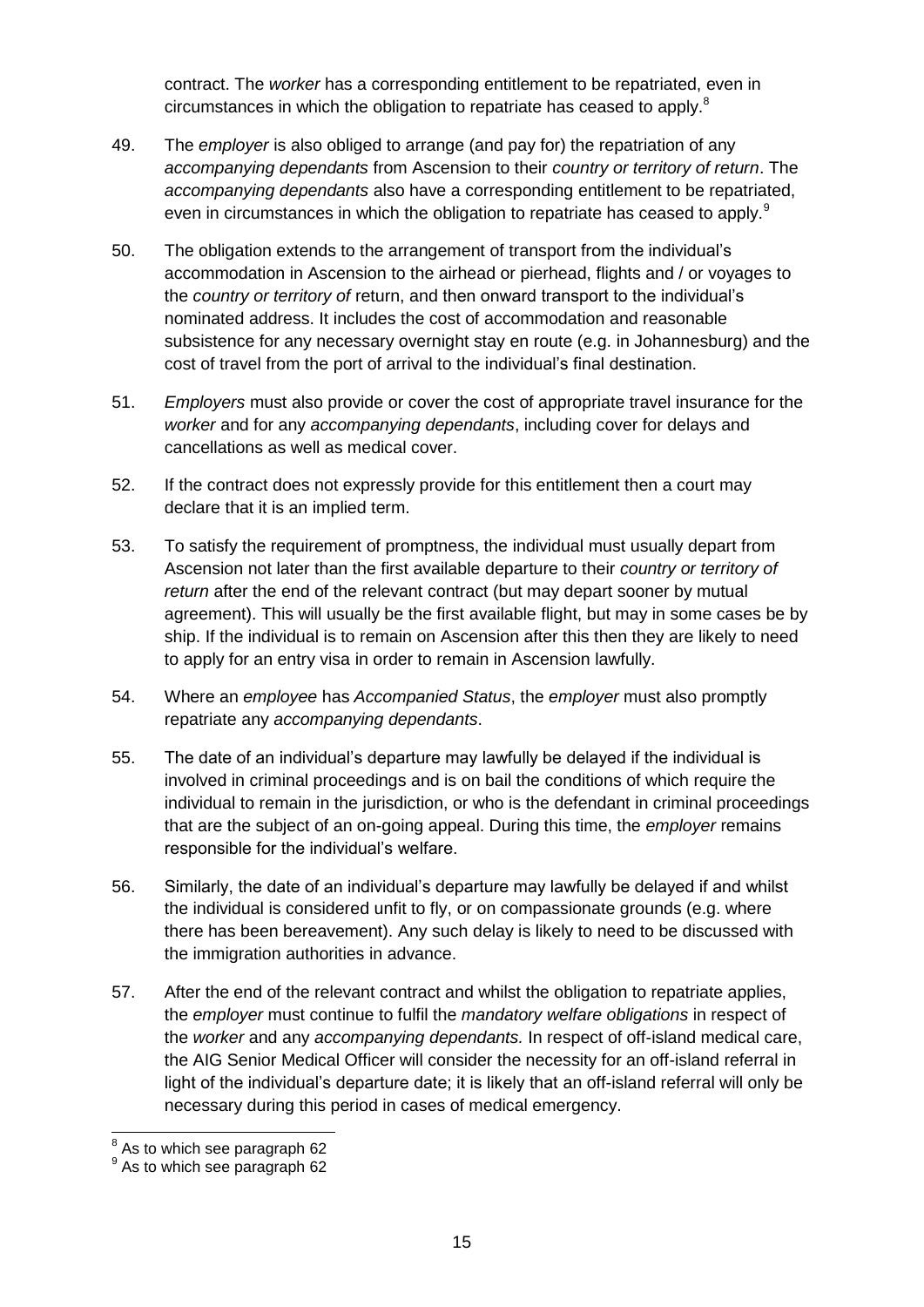- 58. Where a *worker* is contractually entitled to an allowance to ship personal effects and / or a vehicle to Ascension (including the personal effects of any *eligible dependants)*, the *employer* is obliged to provide at least the same allowance (in volume terms) on repatriation, even if the *country or territory of return* is not the *country* or *territory* from which the *worker* was transported at the start of the contract.
- 59. Where the *employer* provides for a shipping allowance, the *employer* must make provision for the timely repatriation of the *worker's* personal effects and / or vehicle (and those of any *accompanying dependants)*. This will usually mean consigning the goods on the voyage closest to the date on which the *worker's* contract ends. The choice of voyage will be a matter to be discussed and agreed between *worker* and *employer*.

#### <span id="page-15-0"></span>**Exceptions**

- 60. The obligation to repatriate does not extend to individuals on *Household Contracts*. This is because an *employee* on a *Household Contract* will already be entitled to repatriation either as a *Primary Contract employee,* as an *accompanying dependant*, or as a *contractor*.
- <span id="page-15-3"></span>61. The obligation to repatriate will normally apply only to those individuals who are in Ascension during the period between the end of the relevant contract and the first available departure to their *country of territory of return*. Individuals may depart before the end of the relevant contract by mutual agreement with the *employer*, e.g. where an *employee* has unused leave entitlement or an *accompanying dependant* wishes to travel ahead of their spouse / partner.
- <span id="page-15-2"></span>62. It may be mutually agreed between the individual and *employer* that the obligation to repatriate will cease to apply if the individual has, or obtains before the first available departure, an alternative entitlement to be repatriated, for example by being or becoming employed under a *Primary Contract*, or by being or becoming an *accompanying dependant* of another individual. However, whilst the *obligation* to repatriate will no longer apply, the individual will retain their entitlement to be repatriated and may wish to make use of this entitlement to take a break from the island. In the interests of welfare, *employers* should facilitate this.
- 63. The obligation to repatriate does not arise where an individual has left Ascension before the end of the relevant contract (e.g. in the circumstances envisaged in paragraph [61\)](#page-15-3).

#### <span id="page-15-1"></span>**Enforcement**

- <span id="page-15-4"></span>64. If an *employer* fails to provide prompt repatriation from Ascension for a an individual, then:
	- a. the individual may pay for repatriation from Ascension (including appropriate travel insurance) and subsequently claim reimbursement from the *employer*;
	- b. AIG may arrange and pay for repatriation of the individual from Ascension and subsequently recover the full cost of doing so from the *employer;*
- 65. Where the individual is entitled to a shipping allowance, the provisions in paragraph [64](#page-15-4) apply in respect of the shipping allowance.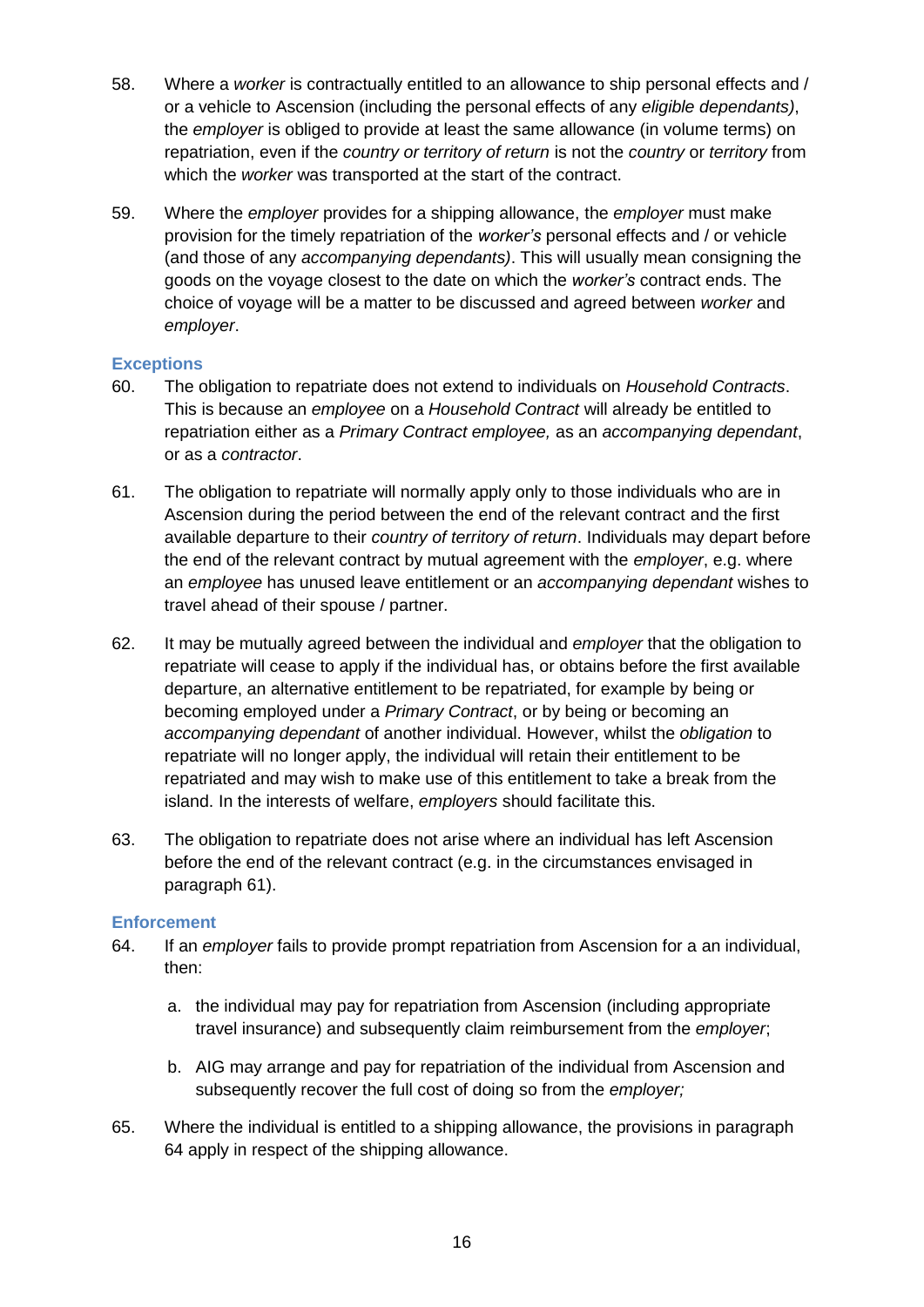- 66. Where an individual pays for repatriation from Ascension because the employer has failed to do so, the law will provide that the individual is entitled to be reimbursed by the *employer* an amount that is double the actual cost incurred.
- 67. The enhanced amount of reimbursement is intended to give *employers* a proportionate economic incentive to comply with their obligation, as well as compensating the individual for any stress or inconvenience caused where the *employer* fails to do so.
- 68. The individual must make the request for reimbursement to the *employer* in writing, and *employers* are entitled to expect to see proof of the costs incurred. The amount claimed must be reasonable in the circumstances; that is to say for example that an individual should not expect to be reimbursed for travel by business class or via an unnecessarily indirect and more costly route.
- 69. The *employer* must reimburse the individual in full within 56 calendar days of receiving a written request supported by proof of the costs incurred. Any failure by the *employer* to reimburse the individual, or any difference between the amount to which the individual is entitled and the amount actually reimbursed by the *employer*, will be recoverable in civil proceedings as a debt on which the individual may also claim interest.
- 70. If the *employer* disputes the amount to which the individual claims to be entitled on grounds of reasonableness then it will be for the *employer* to show that the amount claimed in not reasonable.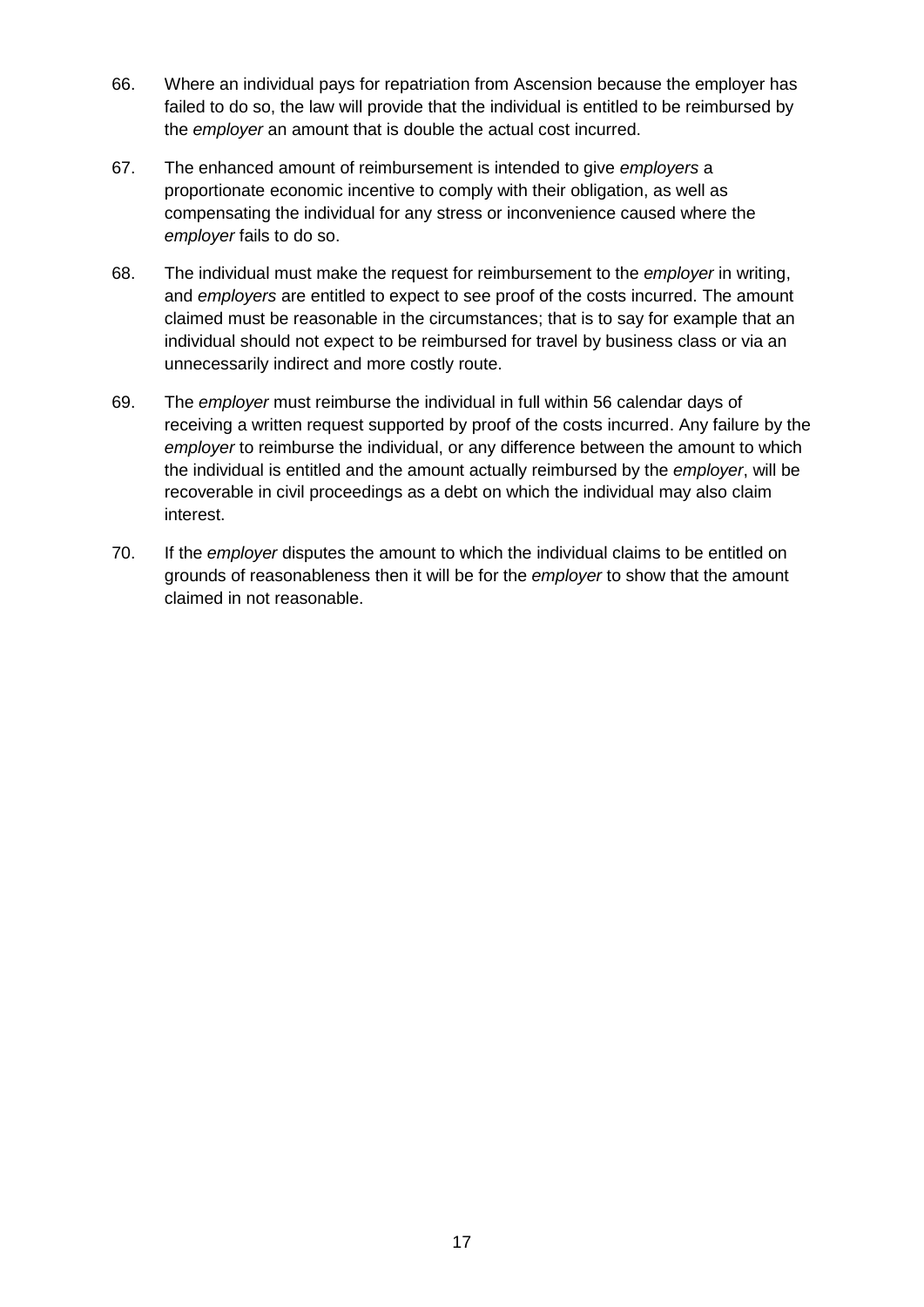## <span id="page-17-0"></span>**Mid-contract return journeys**

#### <span id="page-17-1"></span>**Principles**

- 71. In the interests of welfare, particularly that of *workers* who are unaccompanied, given the limited range of recreational opportunities in Ascension, it is reasonable to require *employers* to provide *workers* (and any *accompanying dependants*) with an opportunity to spend time off the island. This is primarily to enable individuals to visit friends and family in their *country or territory of return*.
- 72. Where a *worker's* contract exceeds 15 months, the *worker* (and any *accompanying dependants*) is entitled to a **minimum** of one return journey to the individual's *country or territory of return* during the term of the relevant contract. A mid-contract return journey should usually be taken during the middle third of the contract term.
- 73. The *employer* is obliged only to pay for flights / voyages to the individual's nominated port of arrival in the *country or territory of return*, and any necessary transit accommodation en route. There is no obligation on the *employer* to pay for subsistence, travel and accommodation during the individual's stay in the *country or territory of return* (or elsewhere, as the case may be).
- 74. *Employers* must also provide or cover the cost of appropriate travel insurance for the *worker* and for any *eligible dependants*, including cover for delays and cancellations as well as medical cover.
- 75. If the individual is a *Primary Contract employee* then the *employer* must provide the *employee* with sufficient paid leave to be able to take advantage of the mid-contract return journey with no loss of basic pay. In any event, a full-time *Primary Contract* employee must be entitled to not less than 30 days paid leave per year (with a pro rata allowance for part-time *employees*). This entitlement does not include public holidays.
- 76. If the contract does not expressly provide for these entitlements then a court may declare that they are an implied term.
- 77. If the individual is a *contractor* then the contract need not provide for paid leave but the *employer* must enable the *contractor* to take the necessary time off to be able to take advantage of the mid-contract return journey.
- 78. If the individual is an *accompanying dependant* employed on a *Household Contract* then the individual's *employer* is expected to facilitate the individual taking the midcontract return journey to which they are entitled as an *accompanying dependant,* for example by allowing sufficient leave (paid or unpaid) for the individual to be able to do so.
- 79. *Employers* are encouraged to be flexible with regard to mid-contract return journeys and, where possible, facilitate alternative travel arrangements that still fulfil the purpose of enabling time to be spent off island. For example, *employers* may, at an individual's request, arrange travel to an alternative destination, or allow the individual to split their journey at a transit point in order to spend time there. However, the *employer* is not obliged to pay more than the cost of a return journey to the individual's *country or territory of return*, and the *employer* may require the individual to make up any difference in cost.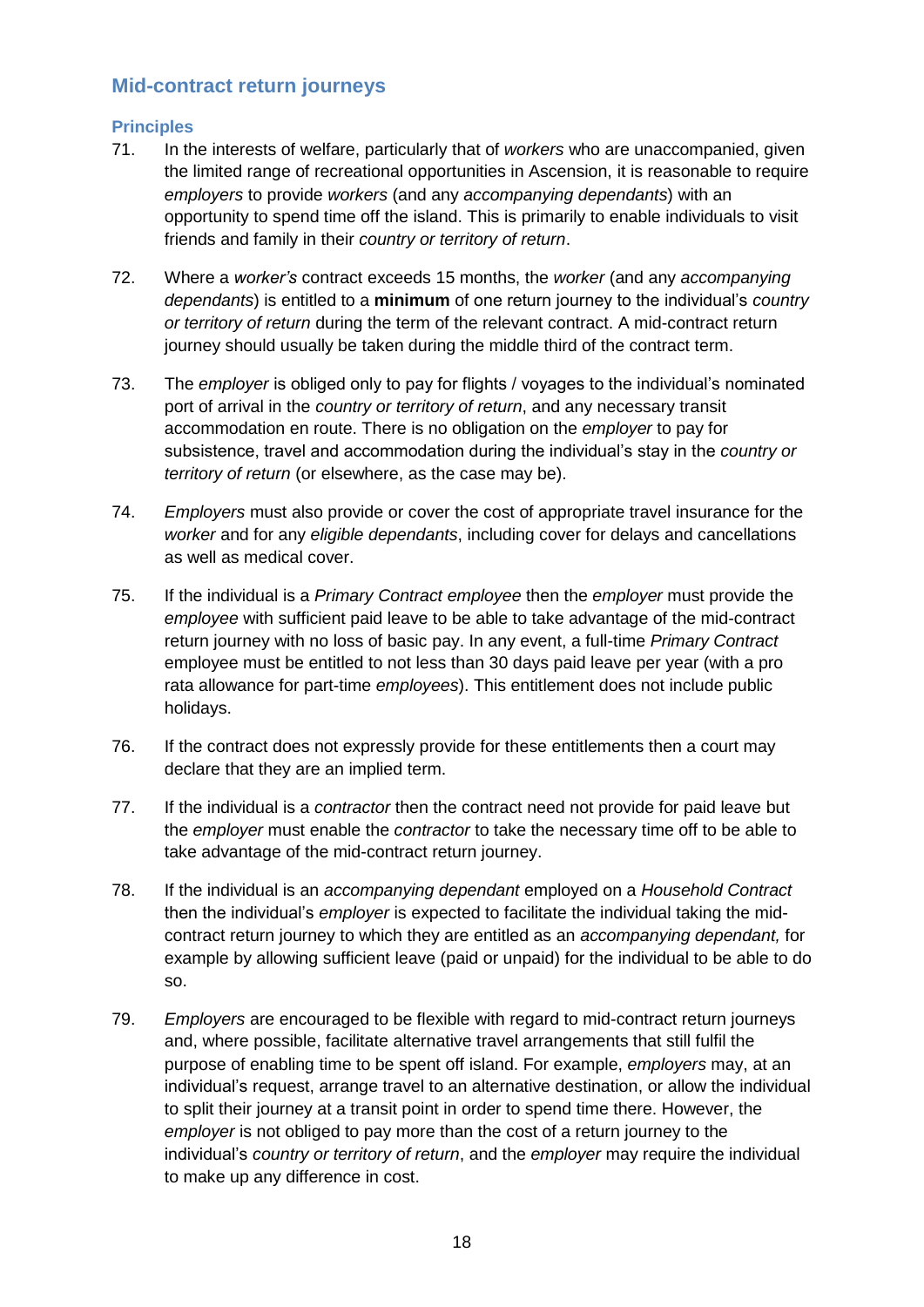80. *Employers* may permit *accompanying dependants* to take their mid-contract return journey separately from the *employee* and, where there is more than one *accompanying dependant*, separately from one another.

#### <span id="page-18-0"></span>**Exceptions**

- 81. The obligation to provide a mid-contract return journey does not extend to individuals on *Household Contracts*. This is because an *employee* on a *Household Contract* will already be entitled to a mid-contract return journey (if applicable) either as a *Primary Contract employee,* as an *accompanying dependant*, or as a *contractor*.
- 82. *Employers* may permit a *worker* or an *accompanying dependant*, at the individual's request, to receive a payment in lieu of their mid-contract return journey. This must be agreed in writing, and the *employer* should have regard to the welfare of the individual and the proximity of their next opportunity for time off before deciding whether or not to agree to the request.
- 83. Where there are reasonable grounds to believe that, for reasons beyond the control of both the *employer* and the individual, it is not going to be possible for an individual to begin their mid-contract return journey before the start of the last quarter of the term of the relevant contract (for example, due to long-term disruption to available means of travel) then the *employer* may agree with the individual to make a payment in lieu. The *employer* should adopt a readily-available policy which makes clear the circumstances in which this may happen.

#### <span id="page-18-1"></span>**Enforcement**

- 84. If an *employer* refuses to provide a mid-contract return journey for an individual (including failing to provide sufficient paid leave), then:
	- a. where the individual is a *worker*, the individual will be entitled to claim from the *employer* a compensatory payment equal to double the notional cost of a return journey to the individual's original port of departure (i.e. the port from which the individual travelled to Ascension at the start of the relevant contract);
	- b. where the individual is an *employee*, the individual may also claim two months' basic pay;
	- c. where the individual is an *accompanying dependant,* the individual may either pay for the mid-contract return journey (including appropriate travel insurance) and claim reimbursement from the *employer* for an amount that is double the actual cost incurred , or claim a compensatory payment equal to double the notional cost of a return journey to the individual's original port of departure.
- 85. The compensatory payment and the enhanced amount of reimbursement are intended to give *employers* a proportionate economic incentive to comply with their obligation, as well as compensating the individual for any stress or inconvenience caused where the *employer* fails to do so. The compensatory payment reflects the leave that the *employee* would have used had the *employer* complied with the obligation.
- 86. Where making of a compensatory payment is sought, the individual must make the request to the *employer* in writing setting out the amount claimed and the basis on which it has been calculated. The calculations must be based on a reasonable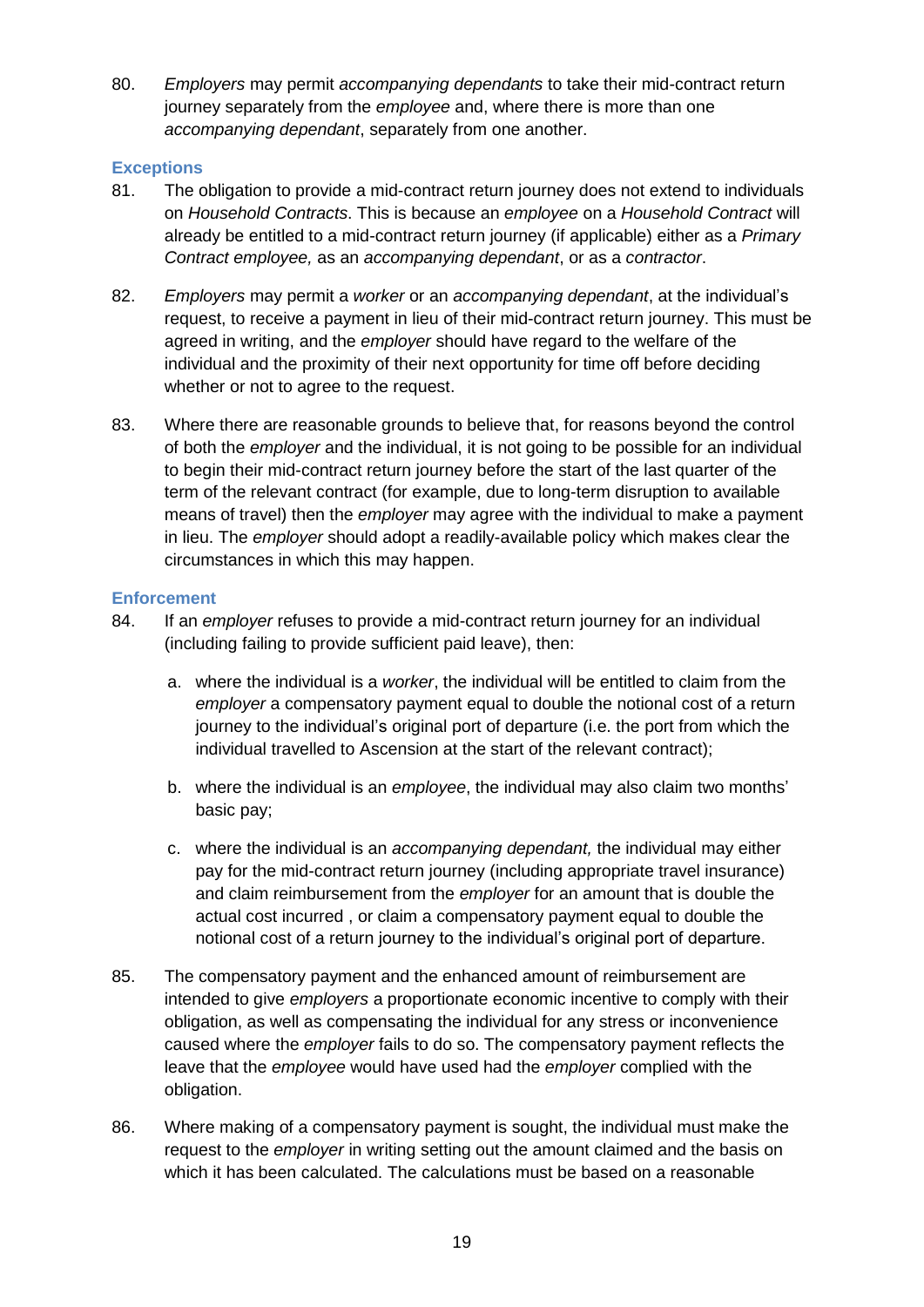journey, e.g. the most direct route to the relevant port of arrival on a standard economy class ticket and at the cost applicable at the time of intended travel.

- 87. Where reimbursement is sought, the individual must make the request for reimbursement to the *employer* in writing, and *employers* are entitled to expect to see proof of the costs incurred. The amount claimed must be reasonable in the circumstances; that is to say for example that an individual should not expect to be reimbursed for travel by business class or via an unnecessarily indirect and more costly route.
- 88. The *employer* must compensate or reimburse the individual in full within 56 calendar days of receiving a written request supported by either the basis on which it has been calculated (for a compensatory payment) or proof of the costs incurred (for reimbursement). Any failure by the *employer* to compensate or reimburse the individual, or any difference between the amount to which the individual is entitled and the amount actually paid by the *employer*, will be recoverable in civil proceedings as a debt on which the individual may also claim interest.
- 89. If the *employer* disputes the amount to which the individual claims to be entitled on grounds of reasonableness then it will be for the *employer* to show that the amount claimed in not reasonable.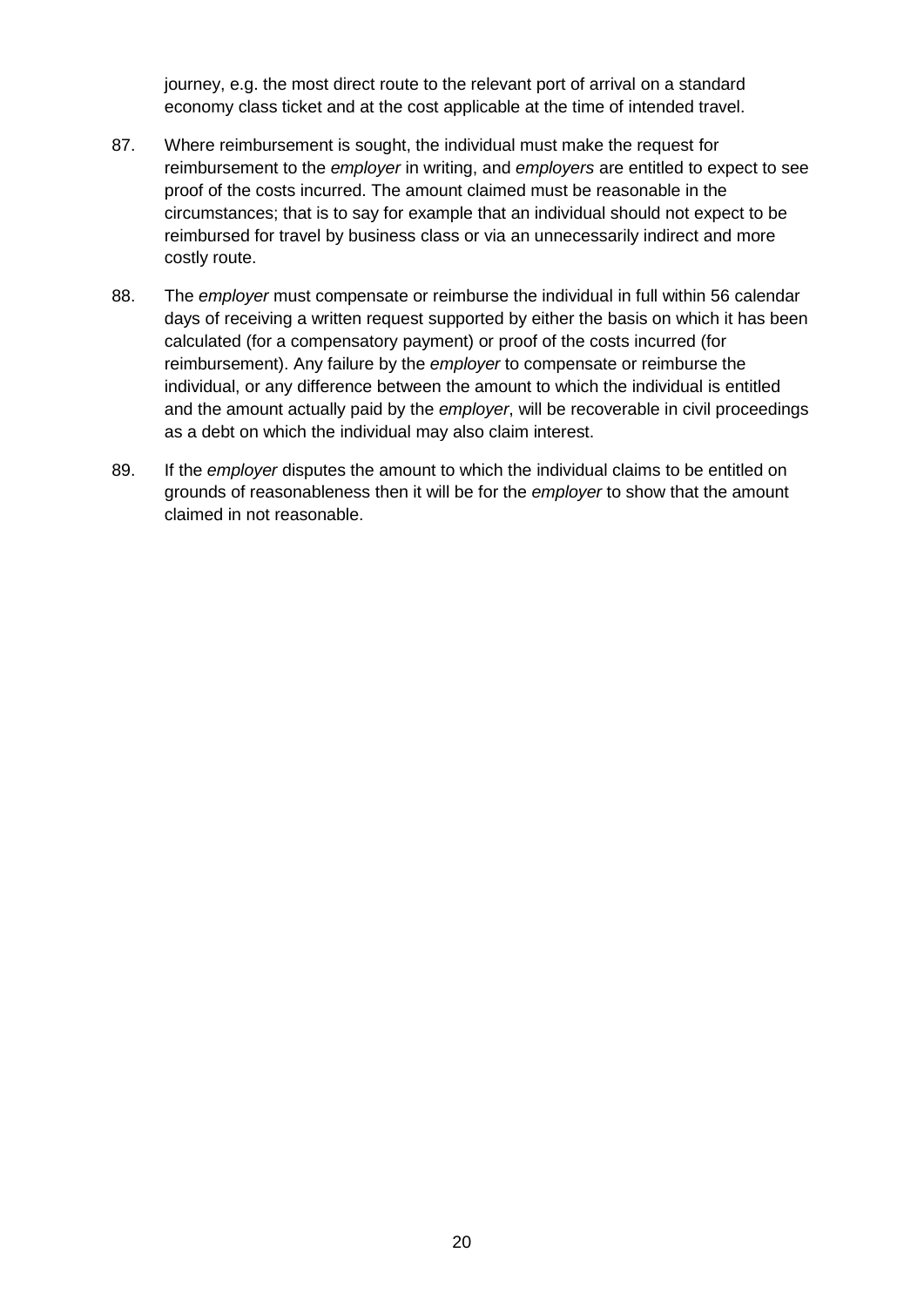## <span id="page-20-0"></span>**Medical and dental care**

90. Ascension is a very remote location with limited medical facilities. As a result, there are medical conditions that are very difficult to treat effectively within Ascension. In medical emergencies evacuation from Ascension has to be by air which can take several hours or days to arrange and is very costly.

#### <span id="page-20-1"></span>**Principles**

- 91. *Employers* are responsible for ensuring the provision of medical and dental care which is appropriate for the needs of each *worker* (and any *accompanying dependants*). This includes, where required, paying for medically necessary referrals to specialists outside of Ascension, and may include the funding of travel and accommodation overseas (e.g. to the UK, US or South Africa) for the *worker* and, in some instances, *accompanying dependants*.
- 92. Whereas the law provides that *employers* are responsible for ensuring the provision of medical and dental care, medical and dental services on island are provided by AIG. For those who are liable to pay income tax in Ascension, the services are provided free at the point of delivery. For those who are not liable to pay income tax, the services are not provided free at the point of delivery and payment is required. Payment may be arranged by means of *employer*-funded insurance cover, or by means of the *employer* either paying the fee directly or reimbursing the individual for fees paid.
- 93. Where a particular test, treatment or other medical / dental procedure is considered by the Senior Medical Officer or AIG Dentist to be necessary, *employers* are not to require individuals to contribute financially to the cost of it, and where an individual pays any fees for necessary medical or dental care then the *employer* is to reimburse them promptly and in full.
- 94. The question of whether treatment is necessary will be a matter for the Senior Medical Officer or AIG Dentist in their professional opinion. It maybe that, in some instances, an individual wishes to receive treatment which includes but goes beyond what is considered necessary. These instances will be dealt with on a case-by-case basis. In the event that there emerges evidence of disputes between individuals and employers as to what constitutes necessary medical treated, the law provides that the Governor may make regulations to prescribe what medical treatment will be automatically deemed necessary.
- 95. Where off island referrals are necessary the cost is not covered by general taxation and must be met by the *employer* in all cases. *Employers* may wish to insure against this risk but are not required to do so. The same applies to medical evacuation.
- 96. In order to ensure that the medical and dental services available in Ascension are appropriate to the individual, *employers* must carry out medical assessments in respect of their prospective *worker* and any potential *eligible dependants* before a contract is entered into. The purpose of the medical assessment is to ensure that any pre-existing health conditions the individual has are identified, and to assess the extent to which any such conditions will be, and are likely to remain, manageable whilst the individual is in Ascension.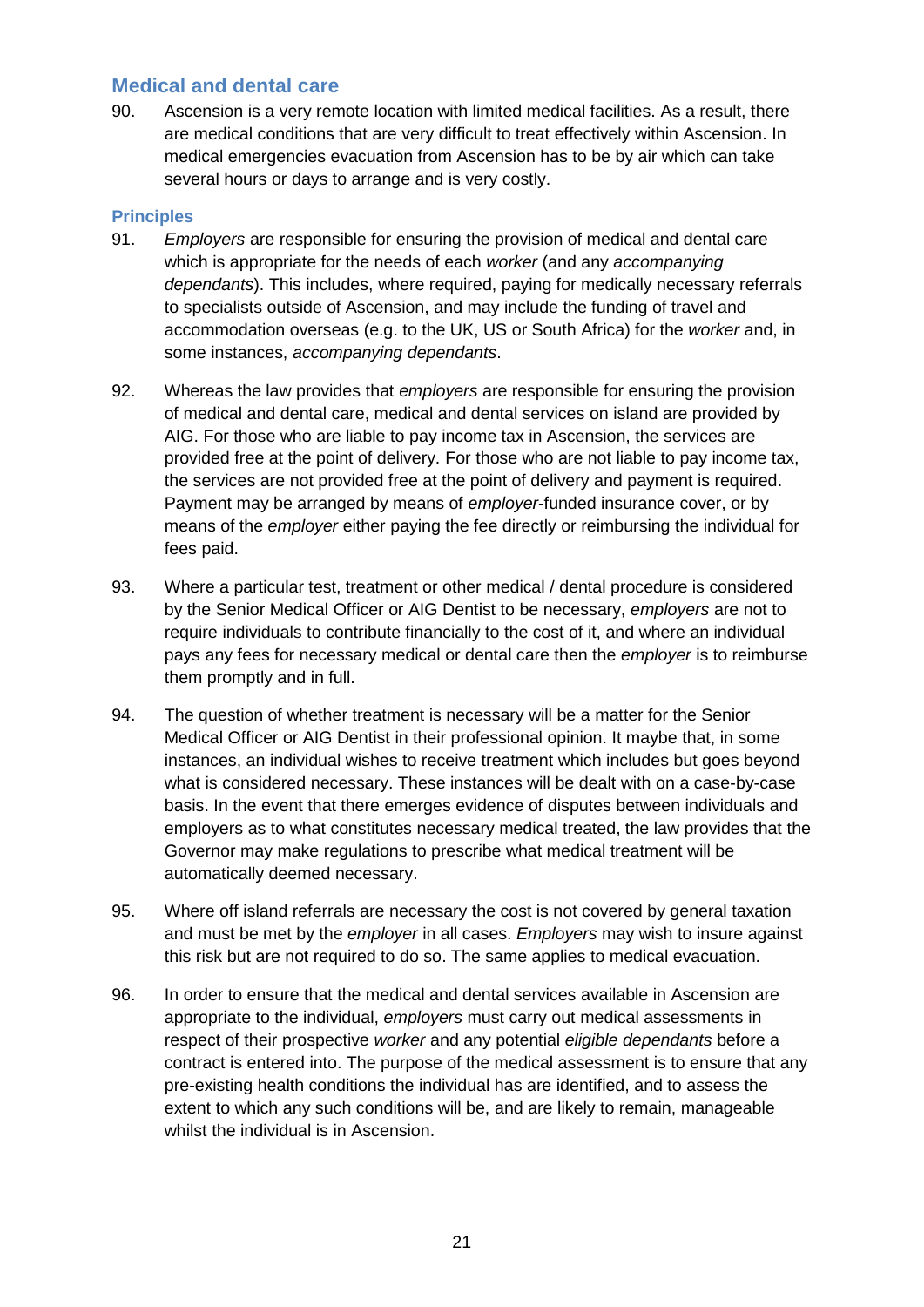- 97. In order to best manage risks associated with pre-existing medical conditions, *employers* are expected to share with AIG's Senior Medical Officer and Dentist any such medical assessment, and the law provides that regulations may be made to make this practice compulsory if necessary. This will enable the Senior Medical Officer and Dentist to provide advice to the *employer* about the extent to which any such conditions as the individual has will be, and are likely to remain, manageable whilst the individual is in Ascension, and about the risk associated with the individual being in Ascension in light of that advice. The ultimate decision as to whether an individual may come to, or remain in, Ascension rests with the *employer* on whom the obligation in respect of adequate medical and dental care falls.
- 98. This information also assists AIG in planning and managing the provision of adequate, cost-effective medical and dental services which reflect the risk profile of those present on island and ensure value for money.

#### <span id="page-21-0"></span>**Exceptions**

- 99. The obligation to provide medical and dental care does not extend to individuals on *Household Contracts*. This is because an *employee* on a *Household Contract* will already have the benefit of medical and dental care either as a *Primary Contract employee,* as an *accompanying dependant*, or as a *contractor*.
- 100. Furthermore, given that *Household Contracts* tend to be used by smaller employers for short-term, part-time, or casual work, to impose an obligation to provide medical and dental care would be an unmanageable administrative and financial burden that might otherwise dissuade enterprising individuals from starting and carrying on a small business. In particular, there would likely be difficulty in managing the movement of responsibility between *employers* (especially if the individual has a chronic health condition).

#### <span id="page-21-1"></span>**Enforcement**

101. Where an *employer* fails to ensure the provision of medical or dental care that the AIG Senior Medical Officer or Dentist consider necessary then AIG will take steps to provide the necessary care and will be entitled to recover the full cost of doing so from the *employer* as a civil debt on which interest may be claimed.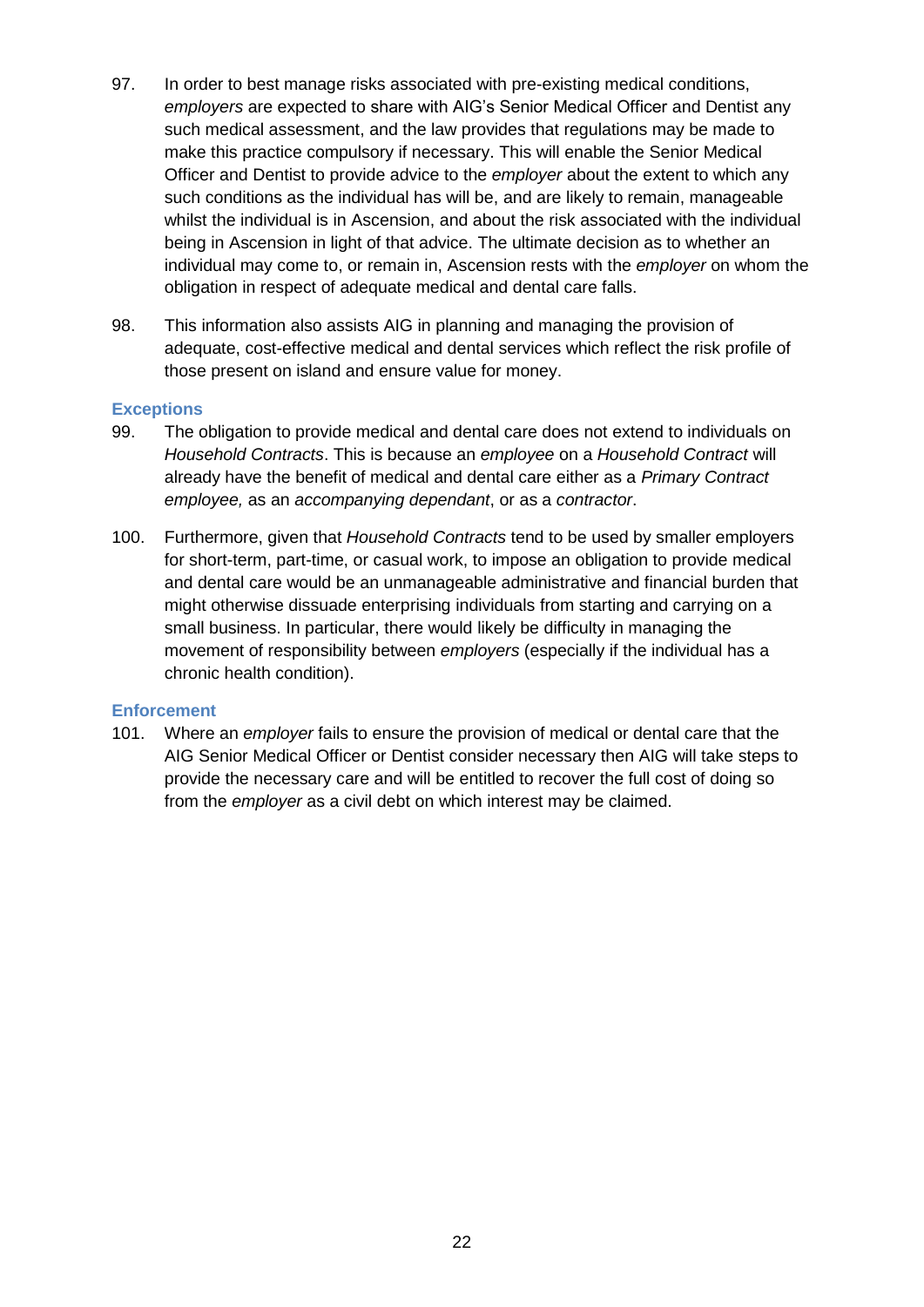## <span id="page-22-0"></span>**Accommodation and utilities**

102. Save for a small number of guest rooms, there is no privately available housing accommodation in Ascension. The housing units that are available are allocated to *employers* under Housing Licences,<sup>10</sup> and are not available to be rented privately by individuals. For that reason, *employers* are required to ensure the provision of suitable accommodation for *workers* and any *accompanying dependants*.

#### <span id="page-22-1"></span>**Principles**

- 103. Accommodation must be allocated before the beginning of the relevant contract. *Employers* must ensure that allocated accommodation is suitable for the *worker* and any *accompanying dependants*. The accommodation must include access to electricity, water supply and waste water services. The employer must provide, as a minimum, either an adequate periodic water and electricity usage allowance, or payment in lieu.
- 104. In respect of *Primary Contract employees*, the employer must include in the *contract of employment* a brief description of the property in which the *employee* (and any *accompanying dependants*) will be accommodated. The contract must also contain details of any periodic electricity and / or water allowances, or the amount of payment in lieu and the frequency with which it is to be paid.

#### *Suitability*

- 105. What amounts to suitable accommodation will vary, so *employers* should have regard to the *worker's* personal circumstances, employment status and the location(s) at which they will work when allocating accommodation. An *employee* with *accompanying dependants* will need sufficient sleeping accommodation for everyone, whereas an *employee* with *Single Status* can be expected to need less space. An *employee* on a longer-term, *Primary Contract* is likely to need more living space than a *contractor* who is remaining in Ascension only for a short period (e.g. perhaps a few weeks).
- 106. When considering questions of suitability, the limited supply of housing units in a habitable condition may limit the extent to which an individual is able to be accommodated in their preferred location or type of accommodation. Where there are likely to be difficulties then *employers* are encouraged proactively to raise these with the *worker* and with AIG at the earliest opportunity and ideally before the *worker's* arrival in Ascension.
- 107. In all cases the accommodation must be safe, secure and in a good state of repair. It must have doors that are capable of being locked. It must provide adequate ventilation and, if possible, fans or air conditioning units. The *employer* should have in place some mechanism for the reporting and repairing of faults in a timely manner.
- 108. Where accommodation is shared it must afford privacy, including a sleeping area that is for the sole use of the individual or shared only with the individual's spouse / partner. Where a *worker* shares accommodation otherwise than with their *accompanying dependants* then the accommodation should be shared only with members of the same sex where possible.

<sup>-</sup> $10$  A form of Land Occupancy Permit – see the Land and Business Policy on the AIG web site.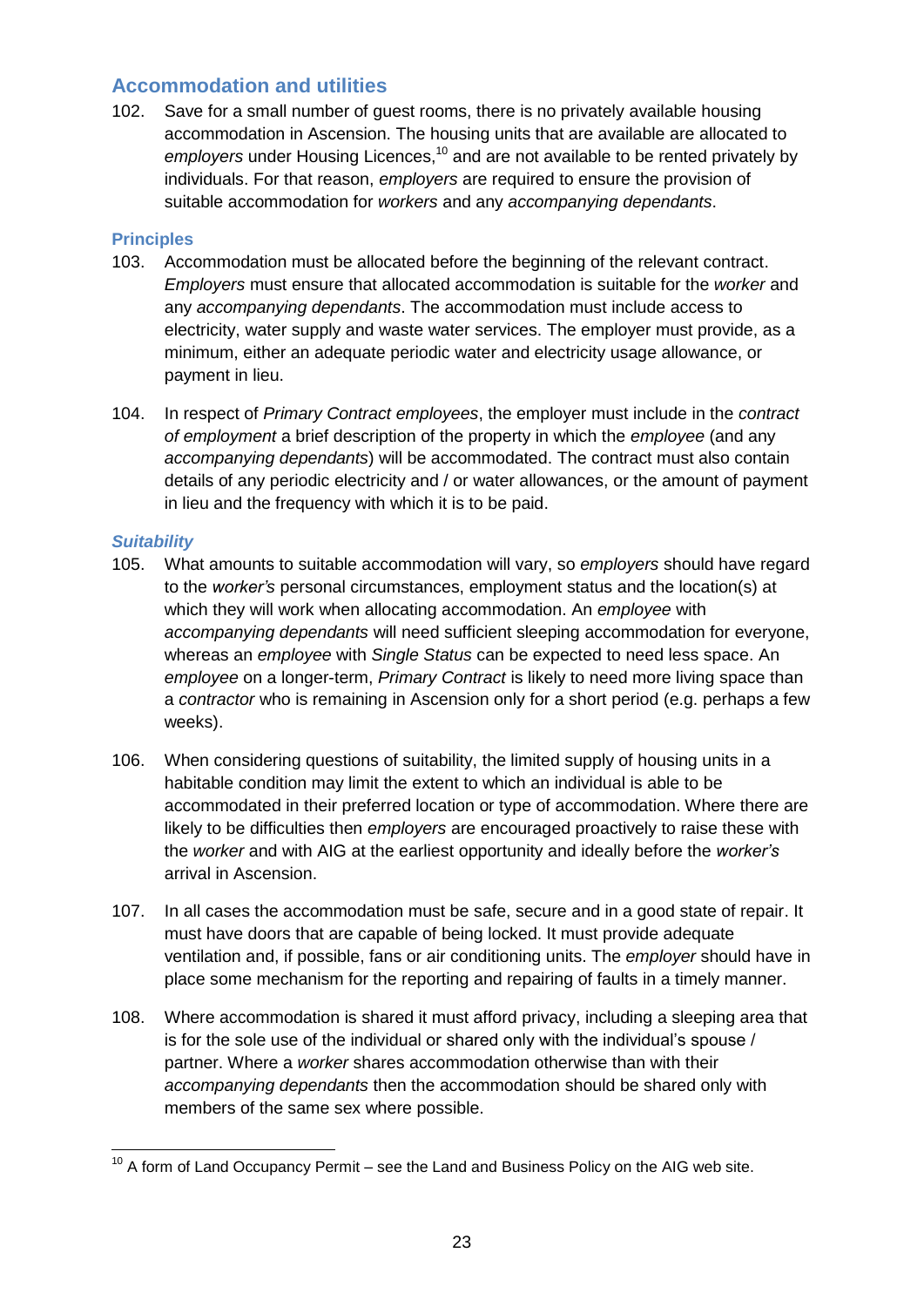- 109. In the interests of hygiene, accommodation must include access to toilet and washing facilities (including hot water). If the toilet and washing facilities are shared then they should be shared only with members of the same sex where possible. The accommodation must include a washing machine and drying area, or access to either communal laundry facilities or a laundry service provided by the *employer*.
- 110. In order to ensure fairness and transparency in the allocation of accommodation, *employers* may wish to have a readily-available accommodation policy which sets out the basis on which accommodation is allocated and the standards to be expected. *Employers* should also have in place an open and transparent mechanism for receiving and resolving complaints as to the suitability or condition of accommodation.

#### *Utilities*

- 111. With regard to utilities, *employers* may wish to provide unmetered access to electricity, water or both, or to provide the *worker* with an uncapped allowance.
- 112. However, because of the challenges posed by Ascension's remote location, utility charges are relatively expensive in comparison to many other places. That being so, *employers* may wish to exercise a degree of control over their exposure to utility charges. *Employers* who wish to do so must provide, as a minimum, adequate periodic electricity and / or water allowances, or the equivalent payment in lieu. The allowances must take account of the size of the accommodation and the number of people living there, and be set at a level such that the allowances will cover an average level of usage over the relevant period.

#### <span id="page-23-0"></span>**Exceptions**

113. The obligation to ensure the provision of suitable accommodation and utilities does not extend to individuals on *Household Contracts*. This is because an *employee* on a *Household Contract* will already have the benefit of suitable accommodation and utilities either as a *Primary Contract employee*, as an *accompanying dependant,* or as a *contractor.*

#### <span id="page-23-1"></span>**Enforcement**

- 114. In respect of the suitability and condition of accommodation:
	- a. if the *employer* fails to provide accommodation **at all** then AIG may provide suitable accommodation and will be entitled to charge the *employer* at a commercial rate for doing so;
	- b. if the *employer* allocates accommodation which the *worker* considers to be unsuitable then the *worker* must make use of the *employer's* internal complaint resolution mechanism (if any);
	- c. similarly, if the *worker* has concerns about the condition of the accommodation then these should first be raised through the *employer's* mechanism for the reporting and repairing of faults and, if not satisfactorily resolved, through the *employer's* internal complaint resolution mechanism or grievance procedure;
	- d. if the *employer* has no internal complaint resolution mechanism, fails to respond to a complaint in accordance with its internal complaint resolution mechanism, or provides a response with which the *worker* is dissatisfied, then the *worker* may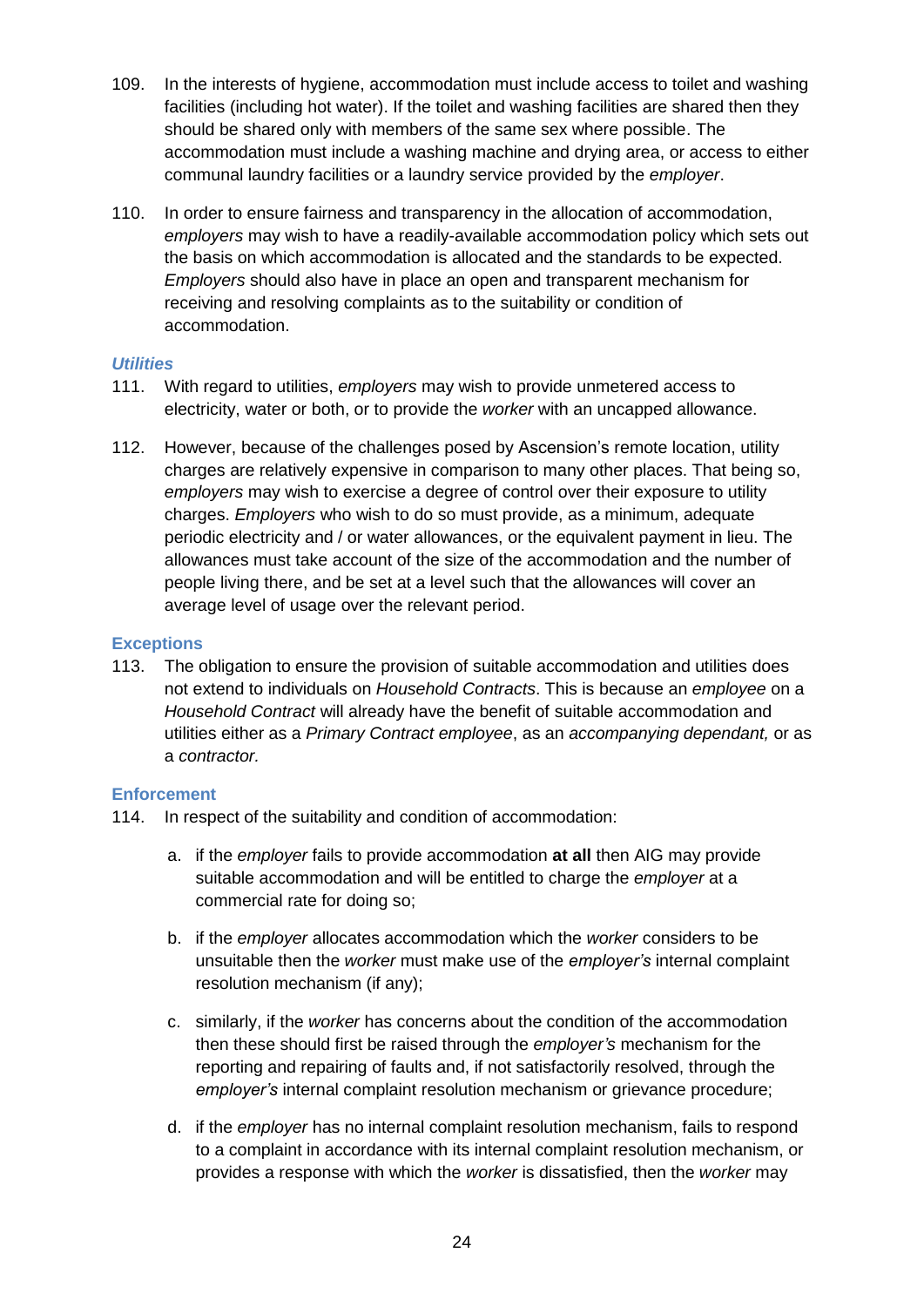raise the complaint in writing with the Administrator; the Administrator will then engage with the relevant *employer* to seek to resolve matters.

- 115. In respect of utilities:
	- a. if the *employer* fails to provide a supply of electricity and / or water **at all** then AIG may take steps to ensure that a supply is provided (including arranging changes or repairs to local reticulation and / or the temporary provision of alternative accommodation) and will be entitled to charge the *employer* at a commercial rate for doing so;
	- b. if the *worker* is liable for utility charges but the *employer* fails to provide the electricity and / or water allowance to which the *worker* is contractually entitled then the *worker* will be entitled to recover from the *employer* the full amount of any utility bills paid by the *worker* as a civil debt on which the *worker* may also claim interest*;*
	- c. if the *worker* is entitled to a payment in lieu but the *employer* fails to make payment in full when obliged to do so, then any shortfall will be recoverable in civil proceedings as a debt on which the *worker* may also claim interest.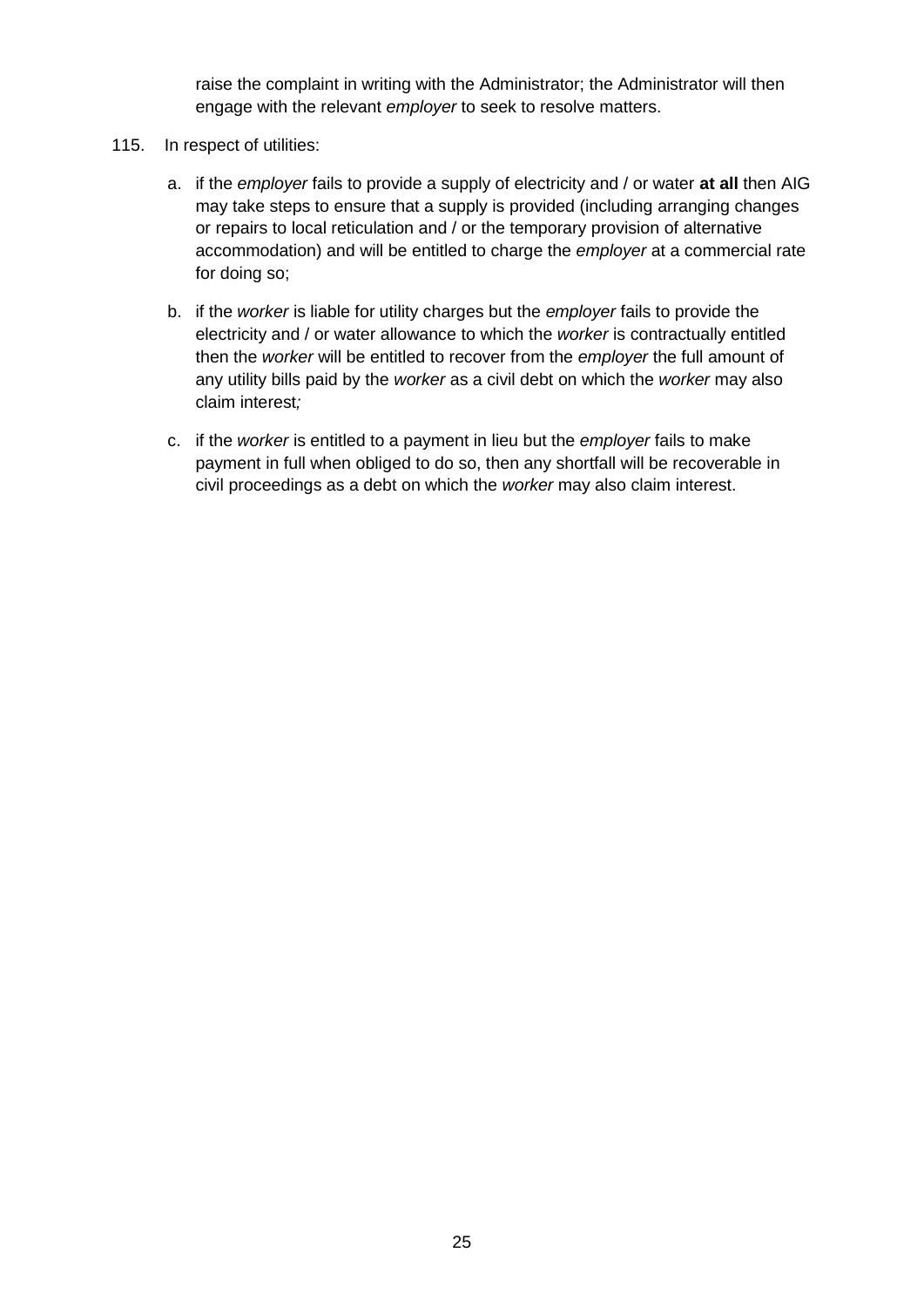## <span id="page-25-0"></span>**Food and messing facilities**

116. Given its remoteness and the lack of local agriculture, food security is an important concern in Ascension. The vast majority of food is imported. For those who do not have the benefit of catered messing facilities, there are private sector retail outlets on island that provide a limited range of mostly dried, tinned and frozen goods.

#### <span id="page-25-1"></span>**Principles**

- 117. *Employers* are required to ensure the provision of food and messing facilities whilst the *worker* is in Ascension. This obligation also extends to any *accompanying dependants.*
- 118. There is considerable flexibility in how this obligation may be fulfilled. At one end of the scale, *employers* may wish to provide catered messing facilities whereby food is provided and prepared centrally. On the other hand, *employers* may prefer to provide *workers* with payment in lieu, such as a food allowance, so that they may buy food and prepare it themselves.
- 119. Where an *employer* chooses not to provide catered messing facilities then the *worker's* accommodation will be considered suitable only if it includes adequate selfcatering facilities to enable the storage, preparation and consumption of food. This includes, as a minimum, a freezer, a fridge and a cooker (with oven and hob), as well as basic cooking utensils (including pans), cutlery and crockery.
- 120. *Employers* should have a mechanism for receiving and resolving complaints as to the adequacy of self-catering facilities and should address it as they would any other complaint about suitability.
- 121. *Employers* should advise in advance those who are recruited from overseas as to the facilities that will be available in their accommodation (e.g. by providing an inventory with the contract) so that they may bring additional items (e.g. microwave, bread maker, etc.) in any shipping allowance to which they may be entitled. If a *worker* is recruited from overseas but is not entitled to a shipping allowance then the *employer* should provide a more comprehensive set of cooking equipment.

#### <span id="page-25-2"></span>**Exceptions**

122. The obligation to provide food and messing facilities does not extend to individuals on *Household Contracts*. This is because an *employee* on a *Household Contract* will already have an entitlement to food and messing facilities either as a *Primary Contract employee,* as an *accompanying dependant*, or as a *contractor*.

#### <span id="page-25-3"></span>**Enforcement**

- 123. If an *employer's* food supply fails then AIG may take whatever steps are necessary to ensure that all individuals for whom the *employer* is responsible are adequately fed during any such failure, and will be entitled to charge the *employer* at a commercial rate for doing so.
- 124. If an *employer* fails to provide either food or a food allowance then the *worker* will be entitled to claim from the *employer* either an amount which is equal to double the food allowance to which the *worker* is entitled, or an amount to be determined by a court where there is no food allowance (including where the *employer* has agreed to provide catered messing facilities but has failed to do so).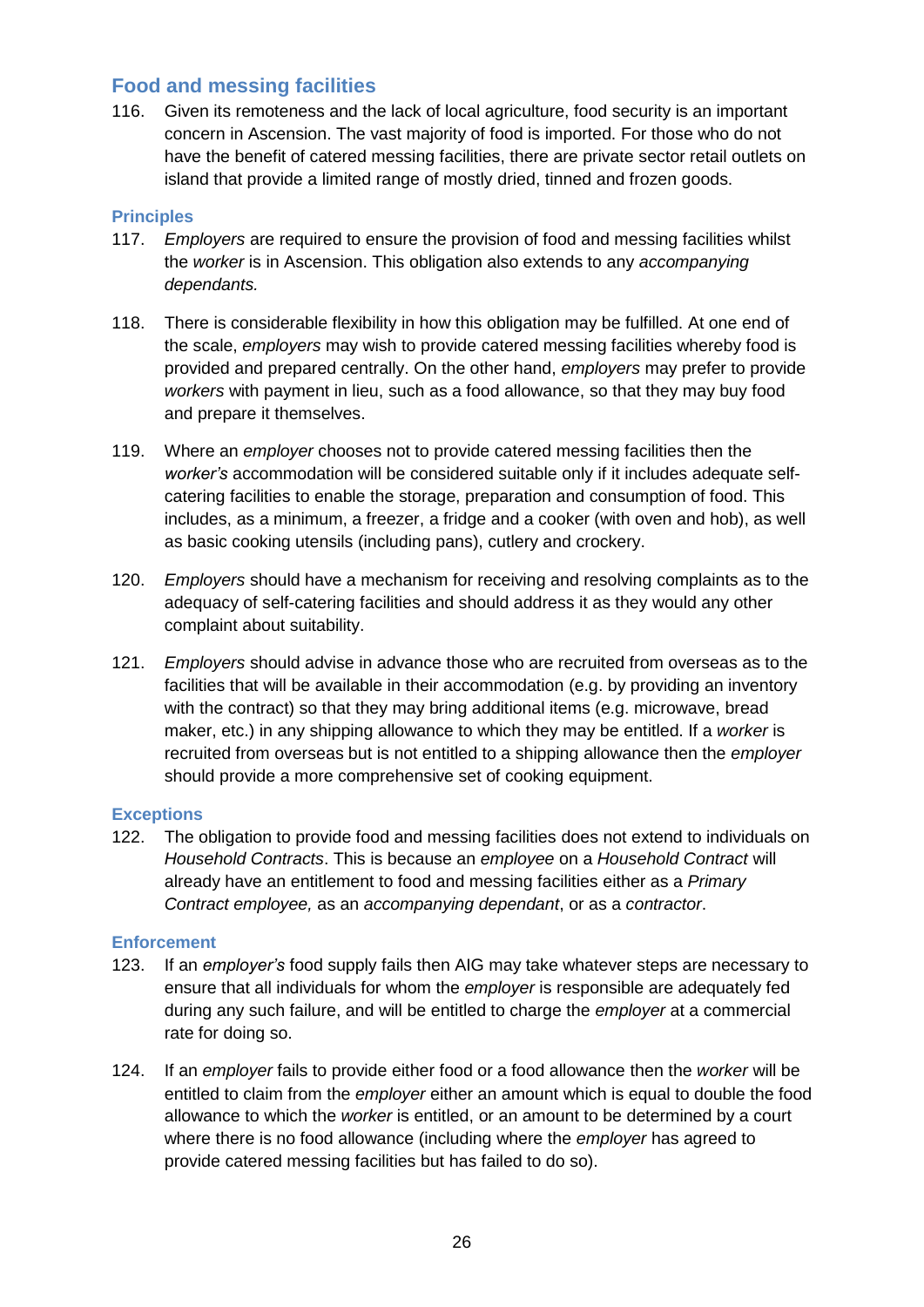- 125. The enhanced amount of reimbursement is intended to give *employers* a proportionate economic incentive to comply with their obligation, as well as compensating the individual for any stress or inconvenience caused where the *employer* fails to do so.
- 126. If an *employer* has agreed to provide a food allowance but has failed to provide adequate cooking equipment then the *worker* will be entitled to make good any deficit and to claim reimbursement from the *employer* the reasonable cost of doing so, including reasonable shipping costs. However, where the *employer* has in place a mechanism for receiving and resolving complaints about the adequacy of the selfcatering facilities, then the *worker* will **not** be entitled to claim reimbursement unless they can show that they first raised a complaint through the *employer's* internal complaint resolution mechanism and that the complaint was rejected or remained unresolved. What amounts to "adequate cooking equipment" will be a matter for a court to decide in all the circumstances of the case.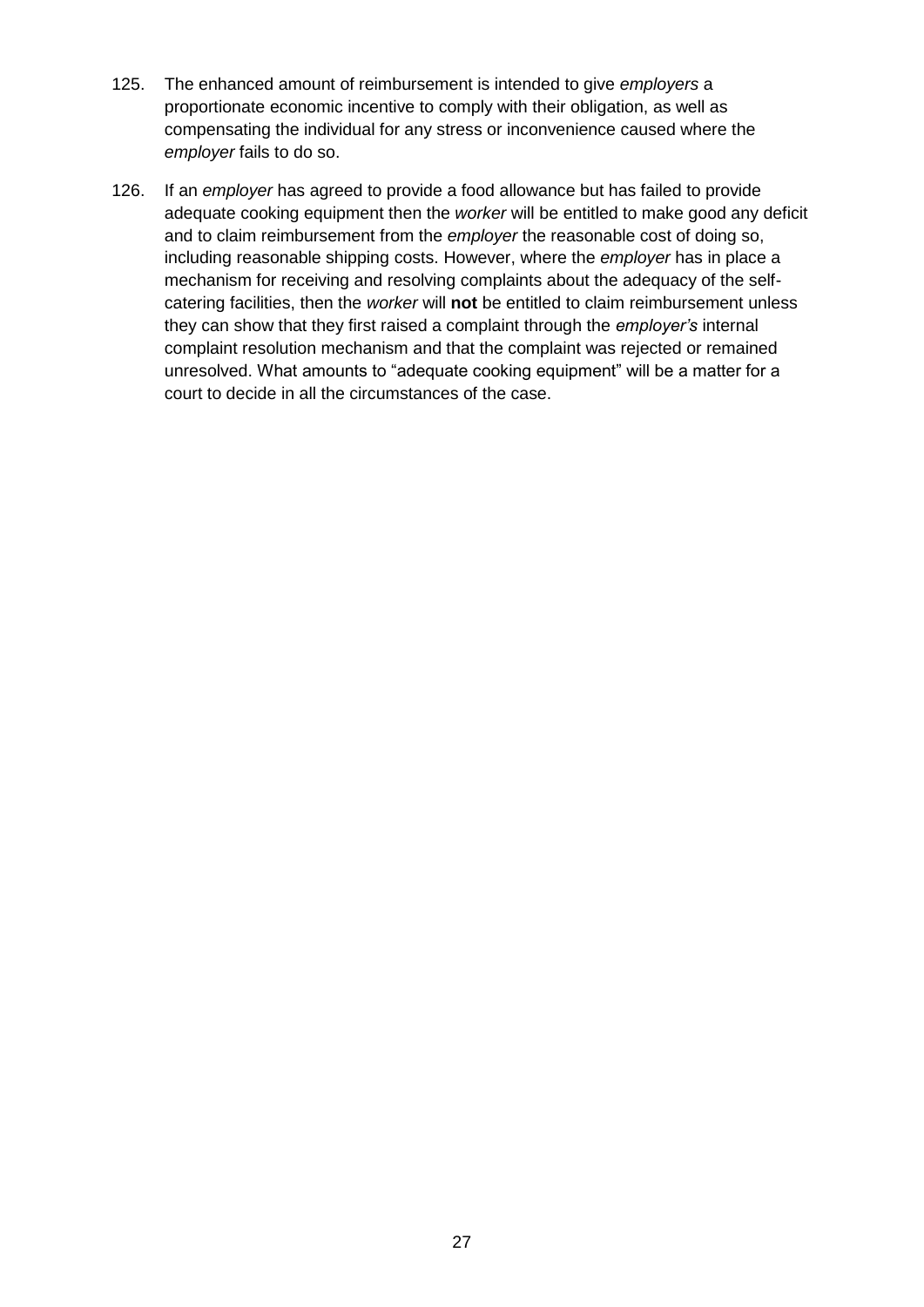## <span id="page-27-0"></span>**Household Contracts, short-term, part-time and casual workers**

- 127. In addition to *Primary Contracts* there is a form of contract which is referred to as a *Household Contract*. This is a term of general application that has been used historically to refer to contracts that are offered to individuals who are in Ascension by virtue of being an *accompanying dependant*. *Household Contracts* are normally used for short-term, part-time or casual work, but may be used for full-time work.
- 128. Where an individual on a *Household Contract* is an *accompanying dependant*, that person remains a *dependant* for immigration purposes. Their permission to remain in Ascension remains contingent on that of the *Primary Contract* holder of whom they are a *dependant*.
- 129. A *short-term worker* is an individual who is employed under a *Household Contract*  and whose hours may or may not be fixed by that contract (so they may be full-time, part-time or casual) but who is employed on an occasional basis (i.e. for only a short period). Each contract must be no more than 28 days in duration. Where an individual has several short-term contracts with the same *employer*, then the combined term of all of the contracts must be not more than 56 days in a rolling twelve month period. These limits are intended to ensure that an individual who is employed as a *shortterm worker* is genuinely working only on a short-term basis.
- 130. A *part-time worker* is an individual who is employed on a *Household Contract* and whose hours are fixed by that contract. A *part-time worker* must not usually be required to work more than 15 hours in any one week, and must not work more than 60 hours in any rolling four-week period. These limits are intended to ensure that an individual who is employed as a *part-time worker* is genuinely working only on a parttime basis.
- 131. A *casual worker* is an individual who is employed on a *Household Contract* but whose hours are not fixed by that contract. A *casual worker* must not usually be required to work more than 15 hours in any one week, and must not work more than 60 hours in any rolling four-week period. These limits are intended to ensure that an individual who is employed as a *casual worker* is genuinely working only on a casual basis.
- 132. The *mandatory welfare obligations* do not apply to *Household Contracts*, but some of the other provisions do. Given that *Household Contracts* tend to be used by smaller employers for short-term, part-time, or casual work, to impose the *mandatory welfare obligations* would be an unmanageable administrative and financial burden that might otherwise dissuade enterprising individuals from starting and carrying on a small business.
- 133. Furthermore, those who work on a short-term, part-time or casual basis fulfil important functions in Ascension, and that any employment policy should seek to facilitate this.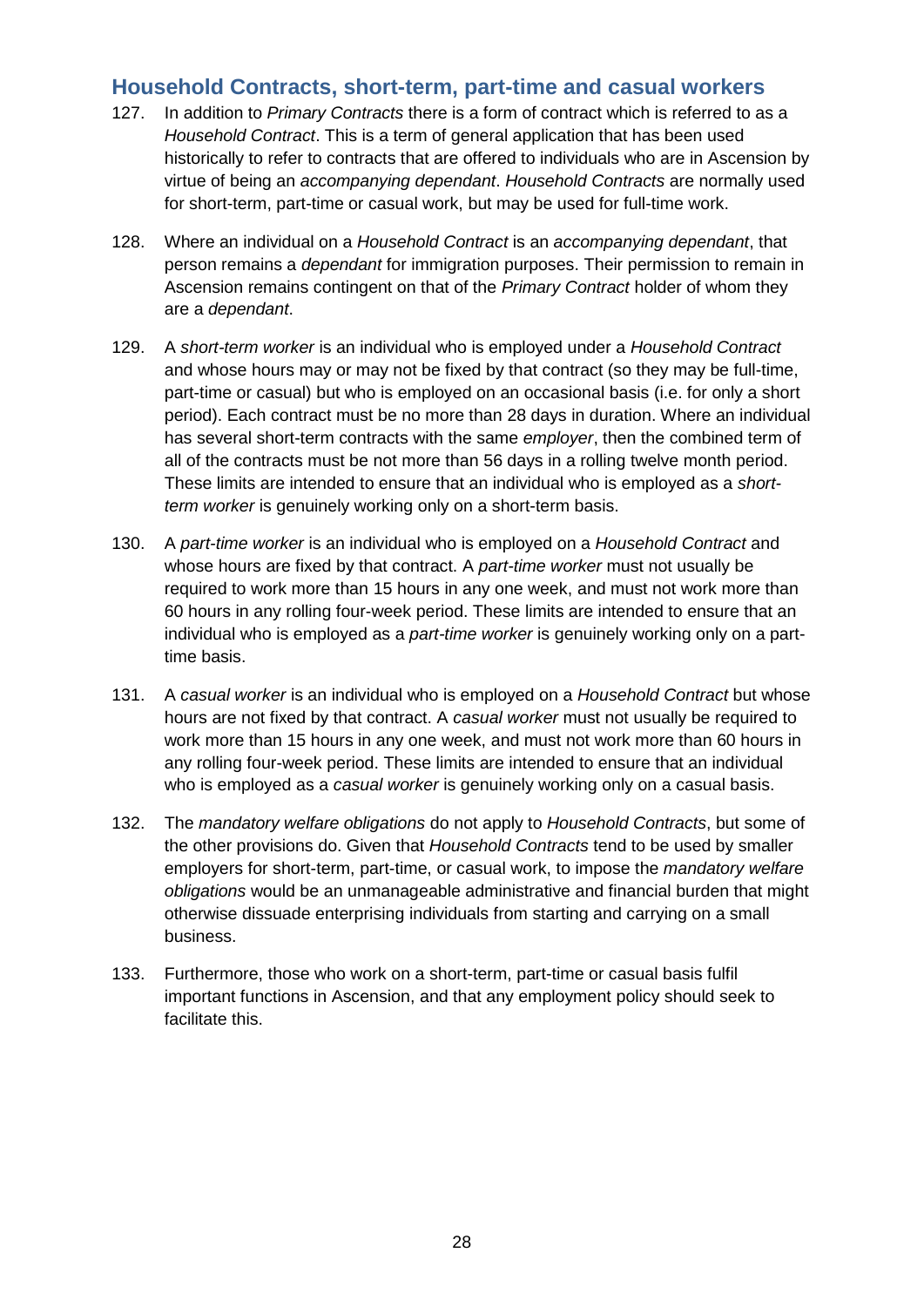# <span id="page-28-0"></span>**Minimum age of employment**

- 134. Article 32 of the United Nations Convention of the Rights of the Child<sup>11</sup> creates an international legal obligation to prescribe a minimum age for admission to employment. There is currently limited provision in respect of the employment of children in section 51 of the Child Welfare Ordinance, 2011 but no lower age limit of general application.
- 135. It is not considered appropriate, in the interests of safeguarding, for a *child* to be employed on a *Primary Contract* or for a *child* to work on a full-time basis. However, the intention of this policy is not to prevent older children from benefitting from the experience of casual or part-time work so long as the work is not detrimental to their welfare. Fourteen years old is the minimum age in the UK at which a *child* is generally permitted to work, but a *child* of that age may only do light work and may only work limited hours.<sup>12</sup> In St Helena, a child may carry out light work from the age of 13, and all but hazardous work from the age of  $16.<sup>13</sup>$
- 136. This policy also seeks to make provision for *employers* to provide youth trainee schemes to enable children who have completed secondary education, but who do not wish to take part in further academic study, to take part in work-based vocational training to prepare them for the transition to employment.

#### <span id="page-28-1"></span>**Principles**

- 137. An employer must not employ a *child* other than as a *casual worker* or *part-time worker* on a *Household Contract*.
- 138. An *employer* who employs a *child* as a *part-time worker* or *casual worker* may require the *child* only to do light work, that is to say work that is not likely to be detrimental to the child's health, education or development.<sup>14</sup> The child may only be employed with the written permission of the child's parent or guardian.
- 139. An *employer* must not employ any *child* under the age of 14 years.

#### <span id="page-28-2"></span>**Exceptions**

140. An *employer* may engage a *child* who has completed secondary education, and who is in Ascension as a *dependant*, in a Youth Trainee Agreement. This agreement must be in a form approved by the Administrator, and must include adequate safeguards for the *child's* welfare. The *youth trainee's* parent or guardian must also provide written consent to the agreement. A Youth Trainee Agreement is not a form of *contract of employment*.

#### <span id="page-28-3"></span>**Enforcement**

141. Any *employer* found to have employed a *child* who is between the ages of 14 and 18, other than as a *casual worker* or a *part-time worker* on a *Household Contract,* and / or without written permission from the *child's* parent or guardian, will be subject to a maximum fine of £5,000 and a court may declare any such contract to be invalid.

 $\overline{1}$ [https://www.ohchr.org/en/professionalinterest/pages/crc.aspx,](https://www.ohchr.org/en/professionalinterest/pages/crc.aspx) last accessed 16 June 2020

<sup>&</sup>lt;sup>12</sup> See section 18 of the Children and Young Persons Act 1933; section 18(2) provides scope for byelaws permitting children of 13 years of age to work in specific, limited circumstances

See Part XVA of the St Helena Welfare of Children Ordinance, 2008

<sup>&</sup>lt;sup>14</sup> See section 51(1) of the Child Welfare Ordinance, 2011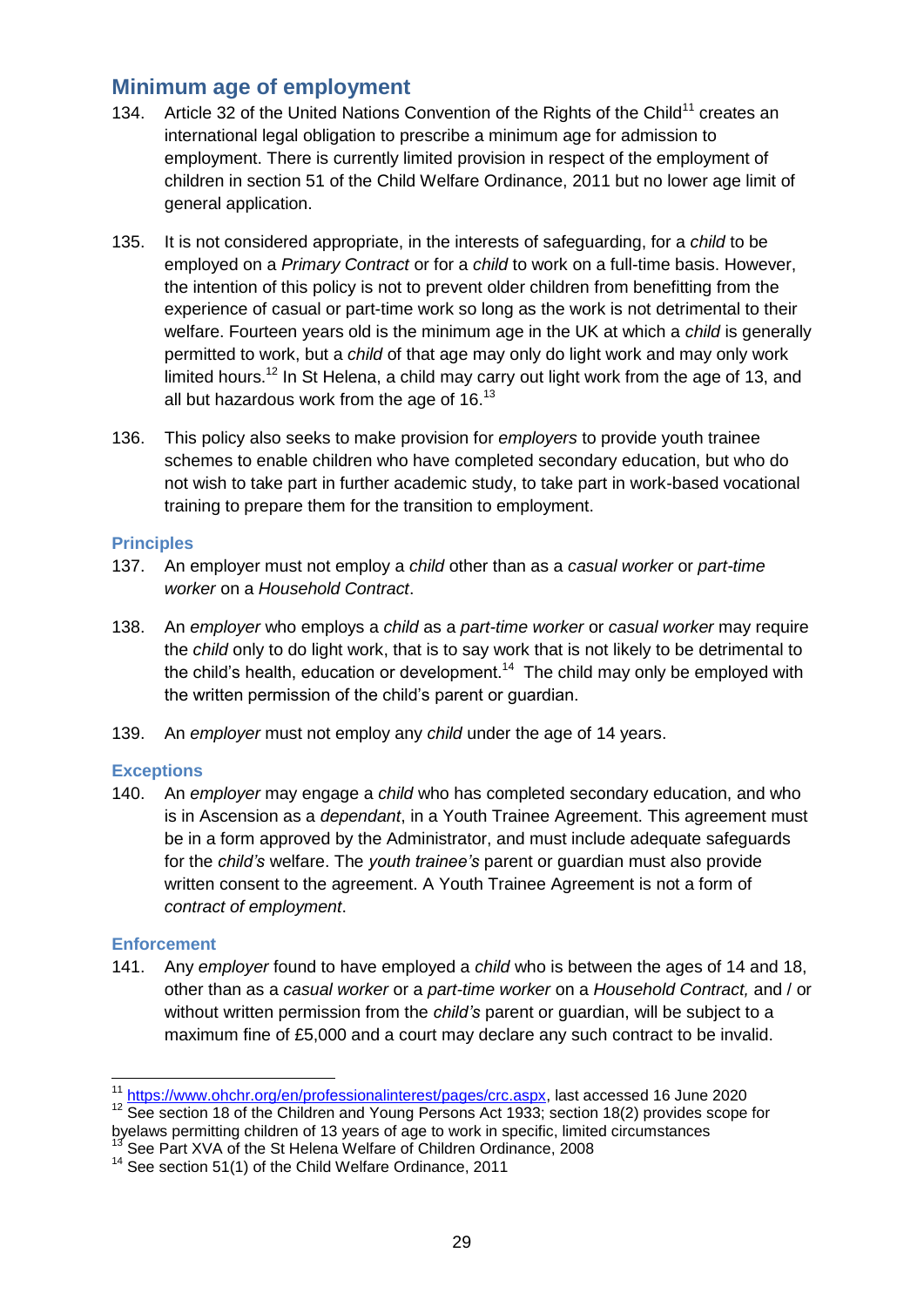- 142. Any *employer* found to have employed a *child* who is under 14 years of age will be subject to a maximum fine of £10,000 and a court may declare the contract to be invalid.
- 143. Any *employer* found to have required a child to perform work that is detrimental to the child's health, education or development (whether pursuant to a lawful contract or otherwise) commits a criminal offence and may be fined up to £5,000, sentenced to imprisonment for six months or both.<sup>15</sup>
- 144. The law will provide that the Governor may make regulations to further prescribe the conditions under which children can work. For example, it may become necessary to stipulate that children must not be required to work on a school day, and must not be required to start work very early in the morning or to finish work very late at night.

<sup>-</sup> $15$  Child Welfare Ordinance, 2011, section 51(6)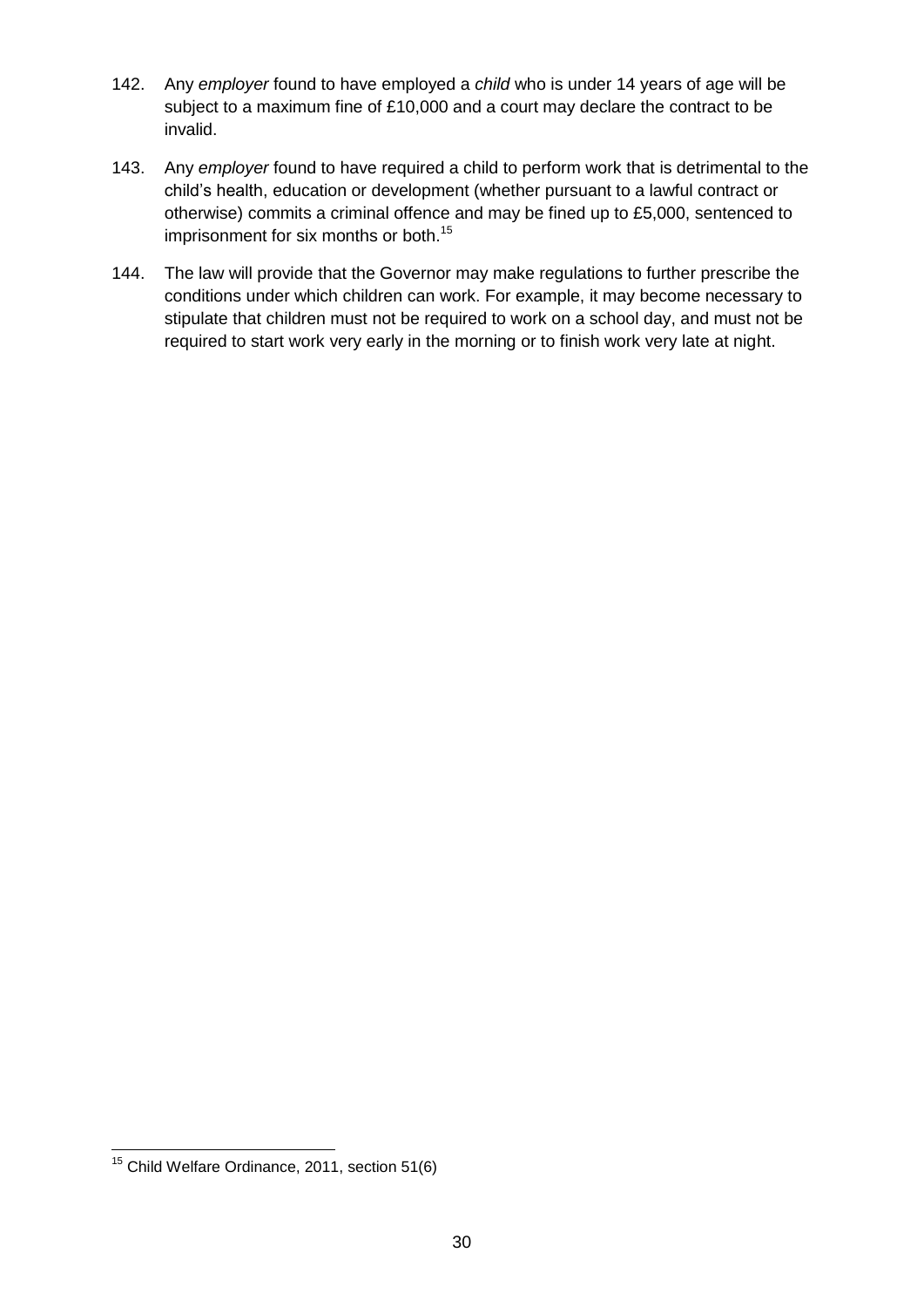# <span id="page-30-0"></span>**Written statement of particulars**

#### <span id="page-30-1"></span>**Principles**

- 145. An *employer* must provide to a prospective *worker* a statement in writing setting out the particulars of their employment or engagement. The particulars need not necessarily be included in a contract, and may be included in a staff handbook or similar document and incorporated into the contract by reference.
- 146. Where the particulars are set out in a staff handbook or similar document then a copy of that document in a durable form (e.g. a hard copy or an electronic document) must accompany the contract.
- 147. Where the statement of particulars is separate from the contract, the *employer* must provide it to the prospective *worker* at the earliest opportunity and in any event before the *worker* is required to sign and return any contract.
- 148. In respect of an individual who is recruited or engaged from overseas, the individual must sign and return the contract to the *employer* before the beginning of their journey to Ascension. An electronic copy will be acceptable but the *employer* may ask the individual to bring the original with them, or to sign a further hard copy once they have arrived in Ascension.
- 149. Any subsequent changes to the particulars set out in the written statement, or to any document incorporated into the contract by reference, must be communicated to the *worker* promptly and receipt of this communication recorded by the *employer*.

#### *Particulars for workers (i.e. employees and contractors)*

- 150. All contracts must include the following information (but note that items d to k are not required for a *Household Contract*):
	- a. name of *employer* and address of *employer*;
	- b. name and date of birth of *worker*;
	- c. the date on which the contract begins and the date on which it is to end;
	- d. the *worker's country or territory of return*;
	- e. the *worker's* entitlement to transport to and repatriation from Ascension;
	- f. any shipping allowance for personal effects and / or a vehicle to which the *worker* is entitled (including the return allowance provision), where applicable;
	- g. the *worker's* entitlement to a mid-contract return journey, where applicable;
	- h. the *employer's* arrangements in respect of medical and dental cover;
	- i. the particulars of the *worker's* allocated accommodation, including the details of any electricity and / or water allowance or the amount of any payment in lieu;
	- j. the particulars of the *employer's* food and messing arrangements, including the amount of any food allowance that is payable;
	- k. the application of the above in respect of any *eligible dependants*.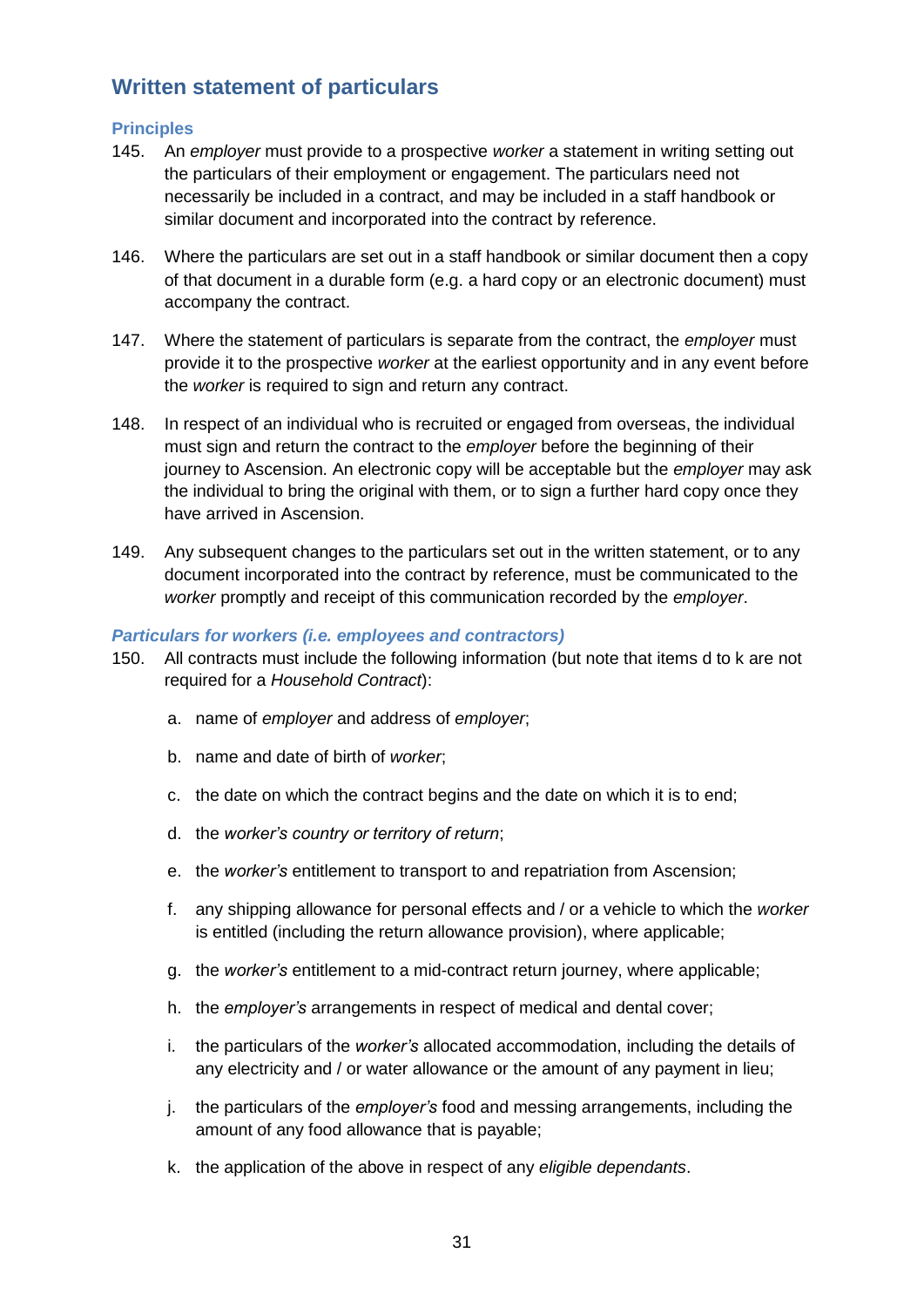#### *Particulars for employees only*

- 151. For *employees*, including those on *Household Contracts*, the statement of particulars must include the following:
	- a. whether the contract is a *Primary Contract* or a *Household Contract*;
	- b. the job title and a brief description of the work required;
	- c. the place or places where the *employee* will be required to work;
	- d. details of the days and hours of work, and the *employee's* entitlement to breaks and rest days:<sup>16</sup>
	- e. the level of remuneration (including overtime pay, where applicable) and the frequency with which it is to be paid;
	- f. the *employee's* entitlement to holiday (including holiday pay), including public holidays: 17
	- g. any entitlement to sick pay;
	- h. any entitlement to maternity, paternity, or other similar leave concerning parenthood or adoption;
	- i. any terms and conditions relating to unpaid time off in the event of a personal emergency;
	- j. details of any contractual probation period;
	- k. the procedure for ending the contract (including the minimum notice period).

#### *Particulars that apply only to Primary Contracts*

152. Where the contract is a *Primary Contract*, the following must be included

- a. whether the contract is *Accompanied Status* or *Single Status*;
- b. the *employee's* right to request paid time off for public duties and a reference to any policy that *employer* may have concerning such requests;
- c. where applicable:
	- i. the names and dates of birth of all *eligible dependants*;
	- ii. the country of territory of return for all *eligible dependants* (if different from that of the *employee*);
- d. the currency and amount of *gratuity* to be paid and arrangements for its payment;
- e. where applicable:

 $\overline{a}$ 

i. the date on which the *employee's* period of successive employment began for the purposes of gratuity entitlement (i.e. the date of the first

<sup>&</sup>lt;sup>16</sup> In respect of which see the Sunday Observance (Ascension) Ordinance, 1849

<sup>&</sup>lt;sup>17</sup> In respect of which see the Public Holidays (Ascension) Ordinance, 1945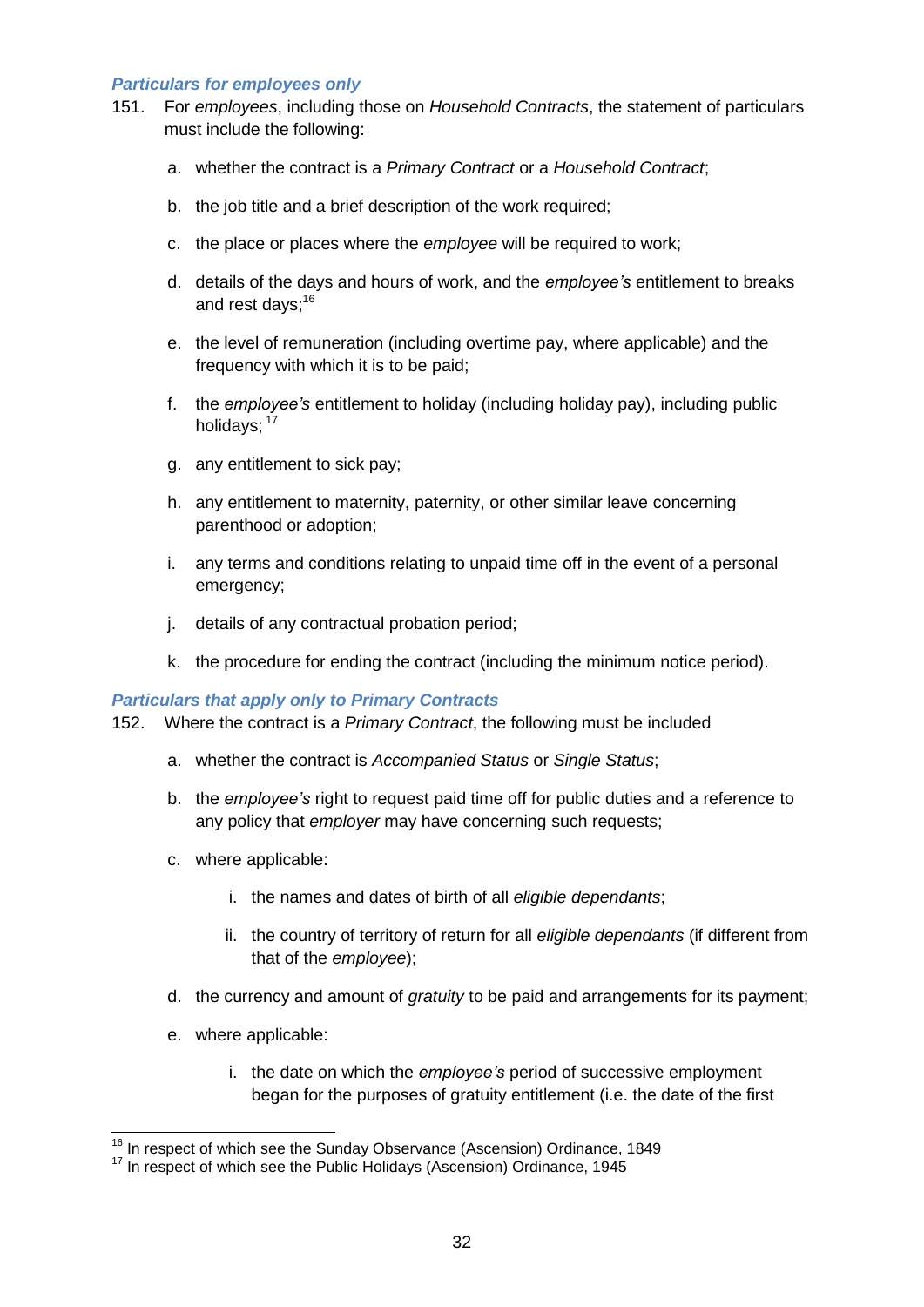contract entered into between the *employer* and *employee* if the relevant contract will be a separate but successive contract*)*;

- ii. the amount of any gratuity accrued during the period of successive employment;
- f. copies of the *employer's* policies concerning capability and performance management, conduct and disciplinary, fitness to work, and grievances, and any other policies pursuant to which an *employee* may be dismissed.

#### <span id="page-32-0"></span>**Enforcement**

- 153. In order to ensure that *employers* are complying with the requirements set out above, the law will provide that an *employee* may complain to the Supreme Court about any defect in the written statement of particulars.
- 154. Where the Supreme Court agrees that the written statement is defective then it may make a declaration to that effect, it may order that the employer remedy the defect within such period as the Supreme Court may determine, or it may remedy the defect itself where the necessary amendment is clear and obvious.
- 155. Where the Court orders the *employer* to remedy the defect within a set period, and the *employer* fails to do so or does so in a way that does not satisfactorily remedy the defect, the *employee* may bring the matter back to the Supreme Court. If the Supreme Court agrees that the *employer's* remedy is not satisfactory then the *employee* will be entitled to a compensatory payment equal to one month's basic pay.
- 156. This compensatory payment is intended to give *employers* a proportionate economic incentive to comply with their obligation to remedy the defect, as well as compensating the individual for any stress or inconvenience caused by the *employer's* failure to do so.
- 157. Where the Court remedies the defect itself, it may do so with retrospective effect.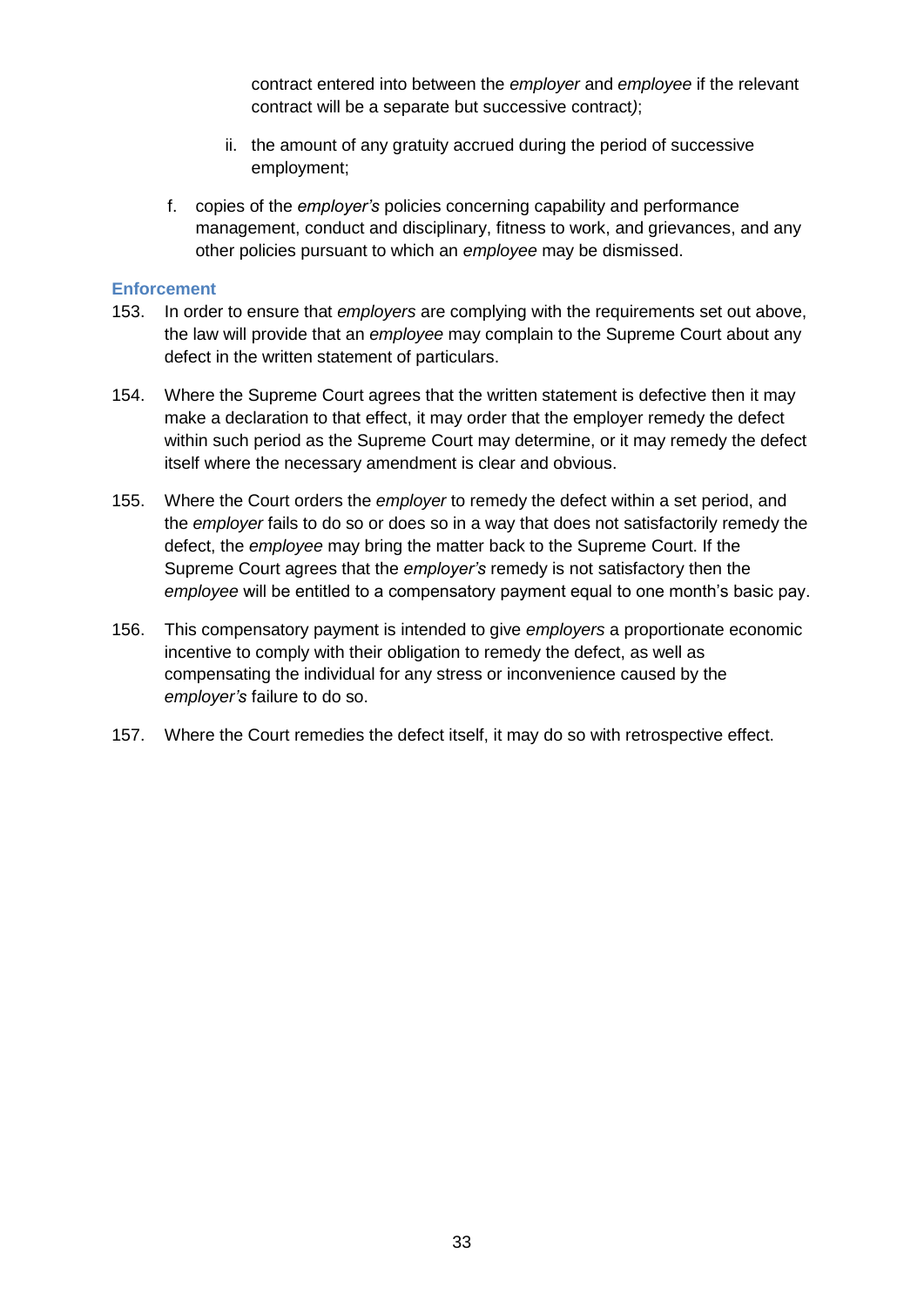# <span id="page-33-0"></span>**Mandatory contractual terms**

## <span id="page-33-1"></span>**Maximum permitted contract length**

- 158. Unlike the UK, St Helena and much of the rest of the world, those present on Ascension do not have a right of abode. This is a long-standing policy of Her Majesty's Government and reflects the fact that Ascension is, and always has been, primarily a working island. That being so, those who are here are generally on a timelimited entry visa, or have the benefit of an exemption from immigration control by virtue of their employment (for example, those employed in connection with the US government facilities and therefore exempt under the Bahamas Agreement).
- 159. One of the consequences of there being no right of abode is that contracts offered in Ascension must be for a fixed term. The Workmen's Protection Ordinance, 1926 previously provided that for St Helenians a contract must be no longer than three years, or two years if the individual is married and not accompanied by his wife; in all other cases, a contract can be for as long as the Governor approves. Successive practice over many years has been to offer contracts that are no longer than 30 months in length.
- 160. The different treatment that the Workmen's Protection Ordinance provides for St Helenians is no longer acceptable. There can be no difference in treatment based purely on national or territorial origin, gender or marital status.

#### <span id="page-33-2"></span>**Primary Contracts**

- 161. A *Primary Contract* must not exceed 30 months in length, but an *employee* may enter into separate but successive contracts with the same *employer*.
- 162. However, an *employer* is entitled, where the *employee* agrees, to extend an *employee's* contract beyond 30 months in order to cover the period between the date on which the contract is stated to end and the date of the first available departure to the individual's *country or territory of return* after that date. This recognises Ascension's remote location, and the fact that transport from the island may not always be regular or reliable.
- 163. The Governor retains the right to permit contracts beyond 30 months' duration.

#### <span id="page-33-3"></span>**Household Contracts**

- 164. A *Household Contract* must not extend beyond the date on which the *employee* is entitled to remain in Ascension under Ascension's immigration law. This date must be determined by the *employer* and reflected in the contract.
- 165. If the *employee* is also employed under a *Primary Contract* this will be the date on which the *employee's Primary Contract* is stated to end.
- 166. If the *employee* is an *accompanying dependant* then this date will depend on the contract of the *Primary Contract* holder of whom the individual is an *accompanying dependant*. If an *employer* fails to reflect this date in the contract then the contract will end when the *employee* ceases to be entitled to remain in Ascension as a matter of immigration law.
- 167. If the *employee* is also a *contractor*, then this will be the date on which the individual's entry visa expires.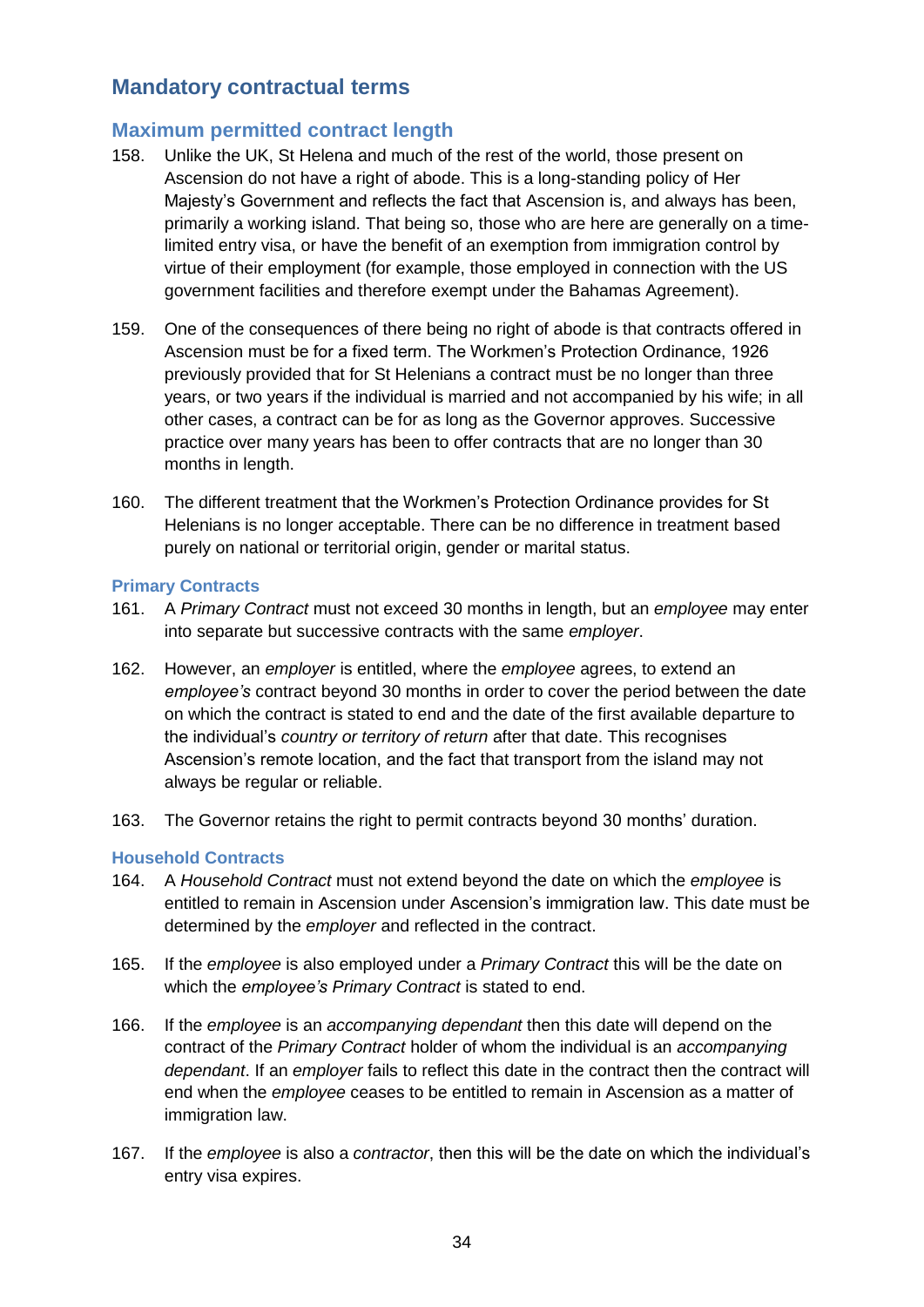#### <span id="page-34-0"></span>**Enforcement**

- 168. In order to ensure that *employers* are not issuing *Primary Contracts* or *Household Contracts* which exceed the above maximum permitted contract length, the Administrator is entitled to require in writing any *employer* to provide copies of any *contract of employment* together with an affidavit confirming its authenticity*.* The *employer* must comply within 28 calendar days.
- 169. If the *employer* fails to provide the copies and affidavit when required to do so, then the Administrator may make an application to the Supreme Court for an order requiring the *employer* to deliver up the required copies within such period as the Supreme Court may direct. Any failure to comply with an order of the Supreme Court will be dealt with as contempt of Court and may be punished accordingly.
- 170. If the *employer* provides copies which do not comply with the maximum permitted contract length then the Administrator may require the employer: (a) to provide information concerning the number of extant non-compliant contracts and such other ancillary information as may be necessary in the circumstances, and / or (b) to make such changes to all extant non-compliant contracts and to any future contracts as are necessary to comply with the law, and to do so within such period as is reasonable in the circumstances.
- 171. An *employer* who fails without reasonable excuse to comply with a requirement imposed by the Administrator to provide information and / or to make changes to extant and future contracts commits a criminal offence and will be subject to a maximum fine of £10,000.
- 172. Furthermore, any contract which exceeds the maximum permitted contract length will be unenforceable as against the *employee*, but the *employee* (and any *accompanying dependants*) will remain entitled during its purported term to the benefit of the *mandatory welfare obligations*.

#### <span id="page-34-1"></span>**Minimum notice period**

#### <span id="page-34-2"></span>**Principles**

- 173. Except during a contractual probation period when a shorter period may apply, the following **minimum** notice periods apply:
	- a. *Primary Contracts*: two months;
	- b. *Household Contracts*: two weeks.
- 174. *Employers* must include a notice period in their *contracts of employment* which is not less than that set out above (but may be more). In the absence of a contractual provision as to notice, the law will imply a minimum notice period in line with those set out above.
- 175. A *Primary Contract employee* who has been dismissed without notice continues to be entitled to the *mandatory welfare obligations* for a period equal to their statutory notice period so that they may remain on island in order to make arrangements to leave Ascension. This applies even if the *employee* has been paid in lieu of notice. During this period the *employer* is responsible for ensuring that the *mandatory welfare obligations* are also met in respect of any *accompanying dependants* who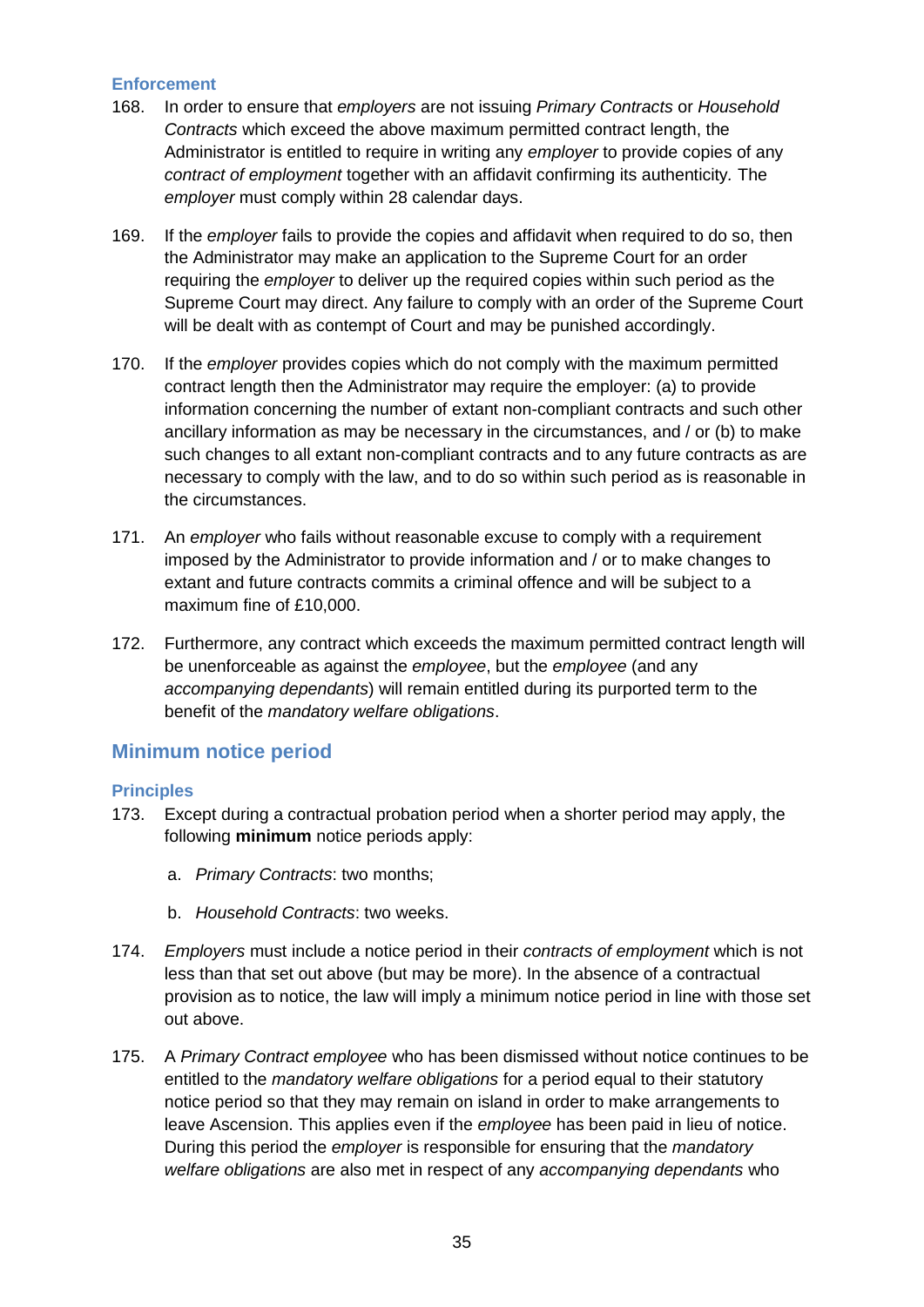remain on island. The *employee* may waive the right to remain in Ascension by agreement with the *employer*.

176. For immigration purposes the *employee* will be deemed to have been granted an entry visa for a period equal to the statutory notice period, and any *accompanying dependants* will be treated accordingly. This does not affect the powers of the Administrator or Chief Immigration Officer, and does not prevent the removal from Ascension of an individual whose presence is considered undesirable in the public interest.

#### <span id="page-35-0"></span>**Exceptions**

<span id="page-35-3"></span>177. The statutory minimum notice periods do not apply in cases of summary dismissal for gross misconduct or similarly serious conduct. The *employer's* conduct and discipline policy must define what amounts to gross misconduct or similarly serious conduct.

#### <span id="page-35-1"></span>**Enforcement**

178. In the event that an *employee* is dismissed without being given sufficient notice (or pay in lieu of notice) then, unless paragraph [177](#page-35-3) applies, the *employee* will be entitled to bring a claim against the employer for an amount which is double the difference between the amount the *employer* has paid (if any) and the amount in basic pay that the *employee* would otherwise have been due. The *employee* is also entitled to claim any unpaid holiday pay to which they are contractually entitled.

## <span id="page-35-2"></span>**Time off for public duties**

- 179. The nature of Ascension means that many important roles (e.g. elected members of the Island Council, Justices of the Peace and lay advocates, etc.) are fulfilled by volunteers, including by *workers* in their own time. Given the important contribution that these people make to the continued good governance of the island, it is in the interests of all *employers* that the involvement of individuals in these roles be encouraged and supported.
- 180. Accordingly, all *Primary Contracts* must provide for *employees* to have a right to request paid time off for public duties and *employers* may wish to have a policy covering such requests. Paid time off is not an entitlement: time to be taken as paid time off for public duties must be agreed between the *employee* and *employer* in advance. *Employers* are entitled to decide how much time off is reasonable and may decline to agree to a request if they consider the time off requested to be excessive, or for reasons of business need.
- 181. Time off for public duties also extends to cover those who are reservists of Her Majesty's Armed Forces (e.g. members of the Army Reserve, Royal Navy or Royal Marines Reserve, or Royal Auxiliary Air Force).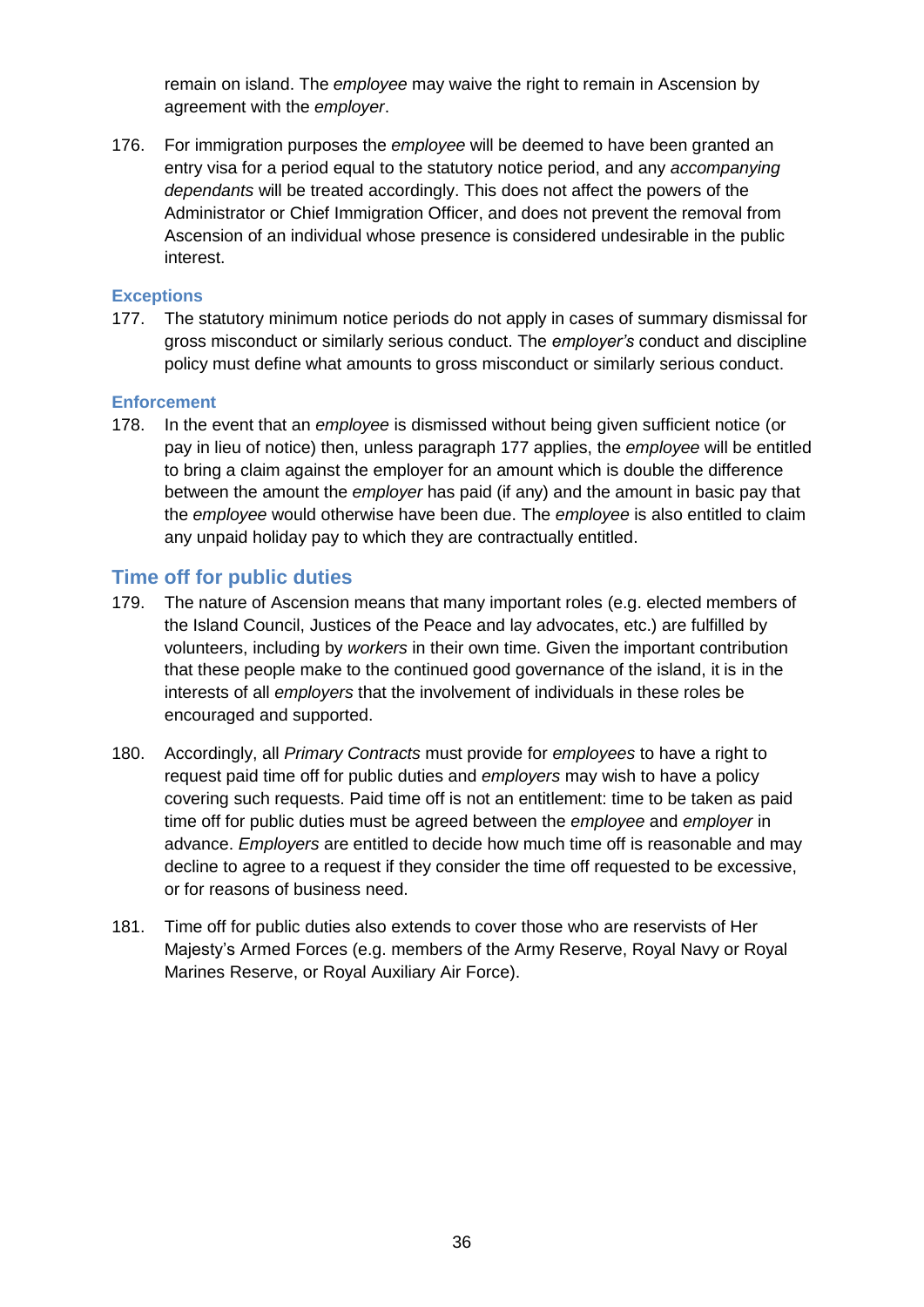# <span id="page-36-0"></span>**Gratuities**

182. A *gratuity* is a sum of money paid by an *employer* to an *employee* following the completion of their *contract of employment*. It provides a means by which *employees* can save money when other means of saving may not be open to them due to Ascension's limited banking facilities and/or to make pension contributions in their *country or territory of recruitment*. It may also have the effect of reducing turnover by incentivising *employees* to complete the full term of their contract.

#### <span id="page-36-1"></span>**Principles**

- 183. *Employers* must provide a *gratuity* scheme to *Primary Contract employees* so that they receive a *gratuity* at the completion of their *contract of employment*.
- 184. *Employers* must set out in their *contracts of employment* the currency and amount (or basis for calculating the amount) of *gratuity* payable and the arrangements for its payment. When the *employee's* contract ends, the *employer* must pay the full amount of *gratuity* to the *employee* within 28 calendar days unless the *employee* has entered into a separate but successive contract with the same *employer*.
- <span id="page-36-3"></span>185. Where the *employee* has entered into a separate but successive contract with the same *employer,* the *employer* may, at the *employee's* written request, retain the *gratuity*. The obligation to pay the *gratuity* will then be deferred until the end of the subsequent contract, and the *gratuity* may be retained again if a further separate but successive contract is entered into.
- 186. Where an *employee* is continuously employed by the same *employer* on a series of separate but successive contracts, each contract after the first must record the date on which the *employee's* continuous period of employment began, and must state the amount of *gratuity* accrued over that period.
- 187. An *employer's* obligation to pay a *gratuity* accrued during previous separate but successive contracts is not affected by dismissal. In the event of the *employee's* dismissal, any previously accrued gratuity must be paid to the *employee* in full within 28 calendar days.
- 188. In the event that the *employee* dies during the term of the contract, any previously accrued *gratuity* must be paid either to the *employee's* next of kin (if nominated) or to the *employee's* estate. *Employees* are entitled to nominate a person as their next of kin for *gratuity* purposes.
- 189. *Employers* must ensure that adequate arrangements are in place to protect money that has been allocated to pay *gratuities*. Where an *employer* retains a *gratuity* at an *employee's* request, the money will be deemed in law to be held on trust by the *employer* for the benefit of the *employee*. This means that the *employer* cannot spend the money, and must account for it separately from its business accounts (ideally in a separate bank account maintained specifically for that purpose).

#### <span id="page-36-2"></span>**Exceptions**

190. *Employers* are not obliged to provide a *gratuity* scheme to *employees* on *Household Contracts*, but may do so if they wish.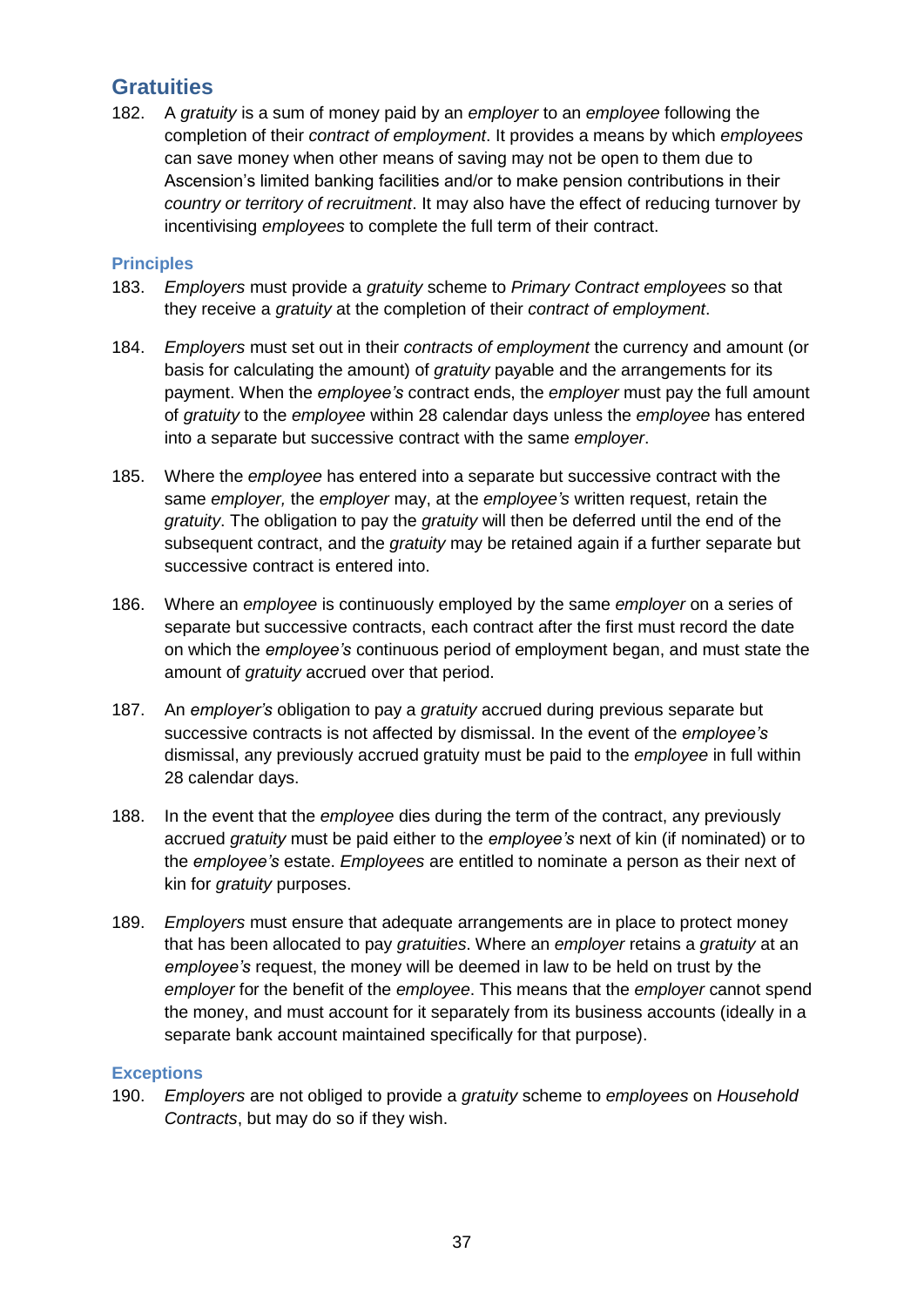- <span id="page-37-0"></span>191. An *employer* may provide for their *employee* a pension scheme in lieu of a *gratuity* scheme. The obligation to provide a *gratuity* scheme will not apply if a suitable pension scheme is in place. In order for a pension scheme to be suitable:
	- a. the scheme must be such that the pension benefits will be accessible by the *employee* within the *country or territory of return* , or in a country or territory nominated by the *employee* and with which the employee has a connection (e.g. a right of abode):
	- b. the *employer's* contributions in any given period must be of at least an equivalent value to that which the *employer* would have been obliged to pay as a *gratuity* at the end of the same period.
	- c. the *employer* must arrange for the provision to the *employee* of details of the pension scheme, and with periodic statements (no less than annual) on the *employee's* entitlement under the pension scheme.

#### **Enforcement**

- 192. Where an *employer* fails to pay to an *employee* the full amount of *gratuity* (including accrued *gratuity*) to which they are entitled within 28 calendar days of the end of the relevant contract then the *employee* is entitled to claim the difference between the amount to which the *employee* is contractually entitled and the amount actually paid out by the *employer*. This will be recoverable in civil proceedings as a debt on which the *employee* may also claim interest. This does not apply if obligation to pay the *gratuity* has been waived in writing in accordance with paragraph [185.](#page-36-3)
- 193. In addition to the amount of *gratuity* owed, the *employee* may also claim a compensatory payment for any delay between the end of the 28-day period and the date on which payment is received in full. This compensatory payment accrues at the rate of two day's basic pay per full or part week until the payment is received in full.
- 194. For the purpose of ensuring that *employers* have in place either adequate arrangements to protect money that has been allocated to pay *gratuities,* or a suitable pension scheme*,* the Administrator is entitled to require in writing any *employer* to provide details of its *gratuity* scheme or pension scheme*.* The *employer* must comply within 28 calendar days.
- 195. If the *employer* fails to provide the details required, then the Administrator may make an application to the Supreme Court for an order requiring the *employer* to deliver up the necessary information within such period as the Supreme Court may direct. Any failure to comply with an order of the Supreme Court will be dealt with as contempt of Court and may be punished accordingly.
- 196. If the *employer* provides information which fails to demonstrate that it has in place either adequate arrangements to protect money that has been allocated to pay *gratuities,* or a suitable pension scheme (the burden of proof being on the *employer*) then the Administrator may require the employer to take such steps as are necessary to comply with the law, and to do so within such period as is reasonable in the circumstances.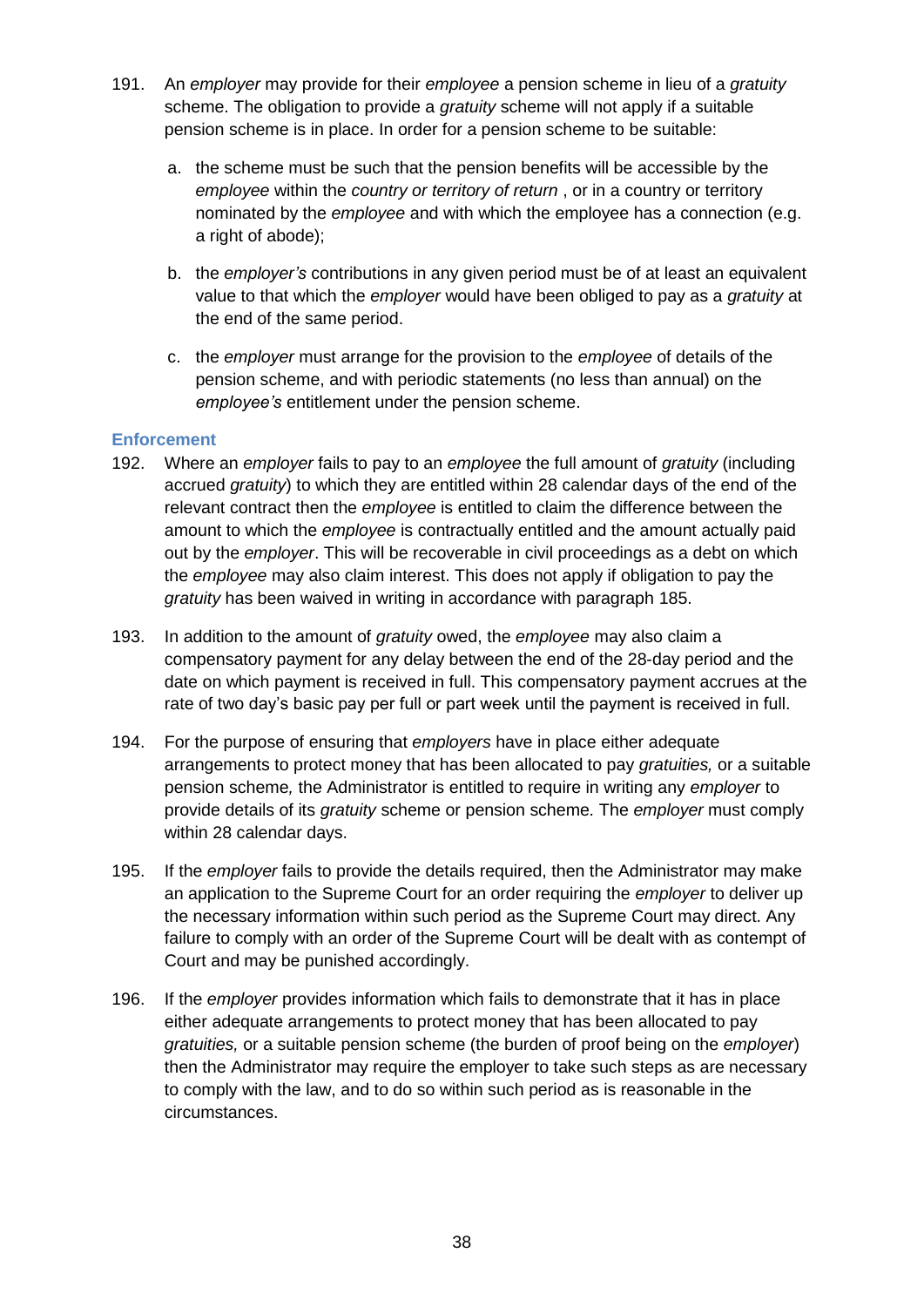- 197. An *employer* who fails without reasonable excuse to comply with a requirement imposed by the Administrator to take necessary steps commits a criminal offence and will be subject to a maximum fine of  $£150,000$ .
- 198. An *employer* that is discovered to have failed to make adequate arrangement to protect money that has been allocated to pay *gratuities,* otherwise than in accordance with the procedure above, commits a criminal offence and will be subject to a maximum fine of  $£150,000$ .
- 199. An *employer* that is discovered to have failed to provide both a *gratuity* scheme and a suitable pension scheme commits a criminal offence and will be subject to a maximum fine of **£150,000**.
- 200. Where there is evidence that an *employee* has had neither had the benefit of a *gratuity* nor a suitable pension scheme, then a court may of its own motion make a compensation order in favour of that *employee*. The amount of compensation will be equal to the value of the amount of *gratuity* that the *employer* would have been obliged to pay had it complied with its obligations in respect of *gratuities*, or where the *employer* has no *gratuity* scheme is in place, such sum as the court considers appropriate in the circumstances.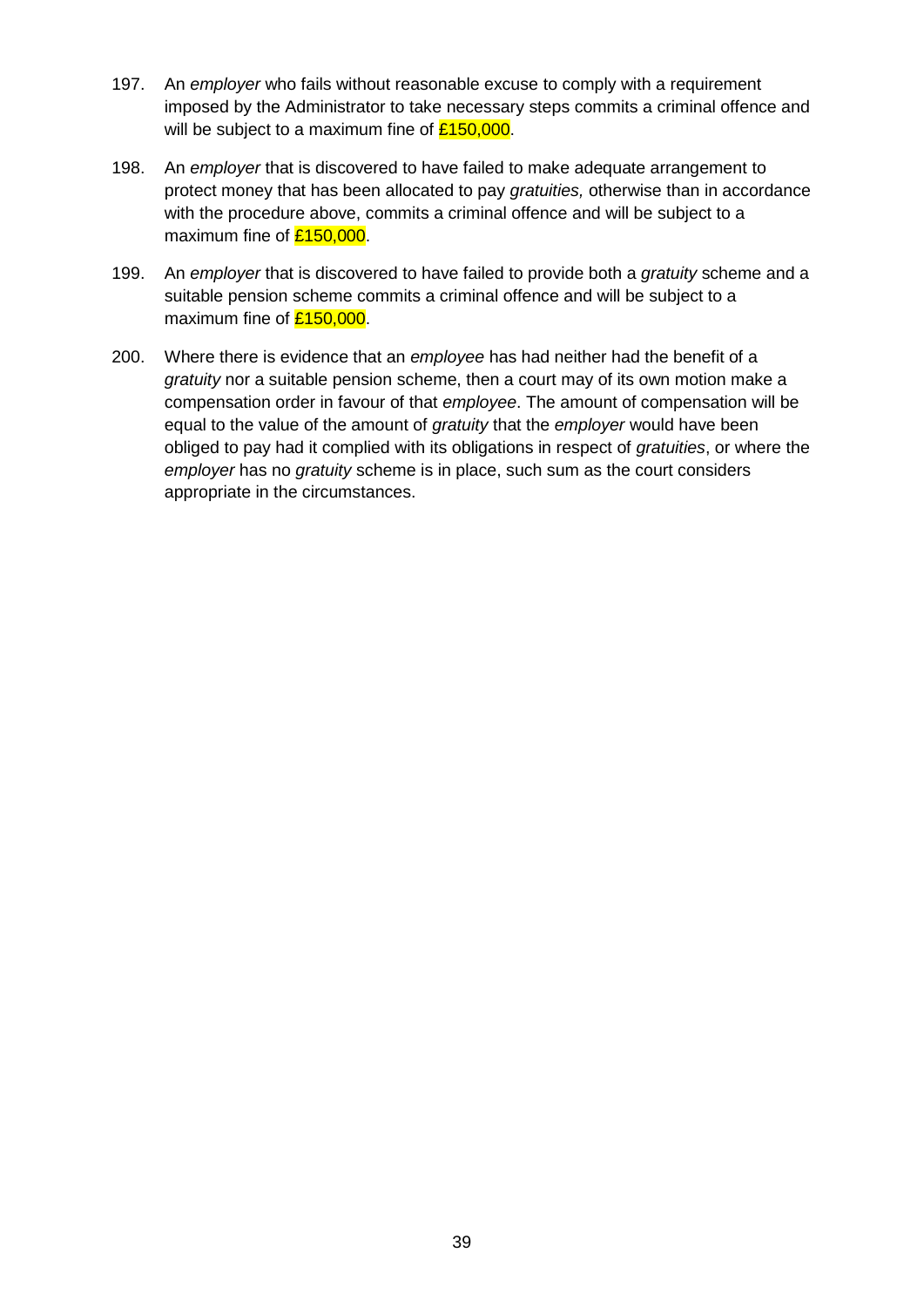# <span id="page-39-0"></span>**Policies and procedures for the management of employees**

201. *Employees* are entitled to expect that their *employer* will treat them fairly and that decisions made about their employment will be made in a manner that is open and consistent with how the *employer* treats other *employees*. In the interests of transparency, *employees* can expect their *employer's* policies about the terms and conditions of employment to be made readily available, and for their *employer* to communicate changes to those policies in a timely manner and prior to the changes being implemented.

#### <span id="page-39-1"></span>**Principles**

- 202. All *employers* other than *small employers* are expected to have in place, and to make readily available to *employees*, policies concerning the management of their *employees*.
- 203. A policy will be readily available to *employees* if it is provided to them in hard copy or, if they have regular access to their employer's computer network, if it is stored in a shared drive to which the employee has access and to which they have been directed.
- 204. When a policy changes, that change must be communicated to all *employees* before it takes effect. Policies should not be changed retrospectively without good reason, particularly where this may have unfair consequences for *employees*.
- 205. The *employer's* policies must also be provided to *employees* prior to the commencement of their *contract of employment*.

#### <span id="page-39-2"></span>**Exceptions**

- 206. This obligation does not apply to *small employers*. This is to ensure that *small employers* are not subject to unmanageable administrative burdens that might otherwise dissuade enterprising individuals from starting and carrying on a small business.
- 207. If an employer ceases to be a *small employer*, then the above will apply from that point unless the employer returns to being a *small employer* again.

## <span id="page-39-3"></span>**Policies concerning dismissal**

- 208. Dismissal without good reason is a particular concern for *employees* in Ascension. This is not surprising given the fact that dismissal, for an *employee* with a *Primary Contract,* will usually mean being required to leave the island sooner than intended. Where an employee has *Accompanied Status* this will also affect any *accompanying dependants.* Where those *accompanying dependants* include children, the *employee*'s departure is likely to be accompanied by additional burdens such as the need to make arrangements concerning school admissions in the *country or territory of return*.
- 209. For that reason, *employers* must ensure that decisions to dismiss a *Primary Contract employee* are made in accordance with a relevant, readily-available policy, that any specified process is properly followed, and that the decision is based on reliable evidence.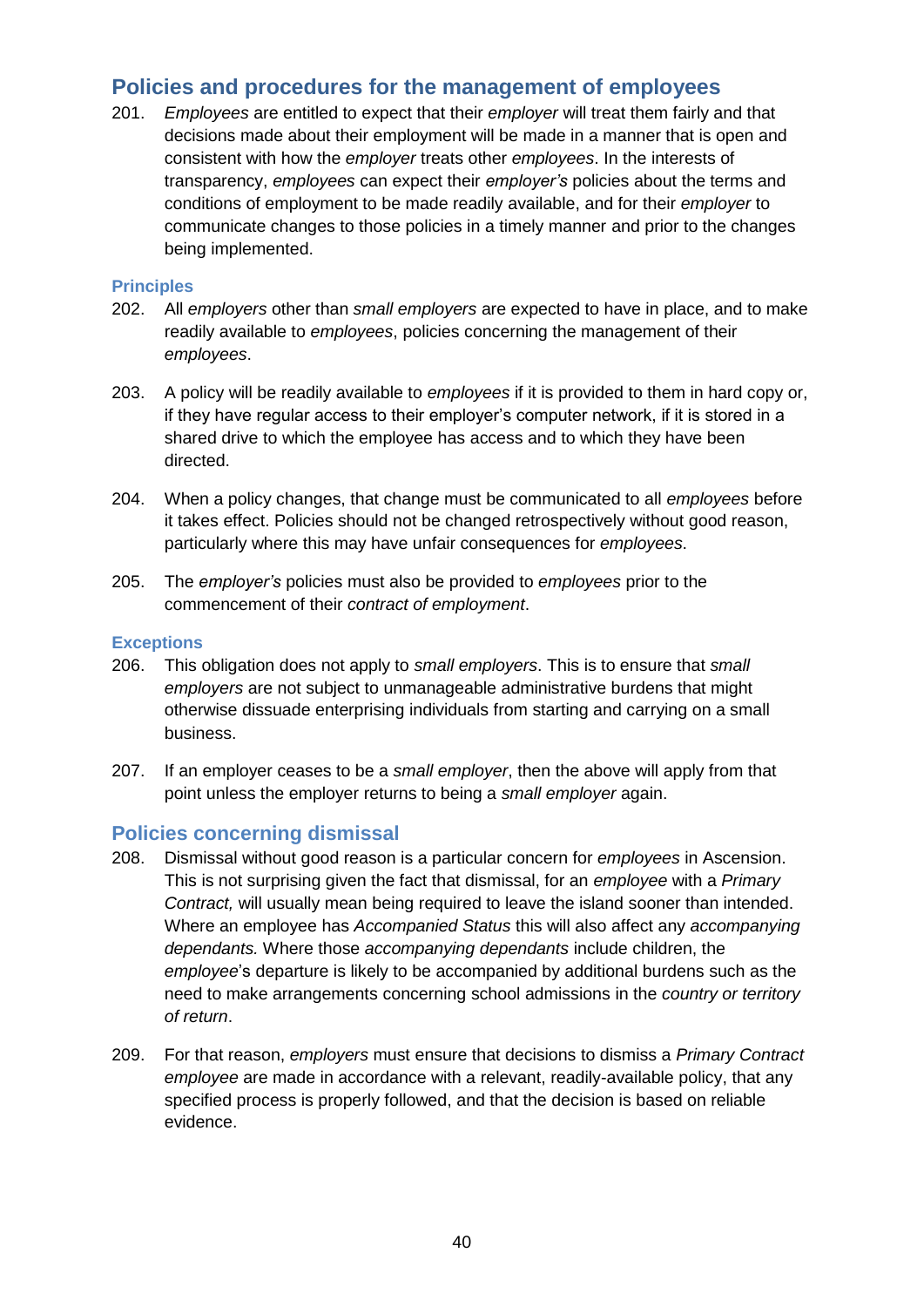#### <span id="page-40-0"></span>**Principles**

- 210. *Employers* must have in place policies in respect of matters that may lead to a *Primary Contract employee* being dismissed, or to a *Primary Contract employee* resigning and claiming to have been constructively dismissed. This includes, but is not limited to, the following;
	- a. a policy concerning **capability and performance management**, including circumstances in which an *employee* may be dismissed because of persistent poor performance, and the process that the *employer* will follow in such cases;
	- b. a policy concerning **conduct and discipline**, including the standards of behaviour to be met, the circumstances in which an *employee* may be dismissed on grounds of misconduct (including gross misconduct), and the process that the *employer* will follow in such cases;
	- c. a policy concerning **fitness to work**, including how the *employer* will assess the *employee's* fitness for their role, how the *employer* will handle either enduring changes to the *employee's* fitness or changes to the requirements of the *employee's* role, the circumstances in which an *employee's* contract may be terminated on grounds of ill-health, and the process that the *employer* will follow in such cases;
	- d. a policy concerning the handling of **grievances**, including an appropriate mechanism for the reporting of grievances and for their investigation and resolution, and the process that the *employer* will follow in such cases.
- 211. Where there are any other grounds on which an *employee* may be dismissed, the *employer* must set these out in a readily-available policy. The policy must set out and explain the grounds on which an *employee* may be dismissed, and explain the process that the *employer* will follow in such cases.
- 212. It is acceptable for an *employer* to include "Some Other Substantial Reason" ("SOSR") as grounds for dismissal. That is to say that the sole or main reason for dismissal may be *"some other substantial reason of a kind such as to justify the dismissal of an employee holding the position which the employee held"*. It is not possible to enumerate the grounds on which a SOSR dismissal would be considered valid, as the analysis will depend upon the facts of the case.
- 213. Any policy which includes the prospect of dismissal must include a right to be accompanied to any meeting, interview or hearing, and a right of appeal against the decision to dismiss. An *employee* may be accompanied by a friend or relative, a colleague, or a Lay Advocate, and must be given sufficient notice of meeting, interview or hearing to be able to prepare for it and to make arrangements to be accompanied.
- 214. At the point of dismissal, *employers* must provide the *employee* with a written explanation as to why they have been dismissed, including a reference to the relevant policy. Dismissal will only be in accordance with the *contract of employment* if it is for a reason which is set out in the relevant policy. The burden is on the *employer* to prove the reason for the dismissal. Furthermore, the *employer* must be able to demonstrate that the reason relied on is genuine, that any specified process has been properly followed, and that the decision is based on reliable evidence.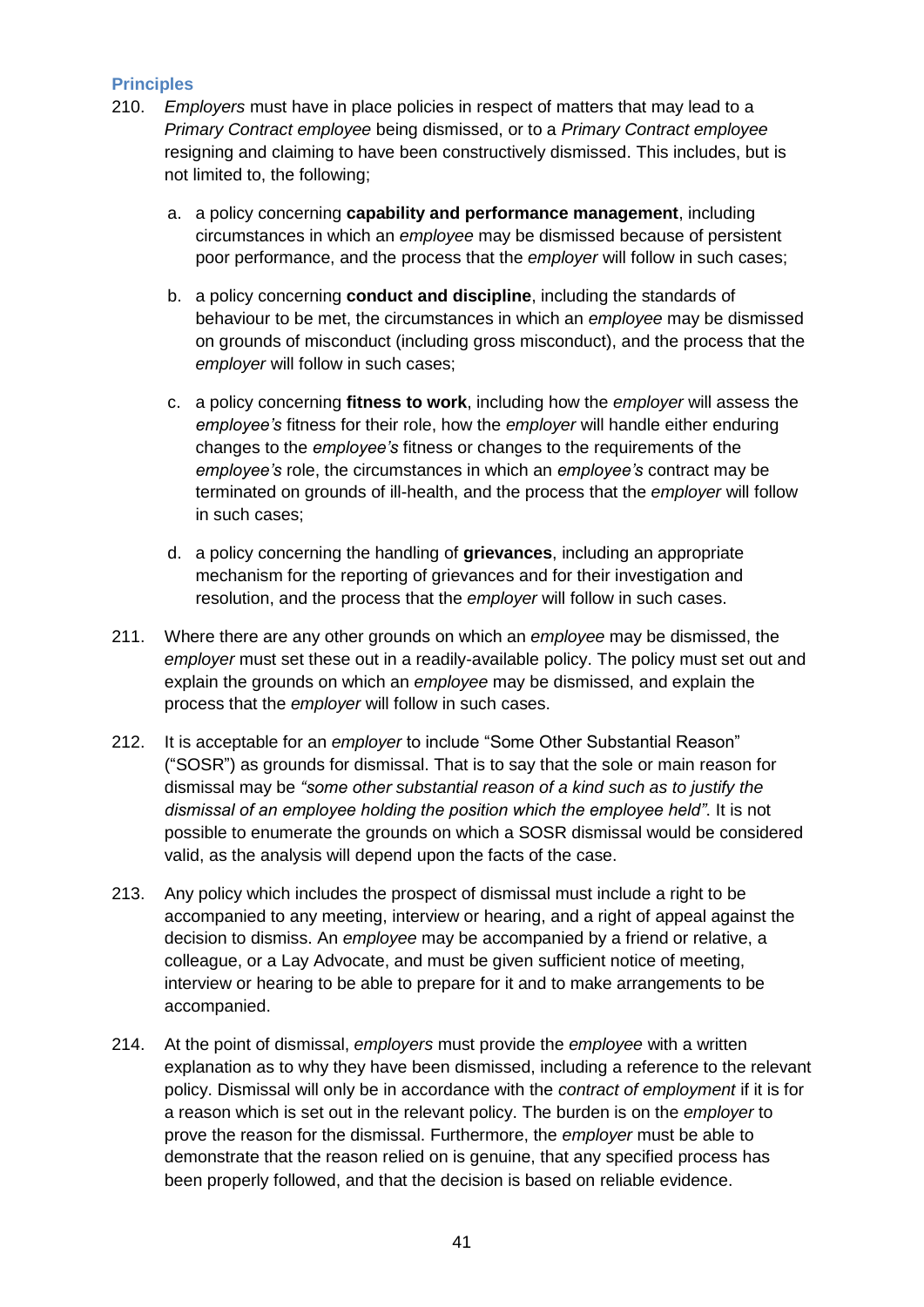## <span id="page-41-0"></span>**Exceptions**

- 216. **Small employers**: These requirements will not apply whilst an *employer* is a *small employer*. This is to ensure that *small employers* are not subject to unmanageable administrative burdens that might otherwise dissuade enterprising individuals from starting and carrying on a small business.
- 217. If an *employer* ceases to be a *small employer*, then the above will apply from that point unless the *employer* returns to being a *small employer* again. This means that an *employee* who is dismissed whilst the *employer* is not a *small employer* may be able to bring a claim in reliance on the obligations later, even if the *employer* has subsequently become a *small employer* again. This is because the events that give rise to the potential claim happened at a time when the *employer* was not a *small employer* and was therefore subject to the obligations above.
- 218. *Household Contracts*: these requirements do not apply to those on *Household Contracts*. *Household Contracts* are often used for short-term, part-time or casual work and extending these provisions to cover them would be likely to dissuade *employers* from offering them so readily. This would be disadvantageous to both *employers* and to prospective *Household Contract employees*. Furthermore, the consequences of being dismissed from a *Household Contract* are less disruptive than being dismissed from a *Primary Contract*, and so a lower level of protection is justified.

#### <span id="page-41-1"></span>**Enforcement**

- 219. An *employee* who is dismissed otherwise than in accordance with a relevant, readilyavailable policy will have been dismissed in breach of contract and may bring a claim against the *employer* for compensation arising from their dismissal.
- 220. In any such claim it will fall to the *employer* to prove on balance of probabilities that the decision to dismiss was made in accordance with a relevant, readily-available policy, that any specified process was properly followed and was fair, and that the decision was a rational one based on evidence that the employer was entitled to consider to be reliable.
- 221. It will not be for a court to consider the merits of the employer's reason for dismissal, provided the reason is set out in a readily-available policy. A court will not be able to consider whether the *employer* acted reasonably in dismissing the *employee* unless the procedure was either not followed or was unfair, the evidence relied upon was unreliable, or the *employer* acted in a legally irrational way.
- 222. Compensation may be subject to a statutory cap calculated on the remaining term of the *employee's* contract.

## <span id="page-41-2"></span>**The offering of new contracts to existing employees**

223. Unlike the UK, St Helena and much of the rest of the world, those in Ascension do not have a right of abode. This is a long-standing policy of Her Majesty's Government and reflects the fact that Ascension is, and always has been, primarily a working island. That being so, those who are in Ascension are generally on a time-limited entry visa, or have the benefit of an exemption from immigration control by virtue of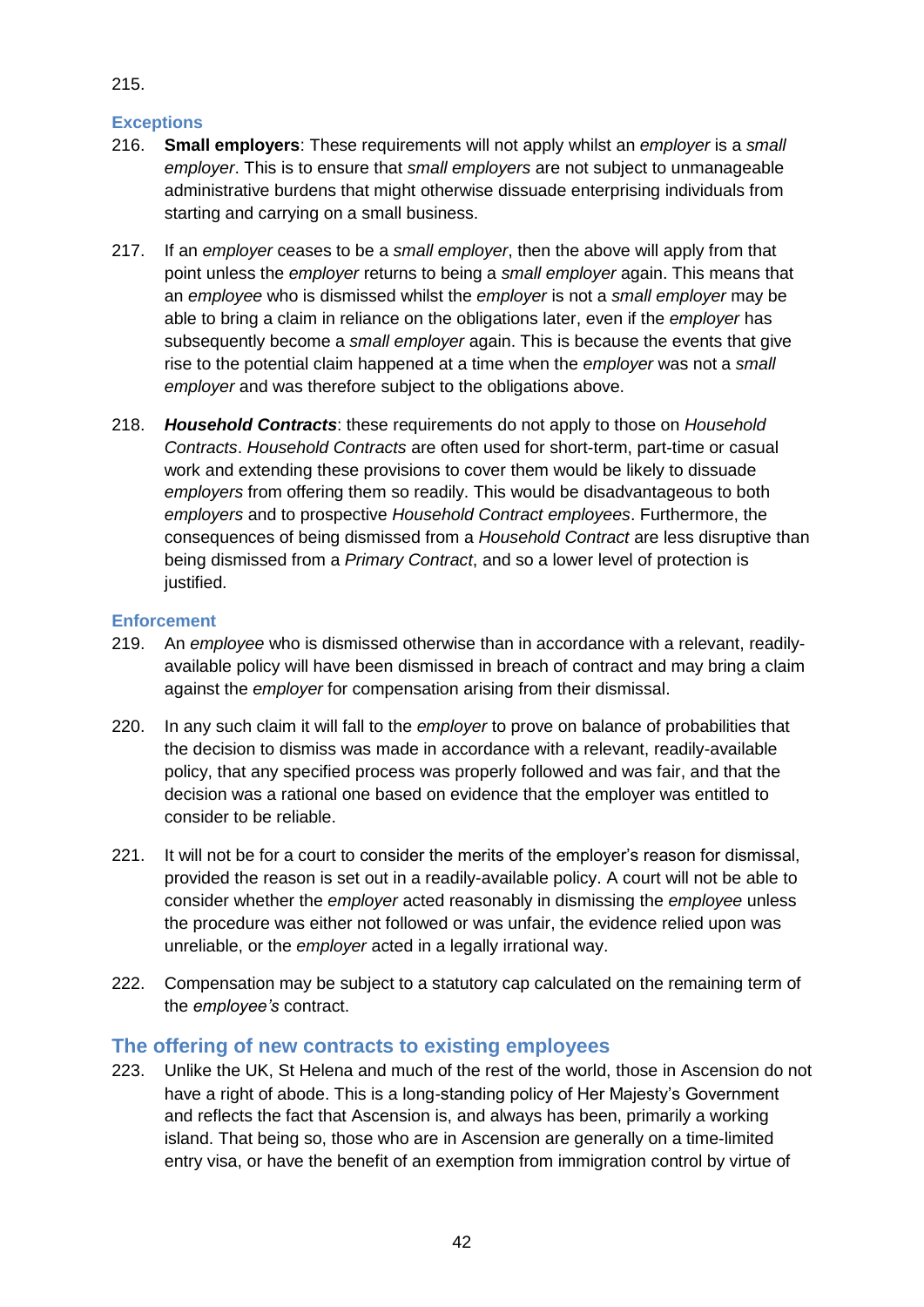their employment (for example, those employed in connection with the US facilities and exempt under the Bahamas Agreement).

- 224. One of the consequences of there being no right of abode is that contracts offered in Ascension must be for a fixed term. Successive practice over many years has been to offer contracts that are up to 30 months in length. When a contract is coming to an end, the *employee* may be offered a new contract separate to, but following on successively from, their current contract. In this way it is possible for individuals to remain on the island with the same *employer* beyond the term of their initial contract.
- 225. Unlike in the UK, the expiry of a fixed-term contract **does not** amount to a dismissal. No *employee* is entitled to be offered a new contract when their current contract expires. *Employers* are not required to follow the same policies in respect of the expiry of a contract as they are in respect of dismissal.
- 226. However, the expiry of an *employee's* contract can be a cause for some anxiety, especially if the individual has been in Ascension for many years and will need to make substantial arrangements in order to relocate to their *country or territory of return*.
- 227. For that reason, *employers* must have a policy concerning the offering of new contracts to existing *Primary Contract* employees. The policy must provide that:
	- a. where an *employee* is to be offered a new contract, the offer must not be made more than six months before the end of the *employee's* contract, or three quarters of the way through the *employee's* contract, whichever is sooner;
	- b. where an *employee* is **not** to be offered a new contract, the *employee* must be informed in writing of that decision no later than the start of the employee's contractual notice period; *employers* may wish to provide more notice to *employees* who have *Accompanied Status*, especially if they have children of, or approaching, school age.
- 228. In deciding whether or not to offer a new contract to an existing *employee*, and the terms on which such a contract may be offered, the *employer's* policy must provide that the *employer* consider the following criteria:
	- a. the *employee's* performance over the duration of the current contract;
	- b. the *employee's* continued capacity to fulfil the requirements of the role;
	- c. the *employee's* disciplinary record over the duration of the current contract;
	- d. the *employee's* continued fitness to work, including whether any health condition that the *employee* has is likely to continue for the duration of the proposed contract to be capable of being met within the framework of Ascension's limited medical facilities;
	- e. the continued need for the *employee's* current role, including any changes to the requirements of the role, or any planned changes to the *employer's* business that are likely to affect the requirements or existence of the *employee's* current role.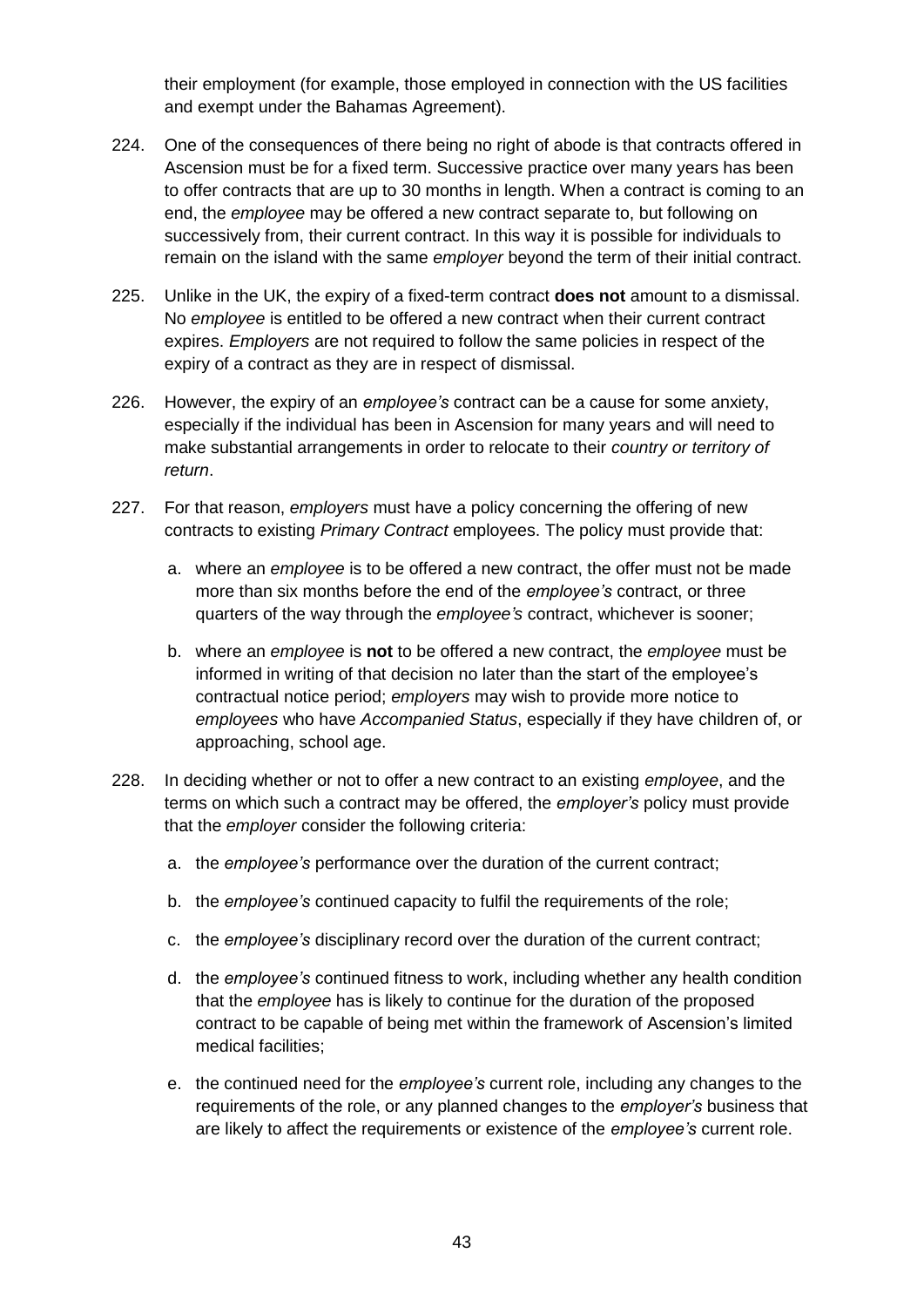- 229. Where an *employee's* current role is changing, or the *employer* is planning on making changes that are likely to affect it, then the *employer* should consider whether it may be appropriate to offer a shorter contract to the existing *employee* (e.g. 12 months rather than 24 months).
- 230. If the requirements of the role are to change, then the *employer* should make a reasonable assessment as to whether the *employee* is capable of performing the role in its changed form.
- 231. If the *employee* is considered no longer capable of fulfilling the role, or if the role is to be eliminated as part of changes to the *employer's* business, then the *employer* should consider whether there are alternative roles that the *employee* can be offered, even if they are less well-paid.
- 232. To be clear, the obligations set out above are not intended to grant any *employee* an entitlement to a new contract.

#### <span id="page-43-0"></span>**Exceptions**

233. These requirements do not apply to *small employers* or to employees on *Household Contracts* for the reasons given in the section above on policies concerning dismissal.

#### <span id="page-43-1"></span>**Enforcement**

- 234. If an *employer* fails to give the *employee* a written decision by no later than the start of the employee's contractual notice period, the *employee* and any *accompanying dependants* will be entitled to remain on island until the first available departure to the individual's *country or territory of return* after the end of a period equal to the duration of the employee's contractual notice period but beginning on the date on which the *employer* provides the written notice to the *employee*. If an *employer* fails to provide a written notice by the end of the *employee's* contract then the contractual notice period will be deemed in law to begin on the date the contract comes to an end.
- 235. During this period the *employer* is responsible for ensuring that the *mandatory welfare obligations* are met in respect of the *employee* and any *accompanying dependants*. For immigration purposes the *employee* will be treated as remaining employed during this period, and any *accompanying dependants* will be treated accordingly.
- 236. If the *employer* provides a written notice which does not set out the reason for the *employer's* decision to not offer a new contract, or does not provide a written notice at all, then the *employee* is entitled to bring a claim against the *employer* for a compensatory payment of an amount equivalent to one month's basic pay per year of successive employment with that *employer*.
- 237. The purpose of the compensatory payment is to punish the *employer* on the assumption that, in the absence of a reason the *employer* is willing to put in writing the decision to not offer a new contract is unfair or arbitrary. The purpose of basing the calculation of the award on the length of successive employment is to reflect the impact on the *employee*: an *employee* who has been successively employed on several separate but successive contracts with the same *employer* will be more affected by a decision not to offer a new contract than an *employee* who is coming to the end of their first contract.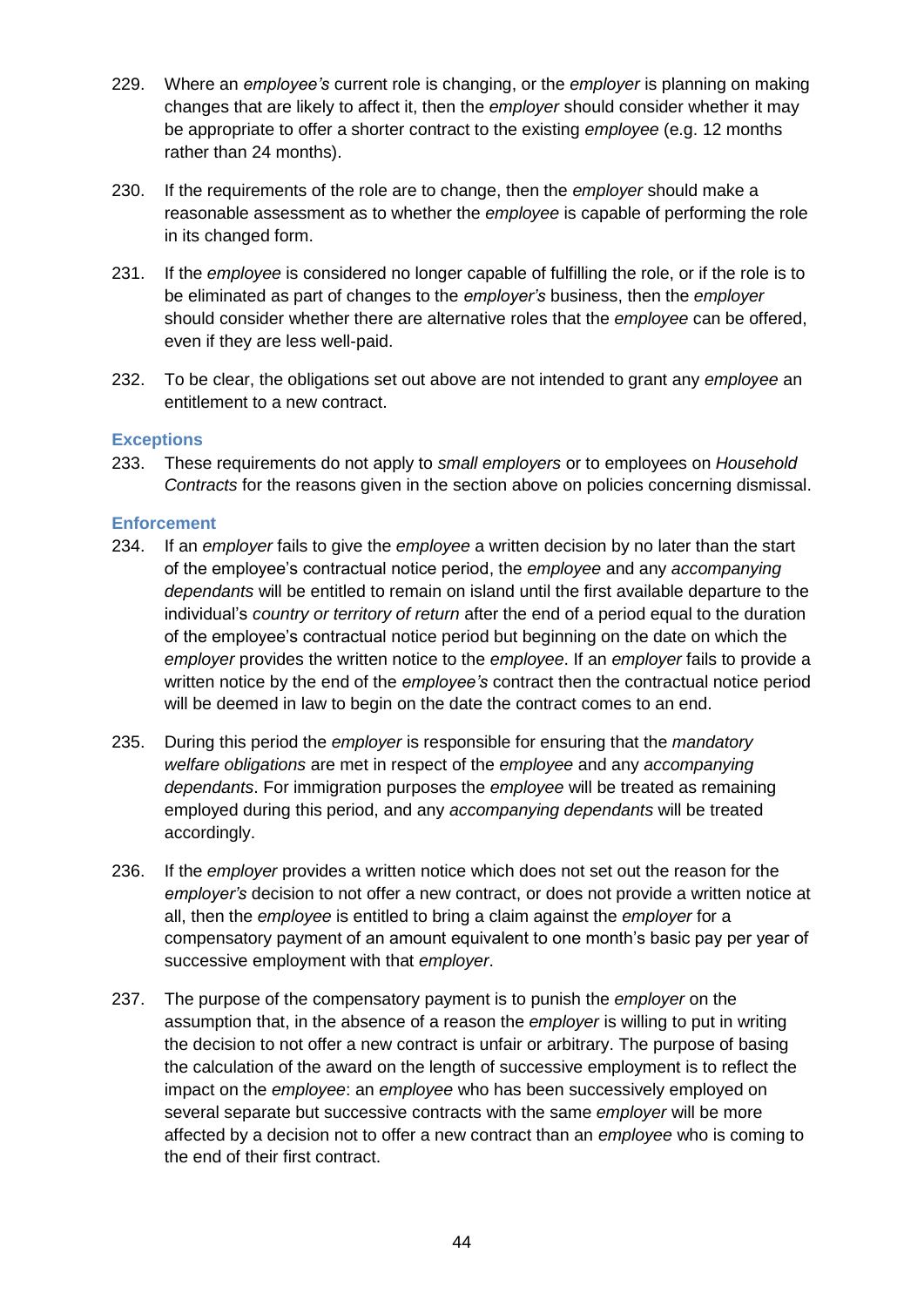238. The compensatory payment is not intended to compensate the *employee* for any future loss because as noted, no *employee* is entitled to a new contract. Nor is it intended to compensate the *employee* for the inconvenience associated with having to leave Ascension: given that there is no right of abode, the default position is that a *worker* and any *accompanying dependants* must be prepared to leave at the end of the relevant contract unless and until a new contract is offered and accepted.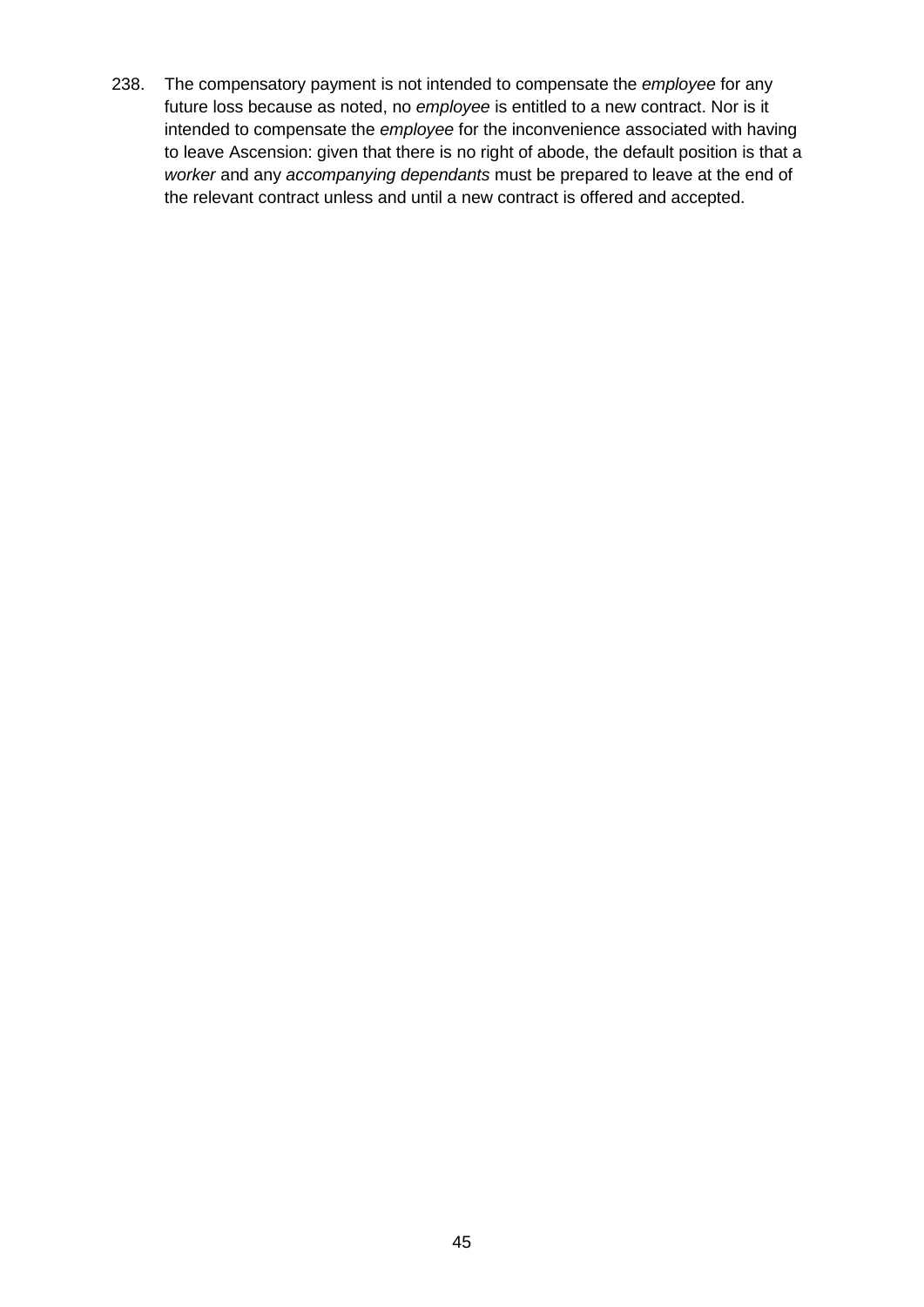## <span id="page-45-0"></span>**Dispute resolution**

- 239. In the UK, employment disputes are generally resolved by recourse to the specialist Employment Tribunal. This is a statutory tribunal with a Bench made up of two lay members and a legally-qualified Chair. The lay members are selected for their expertise and experience in respect of employment matters.
- 240. Ascension's small and constantly changing population, remote location and slow, unreliable and expensive internet connectivity would make setting up and operating such specialist dispute resolution machinery impractical and prohibitively expensive. For that reason, the approach taken to enforcement in this policy is to make use of the existing courts available in Ascension and in St Helena.
- 241. The remedies set out in this policy are generally based on the obligations on *employers* forming part of the contract with the *worker*. Where an obligation in a contract confers a benefit on a *dependant*, then the obligation will be enforceable by that *dependant* as a contractual right. Where a contract does not include an obligation which the law requires then it will be capable of being an implied term and the *employer* will be liable in any event.
- 242. The intention is to avoid complicated disputes that cost more to litigate than the value of any likely award. Such a system would incentivise speculative claims on the basis that *employers* would be more likely to settle than to run the risk of incurring substantial but likely irrecoverable costs. The focus therefore is on keeping claims simple so that disputes can be resolved quickly, simply and cheaply.
- 243. There is a focus on the resolution of disputes through internal dispute resolution mechanisms and pre-action correspondence. It is anticipated that Lay Advocates will continue to play a constructive role in this process by advising *workers* and *dependants* on their rights, and by assisting them in making representations to the *employer* before the need for matters to go to court.
- 244. Whilst the use of internal dispute resolution mechanisms may place some additional burden on *employers*, it is intended to avoid disputes escalating to the point where matters go to court. The law provides that individuals may not bring matters to court unless they have first raised the subject matter of the dispute in writing with the *employer* and allowed the *employer* a reasonable opportunity to resolve it.
- 245. One of the difficulties that *employers* in Ascension are likely to face when disputes do go to court is that of staff turnover and the consequent difficulties in gathering the necessary evidence. This could potentially provide an unfair advantage to an individual who is prepared to wait for several years before bringing a claim.
- 246. For that reason, the law modifies the law of limitation by requiring that any claim brought in relation to matters covered in this policy must be brought within 12 months of the events which are said to give rise to it. This will ensure that claims are brought whilst the facts are still sufficiently fresh in the minds of those concerned, and will help to ensure that any disputes can be resolved promptly and in a way that is fair to both parties.
- 247. Any claim which is brought after this time, unless there is good reason for the delay, will be time-barred.